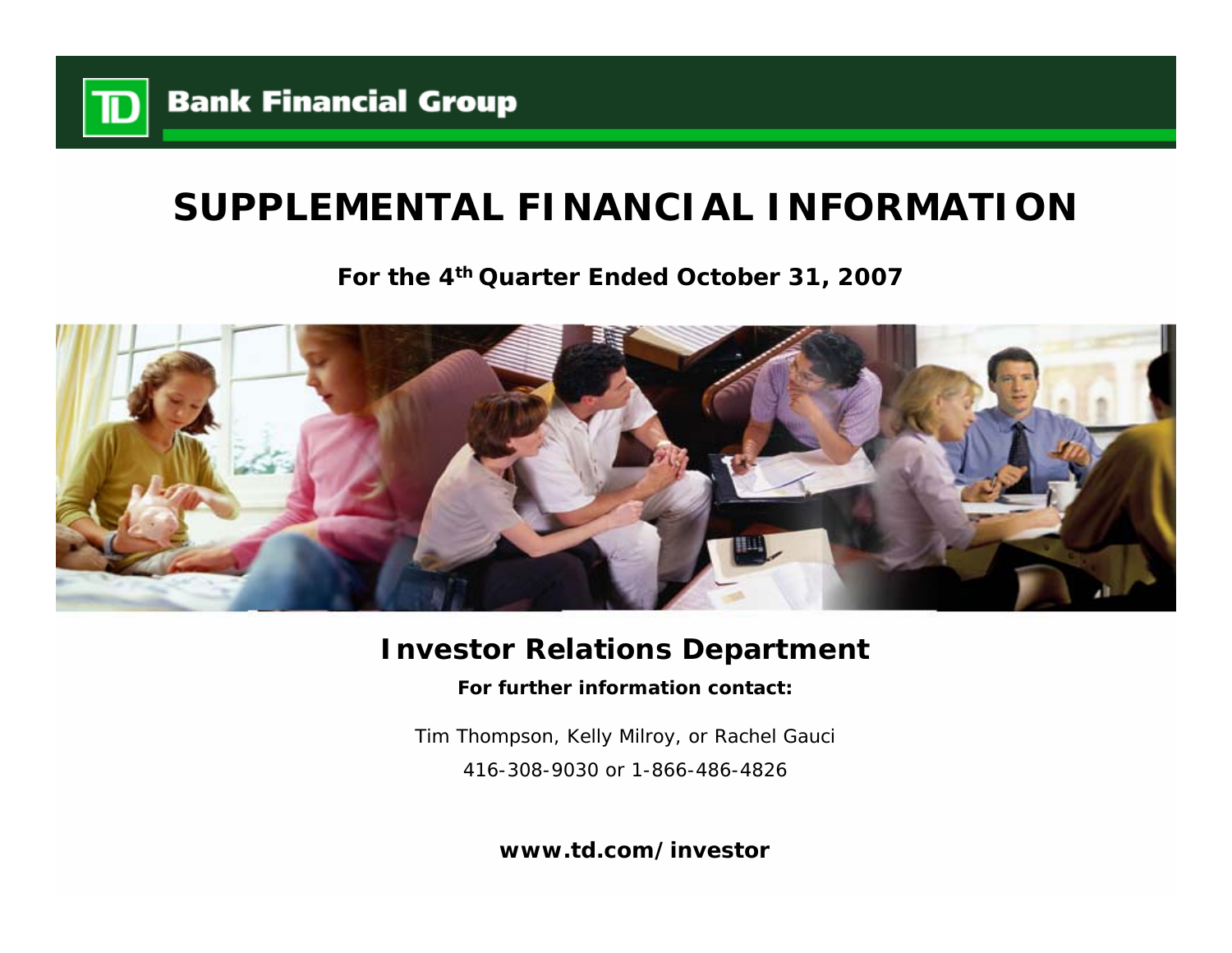## **Bank Financial Group**

### **For the 4th Quarter October 31, 2007**

The supplemental information contained in this package is designed to improve the readers' understanding of the financial performance of TD Bank Financial Group (the Bank). This information should be used in conjunction with the fourth quarter 2007 Press Release, and Investor Presentation, as well as the 2007 Consolidated Financial Statements for the year ended October 31, 2007.

#### **How the Bank Reports**

The Bank prepares its financial statements in accordance with Canadian generally accepted accounting principles (GAAP) and refers to results prepared in accordance with GAAP as the "reported basis" or "reported" results. The Bank also utilizes non-GAAP financial measures referred to as "adjusted basis" or "adjusted" results to assess each of its businesses and to measure overall Bank performance. To arrive at adjusted results, the Bank removes items of note, net of income taxes, from reported results. The items of note relate to items which management does not believe are indicative of underlying business performance. The items of note are listed on page 3 of this package. The items of note include the Bank's amortization of intangible assets, which primarily relate to the Canada Trust acquisition in 2000, the TD Banknorth Inc. (TD Banknorth) acquisition in 2005, and the acquisitions by TD Banknorth of Hudson United Bancorp (Hudson) in 2006 and Interchange Financial Services Corporation (Interchange) in 2007, and the amortization of intangibles included in equity in net income of TD Ameritrade. The Bank believes that adjusted results provides the reader with a better understanding of how management views the Bank's performance.

As explained, adjusted results are different from reported results determined in accordance with GAAP. Adjusted results, items of note and related terms are non-GAAP financial measures as these are not defined terms under GAAP and, therefore, may not be comparable to similar terms used by other issuers. A reconciliation between the Bank's reported and adjusted results is provided on pages 6 and 7 of the Bank's Q4 2007 Press Release.

#### **Segmented Information**

For management reporting purposes, the Bank's operations are organized into the following four operating business segments: Canadian Personal and Commercial Banking, Wealth Management, U.S. Personal and Commercial Banking and Wholesale Banking. The Bank's other activities are grouped into the Corporate segment.

The Bank's management reporting process measures the performance of the segments based on our management structure and is not necessarily comparable with other financial services companies. Results of each business segment reflect revenue, expenses, assets and liabilities generated by the businesses in that segment. Due to the complexity of the Bank, its management reporting model uses various estimates, assumptions, allocations and risk-based methodologies for funds transfer pricing, inter-segment revenue, income tax rates, capital, indirect expenses and cost transfers to measure business segment results. Transfer pricing of funds is generally applied at market rates. Inter-segment revenue is negotiated between each business segment and approximate the value provided by the distributing segment. Income tax expense or benefit is generally applied to each segment based on a statutory tax rate and may be adjusted for items and activities unique to each segment.

The Bank measures and evaluates the performance of each segment based on adjusted net income available to common shareholders, economic profit and return on invested capital. Economic profit is adjusted net income available to common shareholders, less a charge for average invested capital. Each segment's invested capital represents the capital required for economic risks, including credit, market and operational risks, plus the purchased amounts of goodwill and intangible assets, net of impairment write downs. Return on invested capital is adjusted net income available to common shareholders, divided by average invested capital. Economic profit and return on invested capital are not defined terms under GAAP and, therefore, may not be comparable to similar terms used by other issuers. A reconciliation between the Bank's economic profit, return on invested capital and adjusted net income is provided on page 16 of the Bank's Q4 2007 Press Release.

Amortization of intangible expense is included in the Corporate segment. Accordingly, net income for the operating business segments is presented before amortization of intangibles, as well as any other items of note not attributed to the operating segments, including those items which management does not consider to be in the control of the business segments. Net interest income within Wholesale Banking is calculated on a taxable equivalent basis (TEB), which means that the value of the non-taxable or tax-exempt income, including dividends, is adjusted to its equivalent before-tax value. Using TEB allows the Bank to measure income from all securities and loans consistently and makes for a more meaningful comparison of net interest income with similar institutions. The TEB adjustment, reflected in the Wholesale Banking segment, is eliminated in the Corporate segment.

As stated in the Consolidated Financial Statements, the Bank securitizes retail loans and receivables held by Canadian Personal and Commercial Banking in transactions that are accounted for as sales. For the purpose of segmented reporting, Canadian Personal and Commercial Banking accounts for the transactions as though they are financing arrangements. Accordingly, the interest income earned on the assets sold net of the funding costs incurred by the purchaser trusts is recorded in net interest income and the provision for credit losses related to these assets is charged to provision for (reversal of) credit losses. This accounting is reversed in the Corporate segment and the gain recognized on sale which is in compliance with appropriate accounting standards together with income earned on the retained interests net of credit losses incurred are included in other income.

For more information, see the "Business Focus" section of the 2007 Annual Report and Note 27 to the 2007 audited Consolidated Financial Statements.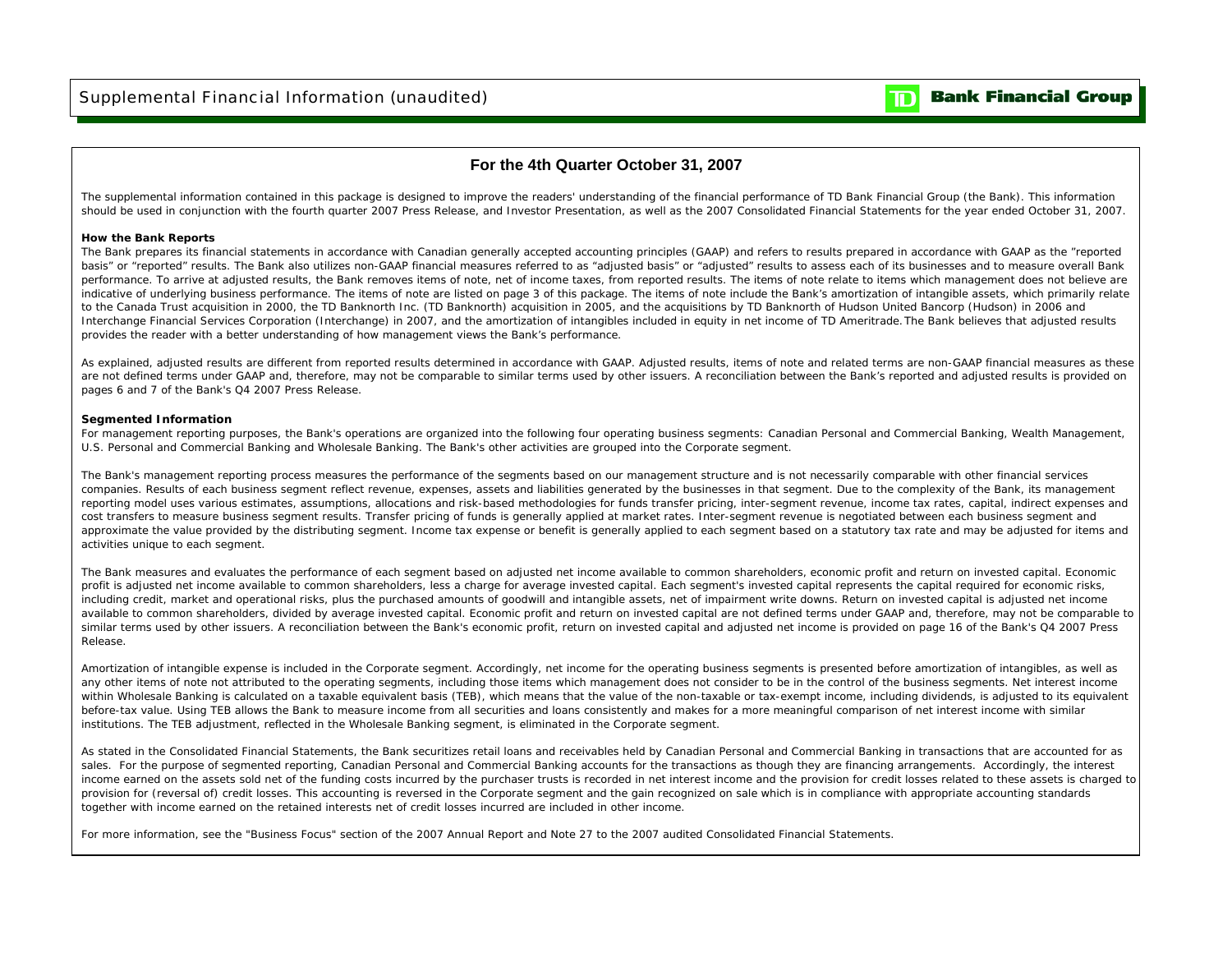

| For the 4th Quarter Ended October 31, 2007<br><b>Table of Contents</b>    |                |
|---------------------------------------------------------------------------|----------------|
|                                                                           | Page           |
| <b>Highlights</b>                                                         | 1              |
| <b>Shareholder Value</b>                                                  | $\mathbf{2}$   |
| Adjustment for Items of Note, Net of Income Taxes                         | 3              |
| <b>Segmented Results Summary</b>                                          | 4              |
| <b>Canadian Personal and Commercial Banking Segment</b>                   | 5              |
| <b>Wealth Management Segment</b>                                          | 6              |
| U.S. Personal and Commercial Banking Segment                              | $\overline{7}$ |
| <b>Wholesale Banking Segment</b>                                          | 8              |
| <b>Corporate Segment</b>                                                  | 9              |
| Net Interest Income and Margin                                            | 10             |
| Other Income                                                              | 11             |
| <b>Non-Interest Expenses</b>                                              | 12             |
| <b>Balance Sheet</b>                                                      | 13             |
| <b>Unrealized Gain (Loss) on Securities</b>                               | 14             |
| <b>Assets under Administration and Management</b>                         | 14             |
| <b>Intangibles and Goodwill</b>                                           | 15             |
| <b>Restructuring Costs</b>                                                | 15             |
| <b>Loan Securitization</b>                                                | 16             |
| <b>Impaired Loans</b>                                                     | 17             |
| Allowance for Credit Losses and Provision for (Reversal of) Credit Losses | 18             |
| Analysis of Change in Shareholders' Equity                                | 19             |
| Change in Accumulated Other Comprehensive Income, net of income taxes     | 20             |
| Analysis of Change in Non-Controlling Interests                           | 21             |
| Analysis of Change in Investment in TD Ameritrade                         | 21             |
| <b>Risk-Weighted Assets and Capital</b>                                   | 22             |

Certain comparative amounts have been reclassified to conform with current period presentation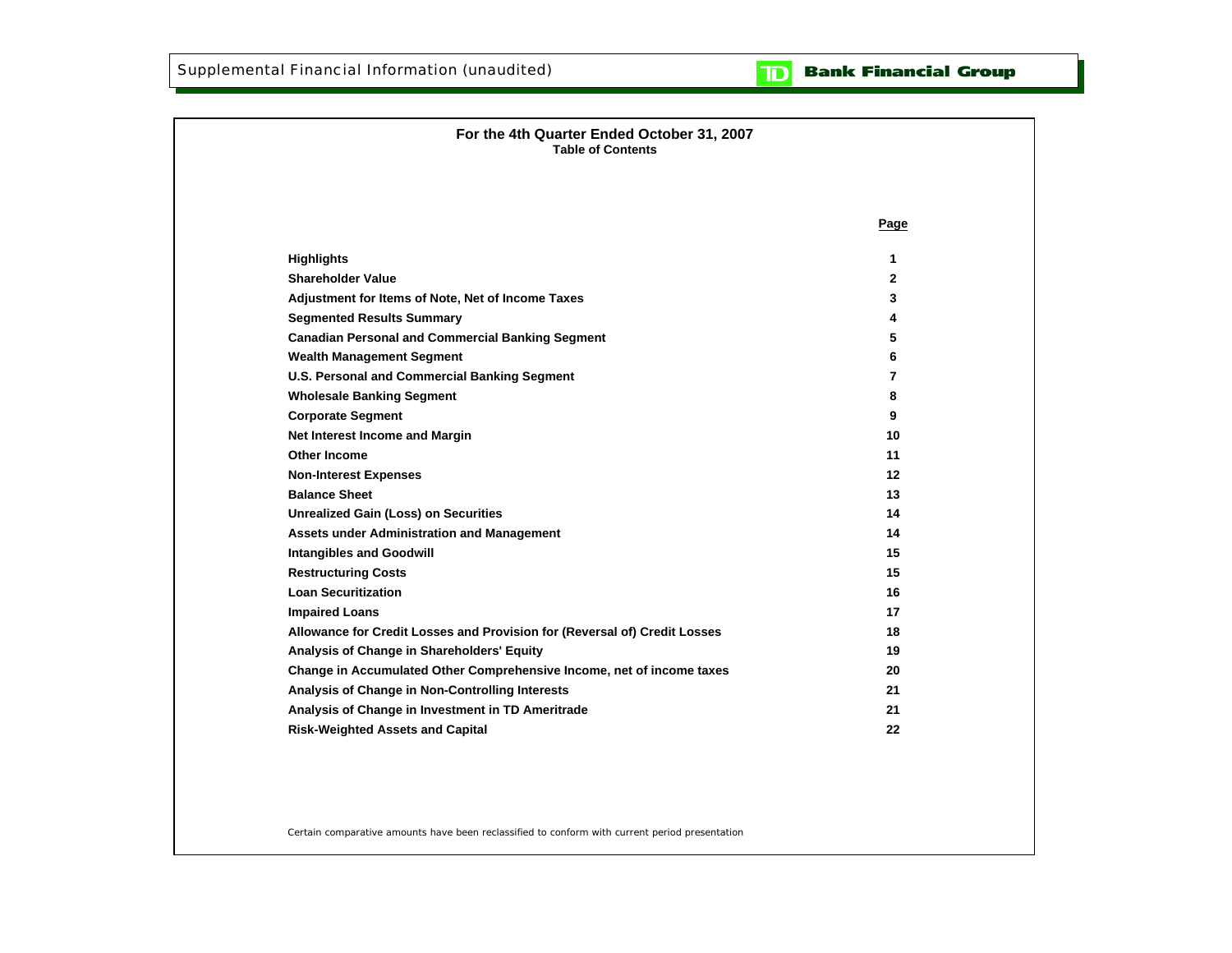| <b>Highlights</b>                                                  |           |                |       |                |                |                    |             |                   |                                       |              | $\overline{\mathbf{D}}$ | <b>Bank Financial Group</b> |                         |                        |
|--------------------------------------------------------------------|-----------|----------------|-------|----------------|----------------|--------------------|-------------|-------------------|---------------------------------------|--------------|-------------------------|-----------------------------|-------------------------|------------------------|
|                                                                    |           | <b>LINE</b>    |       | 2007           |                |                    |             | 2006              |                                       |              | 2005                    |                             | <b>Full Year</b>        |                        |
| <b>FOR THE PERIOD ENDED</b>                                        |           |                | Q4    | Q3             | Q2             | Q1                 | Q4          | Q3                | Q2                                    | Q1           | Q4                      | 2007                        | 2006                    | 2005                   |
| Income statement (\$millions)                                      |           |                |       |                |                |                    |             |                   |                                       |              |                         |                             |                         |                        |
| Net interest income                                                | (page 10) | -1             | 1,808 | 1,783          | \$<br>1,662    | \$<br>1,671        | 1,714<br>S  | s.<br>1,623       | \$<br>1,427<br>\$                     | 1,607        | 1,641                   | 6,924                       | \$<br>6,371             | \$<br>6,008            |
| Other income                                                       | (page 11) | $\overline{2}$ | 1,742 | 1,899          | 1,882          | 1,834              | 1,604       | 1,688             | 1,712                                 | 1,817        | 1,460                   | 7,357                       | 6,821                   | 5,951                  |
| Total revenue                                                      |           | 3              | 3,550 | 3,682          | 3,544          | 3,505              | 3,318       | 3,311             | 3,139                                 | 3,424        | 3,101                   | 14,281                      | 13,192                  | 11,959                 |
| Dilution gain (loss) on investments, net of costs                  |           | $\overline{4}$ |       |                |                |                    |             |                   | (5)                                   | 1,564        |                         |                             | 1,559                   |                        |
| Provision for (reversal of) credit losses                          | (page 18) | 5              | 139   | 171            | 172            | 163                | 170         | 109               | 16                                    | 114          | (15)                    | 645                         | 409                     | 55                     |
| Non-interest expenses                                              | (page 12) | 6              | 2,241 | 2.216          | 2.297          | 2.221              | 2.211       | 2.170             | 2,124                                 | 2,310        | 2,221                   | 8,975                       | 8,815                   | 8,844                  |
| Net income before provision for income taxes                       |           | $\overline{7}$ | 1,170 | 1,295          | 1,075          | 1,121              | 937         | 1,032             | 994                                   | 2,564        | 895                     | 4,661                       | 5,527                   | 3,060                  |
| Provision for income taxes                                         |           | 8              | 153   | 248            | 234            | 218                | 175         | 235               | 244                                   | 220          | 253                     | 853                         | 874                     | 699                    |
| Income before non-controlling interests in subsidiaries            |           | 9              | 1.017 | 1,047          | 841            | 903                | 762         | 797               | 750                                   | 2.344        | 642                     | 3.808                       | 4.653                   | 2,361                  |
| Non-controlling interests in subsidiaries                          | (page 21) | 10             | 8     | 13             | 27             | 47                 | 48          | 52                | 47                                    | 37           | 53                      | 95                          | 184                     | 132                    |
| Equity in net income of an associated company, net of income taxes | (paqe 21) | 11             | 85    | 69             | 65             | 65                 | 48          | 51                | 35                                    |              |                         | 284                         | 134                     |                        |
| Net income - reported                                              |           | 12             | 1,094 | 1,103          | 879            | 921                | 762         | 796               | 738                                   | 2.307        | 589                     | 3,997                       | 4,603                   | 2.229                  |
| Adjustment for items of note, net of income taxes                  | (page 3)  | 13             | (73)  | 61             | 116            | 88                 | 113         | 90                | 42                                    | (1.472)      | 176                     | 192                         | (1.227)                 | 632                    |
| Net income - adjusted                                              |           | 14             | 1.021 | 1.164          | 995            | 1.009              | 875         | 886               | 780                                   | 835          | 765                     | 4.189                       | 3.376                   | 2.861                  |
| Preferred dividends                                                |           | 15             | 5     | $\mathfrak{p}$ | $\overline{7}$ | 6                  | 5           | 6                 | 6                                     | 5            |                         | 20                          | 22                      |                        |
| Net income available to common shareholders - adjusted             |           | 16             | 1,016 | 1,162<br>\$    | 988<br>\$      | 1,003<br>\$        | 870<br>\$.  | 880<br>Ŝ.         | 774<br>\$<br>\$                       | 830          | 765                     | 4,169<br>\$                 | 3,354<br>\$             | 2,861<br>\$            |
| Per common share <sup>1</sup> and average number of shares         |           |                |       |                |                |                    |             |                   |                                       |              |                         |                             |                         |                        |
| Basic net income<br>- reported                                     |           | 17             | 1.52  | 1.53           | 1.21<br>\$     | 1.27<br>\$         | 1.05<br>S   | Ŝ.<br>1.10        | 1.02<br>\$.<br>- \$                   | 3.23         | .83                     | 5.53<br>s                   | 6.39<br>\$              | 3.22<br>\$             |
| - adjusted                                                         |           | 18             | 1.42  | 1.61           | 1.37           | 1.40               | 1.21        | 1.22              | 1.10                                  | 1.16         | 1.08                    | 5.80                        | 4.70                    | 4.17                   |
| - reported<br>Diluted net income                                   |           | 19             | 1.50  | 1.51           | 1.20           | 1.26               | 1.04        | 1.09              | 1.01                                  | 3.20         | .82                     | 5.48                        | 6.34                    | 3.20                   |
| - adjusted                                                         |           | 20             | 1.40  | 1.60           | 1.36           | 1.38               | 1.20        | 1.21              | 1.09                                  | 1.15         | 1.06                    | 5.75                        | 4.66                    | 4.14                   |
| Average number of common shares outstanding<br>- basic (millions)  |           | 21             | 717.3 | 719.5          | 719.1          | 718.3              | 719.7       | 719.1             | 715.7                                 | 712.5        | 710.0                   | 718.6                       | 716.8                   | 691.3                  |
| - diluted                                                          |           | 22             | 724.4 | 726.9          | 725.9          | 724.9              | 726.0       | 724.7             | 722.5                                 | 718.9        | 716.1                   | 725.5                       | 723.0                   | 696.9                  |
| <b>Balance sheet (\$billions)</b>                                  |           |                |       |                |                |                    |             |                   |                                       |              |                         |                             |                         |                        |
| <b>Total assets</b>                                                | (page 13) | 23             | 422.1 | 403.9<br>ፍ     | 396.7<br>\$    | 408.2<br>\$        | 392.9       | <b>S</b><br>385.8 | 388.6<br>\$<br>\$                     | 384.4        | 365.2                   | 422.1<br>\$                 | $\mathfrak{s}$<br>392.9 | 365.2<br>\$            |
| Total shareholders' equity                                         | (page 19) | 24             | 21.4  | 21.0           | 21.8           | 21.0               | 19.6        | 19.4              | 19.3                                  | 18.5         | 15.9                    | 21.4                        | 19.6                    | 15.9                   |
|                                                                    |           |                |       |                |                |                    |             |                   |                                       |              |                         |                             |                         |                        |
| Unrealized gain on securities <sup>2, 3</sup> (\$millions)         | (paqe 14) | 25             | 1,236 | 1,010          | 1,027          | 990                | 774         | 707               | 706                                   | 806          | 750                     | 1,236                       | 774                     | 750                    |
| Capital and risk metrics (\$billions)                              |           |                |       |                |                |                    |             |                   |                                       |              |                         |                             |                         |                        |
| Risk-weighted assets (RWA)                                         | (page 22) | 26             | 152.5 | 150.8          | 149.4<br>\$    | 149.1<br>\$.       | 141.9       | <b>S</b><br>139.1 | \$.<br>135.8                          | 135.9<br>\$. | 130.0                   | 152.5<br>\$                 | 141.9<br>\$             | 130.0<br>\$            |
| Tier 1 capital                                                     | (page 22) | 27             | 15.6  | 15.4           | 14.7           | 17.7               | 17.1        | 16.8              | 16.4                                  | 16.1         | 13.1                    | 15.6                        | 17.1                    | 13.1                   |
| Tangible common equity                                             | (page 22) | 28             | 11.3  | 10.7           | 10.5           | 13.4               | 12.9        | 12.7              | 12.3                                  | 12.0         | 9.6                     | 11.3                        | 12.9                    | 9.6                    |
| Tier 1 capital ratio                                               | (page 22) | 29             | 10.3% | 10.2%          | 9.8%           | 11.9%              | 12.0%       | 12.1%             | 12.1%                                 | 11.9 %       | 10.1%                   | 10.3%                       | 12.0%                   | 10.1%                  |
| Total capital ratio                                                | (page 22) | 30             | 13.0  | 13.3           | 12.3           | 14.1               | 13.1        | 13.2              | 14.1                                  | 13.8         | 13.2                    | 13.0                        | 13.1                    | 13.2                   |
| Tangible common equity as a percentage of RWA                      | (page 22) | 31             | 7.4   | 7.1            | 7.0            | 9.0                | 9.1         | 9.1               | 9.0                                   | 8.8          | 7.4                     | 7.4                         | 9.1                     | 7.4                    |
| After-tax impact of 1% increase in interest rates on               |           |                |       |                |                |                    |             |                   |                                       |              |                         |                             |                         |                        |
| Common shareholders' equity (\$millions)                           |           | 32             | (10)  | (20)<br>-9     | Ŝ.<br>(33)     | $\mathcal{S}$<br>5 | (20)<br>-96 | \$<br>(14)        | 2<br>$\mathfrak{L}$<br>$\mathfrak{L}$ | 5            | (61)                    | \$<br>(10)                  | (20)<br>Ŝ.              | $\mathfrak{s}$<br>(61) |
| Annual net income (\$millions)                                     |           | 33             | (6)   | (18)           | (10)           | $\overline{2}$     | (4)         |                   | 12                                    | 15           | (20)                    | (6)                         | (4)                     | (20)                   |
| Impaired loans net of specfic provisions (\$millions)              | (page 17) | 34             | 366   | 379            | 372            | 314                | 270         | 245               | 244                                   | 233          | 217                     | 366                         | 270                     | 217                    |
| Impaired loans net of specific allowance as a % of net loans       | (page 17) | 35             | .2 %  | .2%            | $.2\%$         | .29                | $.2\%$      | $.1\%$            | $.1\%$                                | .1%          | .1%                     | $.2\%$                      | $.2\%$                  | .1%                    |
| Provision for credit losses as a % of net average loans            |           | 36             | .30   | .39            | .41            | .38                | .40         | .26               | .04                                   | .29          | (.04)                   | .37                         | .25                     | .04                    |
| Rating of senior debt: Moody's                                     |           | 37             | Aaa   | Aaa            | Aaa            | Aa3                | Aa3         | Aa3               | Aa3                                   | Aa3          | Aa3                     | Aaa                         | АаЗ                     | Aa3                    |
| Standard and Poor's                                                |           | 38             | AA-   | AA-            | AA-            | $A+$               | $A+$        | $A+$              | $A+$                                  | $A+$         | $A+$                    | AA-                         | $A+$                    | A+                     |

1 Earnings per share (EPS) is computed by dividing income by the weighted average number of shares outstanding during the period. As a result, the sum of the quarterly EPS figures may not equal the year-to-date EPS.

<sup>2</sup> Excludes debt security positions which are managed as part of hedged portfolios.

<sup>3</sup> Includes unrealized gains on publicly traded available-for-sale securities which are included in other comprehensive income.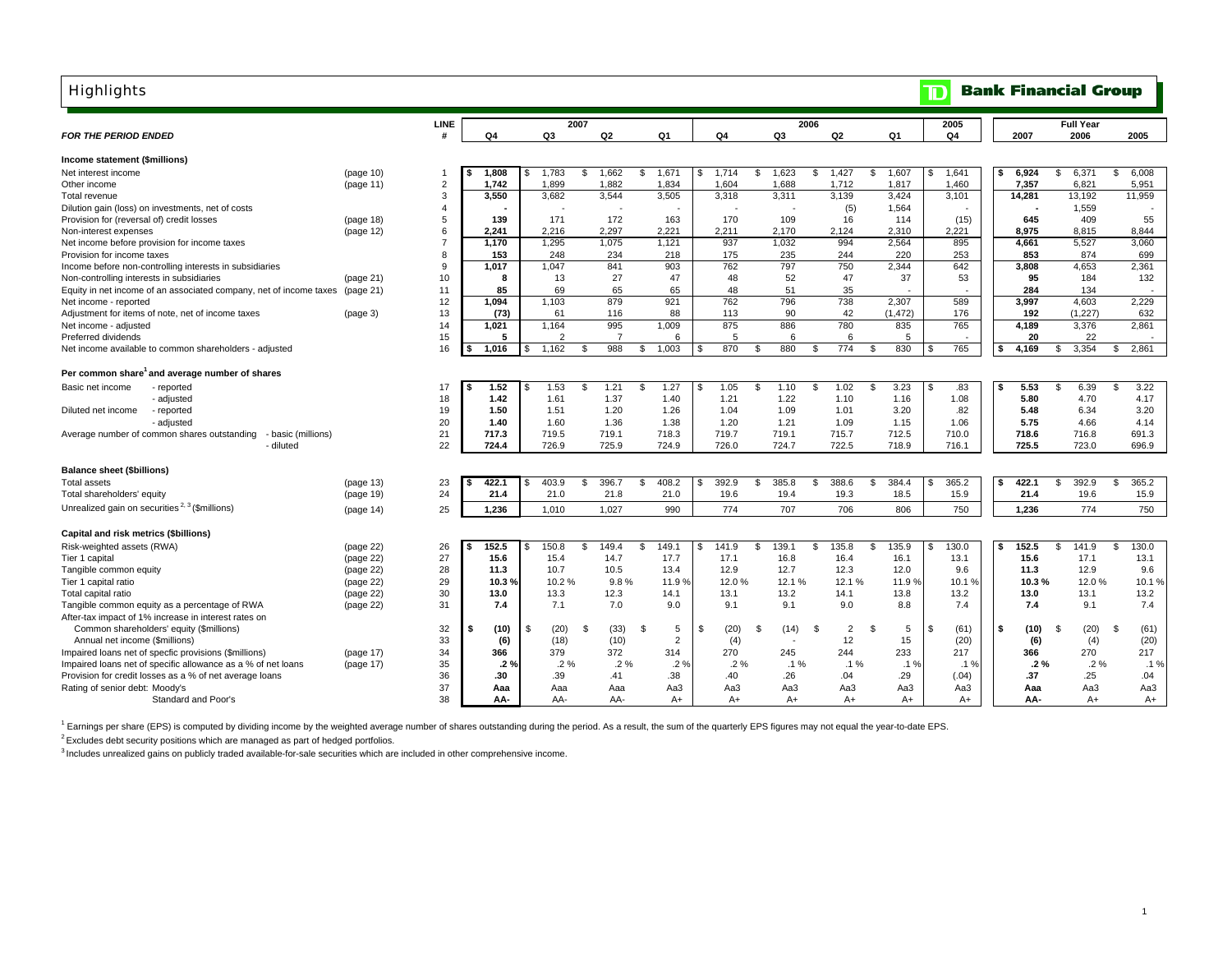### Shareholder Value

| 2007<br>2006<br>Q3<br>Q <sub>4</sub><br><b>FOR THE PERIOD ENDED</b><br>#<br>Q4<br>Q2<br>Q1<br>Q4<br>Q3<br>Q <sub>2</sub><br>Q <sub>1</sub><br>2007<br>2006<br>2005<br><b>Business performance (\$millions)</b><br>872<br>2,302<br>589<br>\$4,581<br>\$2,229<br>Net income available to common shareholders - reported<br>089<br>1.101<br>\$<br>915<br>757<br>790<br>\$<br>732<br>\$<br>\$<br>3,977<br>\$<br>\$<br>Ŝ.<br>\$<br>ŗ.<br>1<br>Economic profit <sup>1</sup><br>$\overline{2}$<br>578<br>421<br>442<br>326<br>347<br>271<br>353<br>279<br>1,876<br>1,062<br>430<br>1,309<br>3<br>20,771<br>18,183<br>16,476<br>20,572<br>20,808<br>20,940<br>19,969<br>19,069<br>18,692<br>15,755<br>17,983<br>14,600<br>Average common equity<br>Average invested capital <sup>2</sup><br>24,628<br>24,724<br>22,710<br>22,270<br>19,908<br>24,749<br>23,684<br>21,694<br>19,103<br>24,397<br>21,523<br>17,813<br>$\overline{4}$<br>17.1%<br>15.3%<br>21.0%<br>18.2%<br>15.7%<br>16.8%<br>16.5%<br>55.4%<br>14.8%<br>19.3%<br>25.5%<br>Return on common equity<br>5<br>20.8%<br>Adjusted return on common equity 3<br>22.2<br>19.4<br>17.5<br>20.0<br>20.3<br>18.7<br>19.6<br>6<br>19.4<br>19.9<br>18.1<br>18.7<br>19.3<br>Return on tangible common equity 4<br>39.0<br>46.9<br>38.3<br>38.2<br>35.6<br>38.1<br>37.0<br>43.3<br>40.4<br>38.6<br>36.8<br>44.1<br>Return on invested capital <sup>5</sup><br>16.4<br>16.8<br>16.5<br>15.6<br>16.1<br>16.3<br>18.7<br>15.2<br>15.7<br>14.6<br>15.9<br>17.1<br>Return on risk-weighted assets <sup>6</sup><br>2.72<br>2.66<br>3.07<br>2.74<br>2.46<br>2.54<br>2.34<br>2.48<br>2.33<br>2.80<br>2.46<br>2.42<br>9<br>Efficiency ratio - reported<br>60.2<br>64.8<br>63.4<br>66.6<br>65.5<br>67.8<br>46.3<br>71.6<br>62.8<br>59.8<br>74.0<br>10<br>63.1<br>19.2<br>22.8<br>28.3<br>22.8<br>Effective tax rate<br>13.1<br>21.8<br>19.4<br>18.7<br>24.5<br>8.6<br>18.3<br>15.8<br>11<br>2.15<br>2.03<br>1.97<br>2.09<br>12<br>2.10<br>2.12<br>2.05<br>1.84<br>2.07<br>2.14<br>2.06<br>2.02<br>Net interest margin<br>51,085<br>51,037<br>50,484<br>51,427<br>51,147<br>50,991<br>Average number of full-time equivalent staff<br>13<br>51,185<br>51,282<br>51,400<br>51,400<br>51,163<br>51,341<br>Number of domestic retail outlets at period end<br>1,091<br>1,082<br>1,075<br>1,073<br>1,050<br>1,048<br>1,104<br>1,073<br>1,048<br>14<br>1,104<br>1,051<br>1,052<br>Number of U.S. retail outlets at period end<br>665<br>455<br>15<br>644<br>643<br>664<br>648<br>650<br>660<br>644<br>648<br>451<br>451<br>209<br>207<br>208<br>204<br>177<br>Number of retail brokerage offices at period end<br>16<br>211<br>210<br>206<br>329<br>211<br>208<br>329<br>Common share performance<br>68.26<br>67.80<br>69.88<br>65.10<br>57.75<br>\$<br>62.45<br>55.70<br>71.35<br>\$65.10<br>\$<br>55.70<br>71.35<br>\$<br>\$<br>\$<br>\$<br>60.65<br>\$<br>Closing market price<br>\$<br>17<br>\$.<br>-S<br>28.64<br>26.24<br>29.23<br>28.65<br>29.66<br>26.77<br>26.36<br>25.25<br>22.29<br>29.23<br>26.77<br>22.29<br>Book value per common share<br>18<br>2.29<br>2.38<br>2.40<br>2.50<br>Closing market price to book value<br>19<br>2.44<br>2.38<br>2.44<br>2.43<br>2.19<br>2.50<br>2.44<br>2.43<br>17.4<br>- reported <sup>8</sup><br>20<br>13.0<br>13.6<br>14.8<br>15.9<br>10.3<br>9.4<br>11.1<br>11.1<br>17.4<br>13.0<br>10.3<br>Price earnings ratio<br>21<br>12.3<br>13.2<br>14.3<br>14.0<br>12.8<br>14.4<br>14.3<br>13.5<br>12.4<br>14.0<br>13.5<br>- adjusted<br>12.4<br>22<br>21.7%<br>11.8%<br>6.4%<br>27.7%<br>29.8%<br>17.2%<br>Total market return on common shareholders' investment <sup>9</sup><br>13.0 %<br>18.6%<br>20.3%<br>17.2%<br>13.0%<br>20.3%<br>23<br>719.9<br>717.4<br>720.8<br>718.8<br>717.8<br>717.4<br>711.8<br>Number of common shares outstanding (millions)<br>717.8<br>718.3<br>719.0<br>714.7<br>711.8<br>49.0<br>50.2<br>46.7<br>43.3<br>51.2<br>39.6<br>Total market capitalization (\$billions)<br>24<br>51.2<br>\$<br>\$<br>48.8<br>\$<br>\$<br>\$<br>41.6<br>\$<br>44.9<br>\$<br>-\$<br>39.6<br>\$<br>\$46.7<br>\$<br>S<br><b>Dividend performance</b><br>0.57<br>0.53<br>\$<br>0.53<br>0.48<br>0.48<br>0.44<br>0.42<br>0.42<br>2.11<br>1.78<br>1.58<br>\$<br>\$<br>0.44<br>\$<br>S.<br>\$<br>\$<br>\$<br>Dividend per common share<br>Ŝ.<br>\$<br>25<br>\$<br>Dividend yield <sup>10</sup><br>2.8%<br>26<br>3.0%<br>2.9%<br>2.7%<br>2.8%<br>2.9%<br>2.6%<br>2.8%<br>2.8%<br>3.0%<br>2.9%<br>3.0%<br>27<br>37.7<br>27.9<br>Common dividend payout ratio - reported<br>37.6<br>34.6<br>43.8<br>45.8<br>40.0<br>43.0<br>13.0<br>50.6<br>49.3<br>38.1<br>38.4<br>28<br>40.3<br>32.8<br>38.7<br>34.4<br>39.9<br>35.9<br>40.7<br>36.1<br>39.0<br>36.4<br>38.1<br>- adjusted |             |  |  |  |  |      |                  |  |
|-----------------------------------------------------------------------------------------------------------------------------------------------------------------------------------------------------------------------------------------------------------------------------------------------------------------------------------------------------------------------------------------------------------------------------------------------------------------------------------------------------------------------------------------------------------------------------------------------------------------------------------------------------------------------------------------------------------------------------------------------------------------------------------------------------------------------------------------------------------------------------------------------------------------------------------------------------------------------------------------------------------------------------------------------------------------------------------------------------------------------------------------------------------------------------------------------------------------------------------------------------------------------------------------------------------------------------------------------------------------------------------------------------------------------------------------------------------------------------------------------------------------------------------------------------------------------------------------------------------------------------------------------------------------------------------------------------------------------------------------------------------------------------------------------------------------------------------------------------------------------------------------------------------------------------------------------------------------------------------------------------------------------------------------------------------------------------------------------------------------------------------------------------------------------------------------------------------------------------------------------------------------------------------------------------------------------------------------------------------------------------------------------------------------------------------------------------------------------------------------------------------------------------------------------------------------------------------------------------------------------------------------------------------------------------------------------------------------------------------------------------------------------------------------------------------------------------------------------------------------------------------------------------------------------------------------------------------------------------------------------------------------------------------------------------------------------------------------------------------------------------------------------------------------------------------------------------------------------------------------------------------------------------------------------------------------------------------------------------------------------------------------------------------------------------------------------------------------------------------------------------------------------------------------------------------------------------------------------------------------------------------------------------------------------------------------------------------------------------------------------------------------------------------------------------------------------------------------------------------------------------------------------------------------------------------------------------------------------------------------------------------------------------------------------------------------------------------------------------------------------------------------------------------------------------------------------------------------------------------------------------------------------------------------------------------------------------------------------------------------------------------------------------------------------------------------------------------------------------------------------------------------------------------------------------------------------------------------------------------------------------------------------------------------------------------------------------------------------------------------------|-------------|--|--|--|--|------|------------------|--|
|                                                                                                                                                                                                                                                                                                                                                                                                                                                                                                                                                                                                                                                                                                                                                                                                                                                                                                                                                                                                                                                                                                                                                                                                                                                                                                                                                                                                                                                                                                                                                                                                                                                                                                                                                                                                                                                                                                                                                                                                                                                                                                                                                                                                                                                                                                                                                                                                                                                                                                                                                                                                                                                                                                                                                                                                                                                                                                                                                                                                                                                                                                                                                                                                                                                                                                                                                                                                                                                                                                                                                                                                                                                                                                                                                                                                                                                                                                                                                                                                                                                                                                                                                                                                                                                                                                                                                                                                                                                                                                                                                                                                                                                                                                                                               | <b>LINE</b> |  |  |  |  | 2005 | <b>Full Year</b> |  |
|                                                                                                                                                                                                                                                                                                                                                                                                                                                                                                                                                                                                                                                                                                                                                                                                                                                                                                                                                                                                                                                                                                                                                                                                                                                                                                                                                                                                                                                                                                                                                                                                                                                                                                                                                                                                                                                                                                                                                                                                                                                                                                                                                                                                                                                                                                                                                                                                                                                                                                                                                                                                                                                                                                                                                                                                                                                                                                                                                                                                                                                                                                                                                                                                                                                                                                                                                                                                                                                                                                                                                                                                                                                                                                                                                                                                                                                                                                                                                                                                                                                                                                                                                                                                                                                                                                                                                                                                                                                                                                                                                                                                                                                                                                                                               |             |  |  |  |  |      |                  |  |
|                                                                                                                                                                                                                                                                                                                                                                                                                                                                                                                                                                                                                                                                                                                                                                                                                                                                                                                                                                                                                                                                                                                                                                                                                                                                                                                                                                                                                                                                                                                                                                                                                                                                                                                                                                                                                                                                                                                                                                                                                                                                                                                                                                                                                                                                                                                                                                                                                                                                                                                                                                                                                                                                                                                                                                                                                                                                                                                                                                                                                                                                                                                                                                                                                                                                                                                                                                                                                                                                                                                                                                                                                                                                                                                                                                                                                                                                                                                                                                                                                                                                                                                                                                                                                                                                                                                                                                                                                                                                                                                                                                                                                                                                                                                                               |             |  |  |  |  |      |                  |  |
|                                                                                                                                                                                                                                                                                                                                                                                                                                                                                                                                                                                                                                                                                                                                                                                                                                                                                                                                                                                                                                                                                                                                                                                                                                                                                                                                                                                                                                                                                                                                                                                                                                                                                                                                                                                                                                                                                                                                                                                                                                                                                                                                                                                                                                                                                                                                                                                                                                                                                                                                                                                                                                                                                                                                                                                                                                                                                                                                                                                                                                                                                                                                                                                                                                                                                                                                                                                                                                                                                                                                                                                                                                                                                                                                                                                                                                                                                                                                                                                                                                                                                                                                                                                                                                                                                                                                                                                                                                                                                                                                                                                                                                                                                                                                               |             |  |  |  |  |      |                  |  |
|                                                                                                                                                                                                                                                                                                                                                                                                                                                                                                                                                                                                                                                                                                                                                                                                                                                                                                                                                                                                                                                                                                                                                                                                                                                                                                                                                                                                                                                                                                                                                                                                                                                                                                                                                                                                                                                                                                                                                                                                                                                                                                                                                                                                                                                                                                                                                                                                                                                                                                                                                                                                                                                                                                                                                                                                                                                                                                                                                                                                                                                                                                                                                                                                                                                                                                                                                                                                                                                                                                                                                                                                                                                                                                                                                                                                                                                                                                                                                                                                                                                                                                                                                                                                                                                                                                                                                                                                                                                                                                                                                                                                                                                                                                                                               |             |  |  |  |  |      |                  |  |
|                                                                                                                                                                                                                                                                                                                                                                                                                                                                                                                                                                                                                                                                                                                                                                                                                                                                                                                                                                                                                                                                                                                                                                                                                                                                                                                                                                                                                                                                                                                                                                                                                                                                                                                                                                                                                                                                                                                                                                                                                                                                                                                                                                                                                                                                                                                                                                                                                                                                                                                                                                                                                                                                                                                                                                                                                                                                                                                                                                                                                                                                                                                                                                                                                                                                                                                                                                                                                                                                                                                                                                                                                                                                                                                                                                                                                                                                                                                                                                                                                                                                                                                                                                                                                                                                                                                                                                                                                                                                                                                                                                                                                                                                                                                                               |             |  |  |  |  |      |                  |  |
|                                                                                                                                                                                                                                                                                                                                                                                                                                                                                                                                                                                                                                                                                                                                                                                                                                                                                                                                                                                                                                                                                                                                                                                                                                                                                                                                                                                                                                                                                                                                                                                                                                                                                                                                                                                                                                                                                                                                                                                                                                                                                                                                                                                                                                                                                                                                                                                                                                                                                                                                                                                                                                                                                                                                                                                                                                                                                                                                                                                                                                                                                                                                                                                                                                                                                                                                                                                                                                                                                                                                                                                                                                                                                                                                                                                                                                                                                                                                                                                                                                                                                                                                                                                                                                                                                                                                                                                                                                                                                                                                                                                                                                                                                                                                               |             |  |  |  |  |      |                  |  |
|                                                                                                                                                                                                                                                                                                                                                                                                                                                                                                                                                                                                                                                                                                                                                                                                                                                                                                                                                                                                                                                                                                                                                                                                                                                                                                                                                                                                                                                                                                                                                                                                                                                                                                                                                                                                                                                                                                                                                                                                                                                                                                                                                                                                                                                                                                                                                                                                                                                                                                                                                                                                                                                                                                                                                                                                                                                                                                                                                                                                                                                                                                                                                                                                                                                                                                                                                                                                                                                                                                                                                                                                                                                                                                                                                                                                                                                                                                                                                                                                                                                                                                                                                                                                                                                                                                                                                                                                                                                                                                                                                                                                                                                                                                                                               |             |  |  |  |  |      |                  |  |
|                                                                                                                                                                                                                                                                                                                                                                                                                                                                                                                                                                                                                                                                                                                                                                                                                                                                                                                                                                                                                                                                                                                                                                                                                                                                                                                                                                                                                                                                                                                                                                                                                                                                                                                                                                                                                                                                                                                                                                                                                                                                                                                                                                                                                                                                                                                                                                                                                                                                                                                                                                                                                                                                                                                                                                                                                                                                                                                                                                                                                                                                                                                                                                                                                                                                                                                                                                                                                                                                                                                                                                                                                                                                                                                                                                                                                                                                                                                                                                                                                                                                                                                                                                                                                                                                                                                                                                                                                                                                                                                                                                                                                                                                                                                                               |             |  |  |  |  |      |                  |  |
|                                                                                                                                                                                                                                                                                                                                                                                                                                                                                                                                                                                                                                                                                                                                                                                                                                                                                                                                                                                                                                                                                                                                                                                                                                                                                                                                                                                                                                                                                                                                                                                                                                                                                                                                                                                                                                                                                                                                                                                                                                                                                                                                                                                                                                                                                                                                                                                                                                                                                                                                                                                                                                                                                                                                                                                                                                                                                                                                                                                                                                                                                                                                                                                                                                                                                                                                                                                                                                                                                                                                                                                                                                                                                                                                                                                                                                                                                                                                                                                                                                                                                                                                                                                                                                                                                                                                                                                                                                                                                                                                                                                                                                                                                                                                               |             |  |  |  |  |      |                  |  |
|                                                                                                                                                                                                                                                                                                                                                                                                                                                                                                                                                                                                                                                                                                                                                                                                                                                                                                                                                                                                                                                                                                                                                                                                                                                                                                                                                                                                                                                                                                                                                                                                                                                                                                                                                                                                                                                                                                                                                                                                                                                                                                                                                                                                                                                                                                                                                                                                                                                                                                                                                                                                                                                                                                                                                                                                                                                                                                                                                                                                                                                                                                                                                                                                                                                                                                                                                                                                                                                                                                                                                                                                                                                                                                                                                                                                                                                                                                                                                                                                                                                                                                                                                                                                                                                                                                                                                                                                                                                                                                                                                                                                                                                                                                                                               |             |  |  |  |  |      |                  |  |
|                                                                                                                                                                                                                                                                                                                                                                                                                                                                                                                                                                                                                                                                                                                                                                                                                                                                                                                                                                                                                                                                                                                                                                                                                                                                                                                                                                                                                                                                                                                                                                                                                                                                                                                                                                                                                                                                                                                                                                                                                                                                                                                                                                                                                                                                                                                                                                                                                                                                                                                                                                                                                                                                                                                                                                                                                                                                                                                                                                                                                                                                                                                                                                                                                                                                                                                                                                                                                                                                                                                                                                                                                                                                                                                                                                                                                                                                                                                                                                                                                                                                                                                                                                                                                                                                                                                                                                                                                                                                                                                                                                                                                                                                                                                                               |             |  |  |  |  |      |                  |  |
|                                                                                                                                                                                                                                                                                                                                                                                                                                                                                                                                                                                                                                                                                                                                                                                                                                                                                                                                                                                                                                                                                                                                                                                                                                                                                                                                                                                                                                                                                                                                                                                                                                                                                                                                                                                                                                                                                                                                                                                                                                                                                                                                                                                                                                                                                                                                                                                                                                                                                                                                                                                                                                                                                                                                                                                                                                                                                                                                                                                                                                                                                                                                                                                                                                                                                                                                                                                                                                                                                                                                                                                                                                                                                                                                                                                                                                                                                                                                                                                                                                                                                                                                                                                                                                                                                                                                                                                                                                                                                                                                                                                                                                                                                                                                               |             |  |  |  |  |      |                  |  |
|                                                                                                                                                                                                                                                                                                                                                                                                                                                                                                                                                                                                                                                                                                                                                                                                                                                                                                                                                                                                                                                                                                                                                                                                                                                                                                                                                                                                                                                                                                                                                                                                                                                                                                                                                                                                                                                                                                                                                                                                                                                                                                                                                                                                                                                                                                                                                                                                                                                                                                                                                                                                                                                                                                                                                                                                                                                                                                                                                                                                                                                                                                                                                                                                                                                                                                                                                                                                                                                                                                                                                                                                                                                                                                                                                                                                                                                                                                                                                                                                                                                                                                                                                                                                                                                                                                                                                                                                                                                                                                                                                                                                                                                                                                                                               |             |  |  |  |  |      |                  |  |
|                                                                                                                                                                                                                                                                                                                                                                                                                                                                                                                                                                                                                                                                                                                                                                                                                                                                                                                                                                                                                                                                                                                                                                                                                                                                                                                                                                                                                                                                                                                                                                                                                                                                                                                                                                                                                                                                                                                                                                                                                                                                                                                                                                                                                                                                                                                                                                                                                                                                                                                                                                                                                                                                                                                                                                                                                                                                                                                                                                                                                                                                                                                                                                                                                                                                                                                                                                                                                                                                                                                                                                                                                                                                                                                                                                                                                                                                                                                                                                                                                                                                                                                                                                                                                                                                                                                                                                                                                                                                                                                                                                                                                                                                                                                                               |             |  |  |  |  |      |                  |  |
|                                                                                                                                                                                                                                                                                                                                                                                                                                                                                                                                                                                                                                                                                                                                                                                                                                                                                                                                                                                                                                                                                                                                                                                                                                                                                                                                                                                                                                                                                                                                                                                                                                                                                                                                                                                                                                                                                                                                                                                                                                                                                                                                                                                                                                                                                                                                                                                                                                                                                                                                                                                                                                                                                                                                                                                                                                                                                                                                                                                                                                                                                                                                                                                                                                                                                                                                                                                                                                                                                                                                                                                                                                                                                                                                                                                                                                                                                                                                                                                                                                                                                                                                                                                                                                                                                                                                                                                                                                                                                                                                                                                                                                                                                                                                               |             |  |  |  |  |      |                  |  |
|                                                                                                                                                                                                                                                                                                                                                                                                                                                                                                                                                                                                                                                                                                                                                                                                                                                                                                                                                                                                                                                                                                                                                                                                                                                                                                                                                                                                                                                                                                                                                                                                                                                                                                                                                                                                                                                                                                                                                                                                                                                                                                                                                                                                                                                                                                                                                                                                                                                                                                                                                                                                                                                                                                                                                                                                                                                                                                                                                                                                                                                                                                                                                                                                                                                                                                                                                                                                                                                                                                                                                                                                                                                                                                                                                                                                                                                                                                                                                                                                                                                                                                                                                                                                                                                                                                                                                                                                                                                                                                                                                                                                                                                                                                                                               |             |  |  |  |  |      |                  |  |
|                                                                                                                                                                                                                                                                                                                                                                                                                                                                                                                                                                                                                                                                                                                                                                                                                                                                                                                                                                                                                                                                                                                                                                                                                                                                                                                                                                                                                                                                                                                                                                                                                                                                                                                                                                                                                                                                                                                                                                                                                                                                                                                                                                                                                                                                                                                                                                                                                                                                                                                                                                                                                                                                                                                                                                                                                                                                                                                                                                                                                                                                                                                                                                                                                                                                                                                                                                                                                                                                                                                                                                                                                                                                                                                                                                                                                                                                                                                                                                                                                                                                                                                                                                                                                                                                                                                                                                                                                                                                                                                                                                                                                                                                                                                                               |             |  |  |  |  |      |                  |  |
|                                                                                                                                                                                                                                                                                                                                                                                                                                                                                                                                                                                                                                                                                                                                                                                                                                                                                                                                                                                                                                                                                                                                                                                                                                                                                                                                                                                                                                                                                                                                                                                                                                                                                                                                                                                                                                                                                                                                                                                                                                                                                                                                                                                                                                                                                                                                                                                                                                                                                                                                                                                                                                                                                                                                                                                                                                                                                                                                                                                                                                                                                                                                                                                                                                                                                                                                                                                                                                                                                                                                                                                                                                                                                                                                                                                                                                                                                                                                                                                                                                                                                                                                                                                                                                                                                                                                                                                                                                                                                                                                                                                                                                                                                                                                               |             |  |  |  |  |      |                  |  |
|                                                                                                                                                                                                                                                                                                                                                                                                                                                                                                                                                                                                                                                                                                                                                                                                                                                                                                                                                                                                                                                                                                                                                                                                                                                                                                                                                                                                                                                                                                                                                                                                                                                                                                                                                                                                                                                                                                                                                                                                                                                                                                                                                                                                                                                                                                                                                                                                                                                                                                                                                                                                                                                                                                                                                                                                                                                                                                                                                                                                                                                                                                                                                                                                                                                                                                                                                                                                                                                                                                                                                                                                                                                                                                                                                                                                                                                                                                                                                                                                                                                                                                                                                                                                                                                                                                                                                                                                                                                                                                                                                                                                                                                                                                                                               |             |  |  |  |  |      |                  |  |
|                                                                                                                                                                                                                                                                                                                                                                                                                                                                                                                                                                                                                                                                                                                                                                                                                                                                                                                                                                                                                                                                                                                                                                                                                                                                                                                                                                                                                                                                                                                                                                                                                                                                                                                                                                                                                                                                                                                                                                                                                                                                                                                                                                                                                                                                                                                                                                                                                                                                                                                                                                                                                                                                                                                                                                                                                                                                                                                                                                                                                                                                                                                                                                                                                                                                                                                                                                                                                                                                                                                                                                                                                                                                                                                                                                                                                                                                                                                                                                                                                                                                                                                                                                                                                                                                                                                                                                                                                                                                                                                                                                                                                                                                                                                                               |             |  |  |  |  |      |                  |  |
|                                                                                                                                                                                                                                                                                                                                                                                                                                                                                                                                                                                                                                                                                                                                                                                                                                                                                                                                                                                                                                                                                                                                                                                                                                                                                                                                                                                                                                                                                                                                                                                                                                                                                                                                                                                                                                                                                                                                                                                                                                                                                                                                                                                                                                                                                                                                                                                                                                                                                                                                                                                                                                                                                                                                                                                                                                                                                                                                                                                                                                                                                                                                                                                                                                                                                                                                                                                                                                                                                                                                                                                                                                                                                                                                                                                                                                                                                                                                                                                                                                                                                                                                                                                                                                                                                                                                                                                                                                                                                                                                                                                                                                                                                                                                               |             |  |  |  |  |      |                  |  |
|                                                                                                                                                                                                                                                                                                                                                                                                                                                                                                                                                                                                                                                                                                                                                                                                                                                                                                                                                                                                                                                                                                                                                                                                                                                                                                                                                                                                                                                                                                                                                                                                                                                                                                                                                                                                                                                                                                                                                                                                                                                                                                                                                                                                                                                                                                                                                                                                                                                                                                                                                                                                                                                                                                                                                                                                                                                                                                                                                                                                                                                                                                                                                                                                                                                                                                                                                                                                                                                                                                                                                                                                                                                                                                                                                                                                                                                                                                                                                                                                                                                                                                                                                                                                                                                                                                                                                                                                                                                                                                                                                                                                                                                                                                                                               |             |  |  |  |  |      |                  |  |
|                                                                                                                                                                                                                                                                                                                                                                                                                                                                                                                                                                                                                                                                                                                                                                                                                                                                                                                                                                                                                                                                                                                                                                                                                                                                                                                                                                                                                                                                                                                                                                                                                                                                                                                                                                                                                                                                                                                                                                                                                                                                                                                                                                                                                                                                                                                                                                                                                                                                                                                                                                                                                                                                                                                                                                                                                                                                                                                                                                                                                                                                                                                                                                                                                                                                                                                                                                                                                                                                                                                                                                                                                                                                                                                                                                                                                                                                                                                                                                                                                                                                                                                                                                                                                                                                                                                                                                                                                                                                                                                                                                                                                                                                                                                                               |             |  |  |  |  |      |                  |  |
|                                                                                                                                                                                                                                                                                                                                                                                                                                                                                                                                                                                                                                                                                                                                                                                                                                                                                                                                                                                                                                                                                                                                                                                                                                                                                                                                                                                                                                                                                                                                                                                                                                                                                                                                                                                                                                                                                                                                                                                                                                                                                                                                                                                                                                                                                                                                                                                                                                                                                                                                                                                                                                                                                                                                                                                                                                                                                                                                                                                                                                                                                                                                                                                                                                                                                                                                                                                                                                                                                                                                                                                                                                                                                                                                                                                                                                                                                                                                                                                                                                                                                                                                                                                                                                                                                                                                                                                                                                                                                                                                                                                                                                                                                                                                               |             |  |  |  |  |      |                  |  |
|                                                                                                                                                                                                                                                                                                                                                                                                                                                                                                                                                                                                                                                                                                                                                                                                                                                                                                                                                                                                                                                                                                                                                                                                                                                                                                                                                                                                                                                                                                                                                                                                                                                                                                                                                                                                                                                                                                                                                                                                                                                                                                                                                                                                                                                                                                                                                                                                                                                                                                                                                                                                                                                                                                                                                                                                                                                                                                                                                                                                                                                                                                                                                                                                                                                                                                                                                                                                                                                                                                                                                                                                                                                                                                                                                                                                                                                                                                                                                                                                                                                                                                                                                                                                                                                                                                                                                                                                                                                                                                                                                                                                                                                                                                                                               |             |  |  |  |  |      |                  |  |
|                                                                                                                                                                                                                                                                                                                                                                                                                                                                                                                                                                                                                                                                                                                                                                                                                                                                                                                                                                                                                                                                                                                                                                                                                                                                                                                                                                                                                                                                                                                                                                                                                                                                                                                                                                                                                                                                                                                                                                                                                                                                                                                                                                                                                                                                                                                                                                                                                                                                                                                                                                                                                                                                                                                                                                                                                                                                                                                                                                                                                                                                                                                                                                                                                                                                                                                                                                                                                                                                                                                                                                                                                                                                                                                                                                                                                                                                                                                                                                                                                                                                                                                                                                                                                                                                                                                                                                                                                                                                                                                                                                                                                                                                                                                                               |             |  |  |  |  |      |                  |  |
|                                                                                                                                                                                                                                                                                                                                                                                                                                                                                                                                                                                                                                                                                                                                                                                                                                                                                                                                                                                                                                                                                                                                                                                                                                                                                                                                                                                                                                                                                                                                                                                                                                                                                                                                                                                                                                                                                                                                                                                                                                                                                                                                                                                                                                                                                                                                                                                                                                                                                                                                                                                                                                                                                                                                                                                                                                                                                                                                                                                                                                                                                                                                                                                                                                                                                                                                                                                                                                                                                                                                                                                                                                                                                                                                                                                                                                                                                                                                                                                                                                                                                                                                                                                                                                                                                                                                                                                                                                                                                                                                                                                                                                                                                                                                               |             |  |  |  |  |      |                  |  |
|                                                                                                                                                                                                                                                                                                                                                                                                                                                                                                                                                                                                                                                                                                                                                                                                                                                                                                                                                                                                                                                                                                                                                                                                                                                                                                                                                                                                                                                                                                                                                                                                                                                                                                                                                                                                                                                                                                                                                                                                                                                                                                                                                                                                                                                                                                                                                                                                                                                                                                                                                                                                                                                                                                                                                                                                                                                                                                                                                                                                                                                                                                                                                                                                                                                                                                                                                                                                                                                                                                                                                                                                                                                                                                                                                                                                                                                                                                                                                                                                                                                                                                                                                                                                                                                                                                                                                                                                                                                                                                                                                                                                                                                                                                                                               |             |  |  |  |  |      |                  |  |
|                                                                                                                                                                                                                                                                                                                                                                                                                                                                                                                                                                                                                                                                                                                                                                                                                                                                                                                                                                                                                                                                                                                                                                                                                                                                                                                                                                                                                                                                                                                                                                                                                                                                                                                                                                                                                                                                                                                                                                                                                                                                                                                                                                                                                                                                                                                                                                                                                                                                                                                                                                                                                                                                                                                                                                                                                                                                                                                                                                                                                                                                                                                                                                                                                                                                                                                                                                                                                                                                                                                                                                                                                                                                                                                                                                                                                                                                                                                                                                                                                                                                                                                                                                                                                                                                                                                                                                                                                                                                                                                                                                                                                                                                                                                                               |             |  |  |  |  |      |                  |  |
|                                                                                                                                                                                                                                                                                                                                                                                                                                                                                                                                                                                                                                                                                                                                                                                                                                                                                                                                                                                                                                                                                                                                                                                                                                                                                                                                                                                                                                                                                                                                                                                                                                                                                                                                                                                                                                                                                                                                                                                                                                                                                                                                                                                                                                                                                                                                                                                                                                                                                                                                                                                                                                                                                                                                                                                                                                                                                                                                                                                                                                                                                                                                                                                                                                                                                                                                                                                                                                                                                                                                                                                                                                                                                                                                                                                                                                                                                                                                                                                                                                                                                                                                                                                                                                                                                                                                                                                                                                                                                                                                                                                                                                                                                                                                               |             |  |  |  |  |      |                  |  |
|                                                                                                                                                                                                                                                                                                                                                                                                                                                                                                                                                                                                                                                                                                                                                                                                                                                                                                                                                                                                                                                                                                                                                                                                                                                                                                                                                                                                                                                                                                                                                                                                                                                                                                                                                                                                                                                                                                                                                                                                                                                                                                                                                                                                                                                                                                                                                                                                                                                                                                                                                                                                                                                                                                                                                                                                                                                                                                                                                                                                                                                                                                                                                                                                                                                                                                                                                                                                                                                                                                                                                                                                                                                                                                                                                                                                                                                                                                                                                                                                                                                                                                                                                                                                                                                                                                                                                                                                                                                                                                                                                                                                                                                                                                                                               |             |  |  |  |  |      |                  |  |
|                                                                                                                                                                                                                                                                                                                                                                                                                                                                                                                                                                                                                                                                                                                                                                                                                                                                                                                                                                                                                                                                                                                                                                                                                                                                                                                                                                                                                                                                                                                                                                                                                                                                                                                                                                                                                                                                                                                                                                                                                                                                                                                                                                                                                                                                                                                                                                                                                                                                                                                                                                                                                                                                                                                                                                                                                                                                                                                                                                                                                                                                                                                                                                                                                                                                                                                                                                                                                                                                                                                                                                                                                                                                                                                                                                                                                                                                                                                                                                                                                                                                                                                                                                                                                                                                                                                                                                                                                                                                                                                                                                                                                                                                                                                                               |             |  |  |  |  |      |                  |  |
|                                                                                                                                                                                                                                                                                                                                                                                                                                                                                                                                                                                                                                                                                                                                                                                                                                                                                                                                                                                                                                                                                                                                                                                                                                                                                                                                                                                                                                                                                                                                                                                                                                                                                                                                                                                                                                                                                                                                                                                                                                                                                                                                                                                                                                                                                                                                                                                                                                                                                                                                                                                                                                                                                                                                                                                                                                                                                                                                                                                                                                                                                                                                                                                                                                                                                                                                                                                                                                                                                                                                                                                                                                                                                                                                                                                                                                                                                                                                                                                                                                                                                                                                                                                                                                                                                                                                                                                                                                                                                                                                                                                                                                                                                                                                               |             |  |  |  |  |      |                  |  |
|                                                                                                                                                                                                                                                                                                                                                                                                                                                                                                                                                                                                                                                                                                                                                                                                                                                                                                                                                                                                                                                                                                                                                                                                                                                                                                                                                                                                                                                                                                                                                                                                                                                                                                                                                                                                                                                                                                                                                                                                                                                                                                                                                                                                                                                                                                                                                                                                                                                                                                                                                                                                                                                                                                                                                                                                                                                                                                                                                                                                                                                                                                                                                                                                                                                                                                                                                                                                                                                                                                                                                                                                                                                                                                                                                                                                                                                                                                                                                                                                                                                                                                                                                                                                                                                                                                                                                                                                                                                                                                                                                                                                                                                                                                                                               |             |  |  |  |  |      |                  |  |

 $1$  Economic profit is adjusted net income available to common shareholders less a charge for average invested capital. The rate charged for invested capital is 9.4% in 2007, 9.5% in 2006 and 10.1% in 2005.

 $2$  Invested capital is common shareholders' equity plus the cumulative after-tax amount of purchased intangible assets amortized as of the reporting date.

<sup>3</sup> Adjusted return on common equity is adjusted net income available to common shareholders divided by average common equity.

<sup>4</sup> Return on tangible common equity is adjusted net income available to common shareholders divided by average common equity less average goodwill and intangibles.

<sup>5</sup> Return on invested capital is adjusted net income available to common shareholders divided by average invested capital.

 $6$  Return on risk-weighted assets is adjusted net income available to common shareholders divided by average RWA.

 $<sup>7</sup>$  Includes retail bank outlets, private client centre branches, and estates and trusts branches.</sup>

<sup>8</sup> Closing common share price divided by diluted net income per common share for trailing 4 quarters.

9 Total shareholder return includes the year-over-year change in share price and assumes that dividends received were invested in additional common shares.

 $10$  Dividends per common share for trailing 4 quarters divided by average of high and low common share prices for the period.

**TD** Bank Financial Group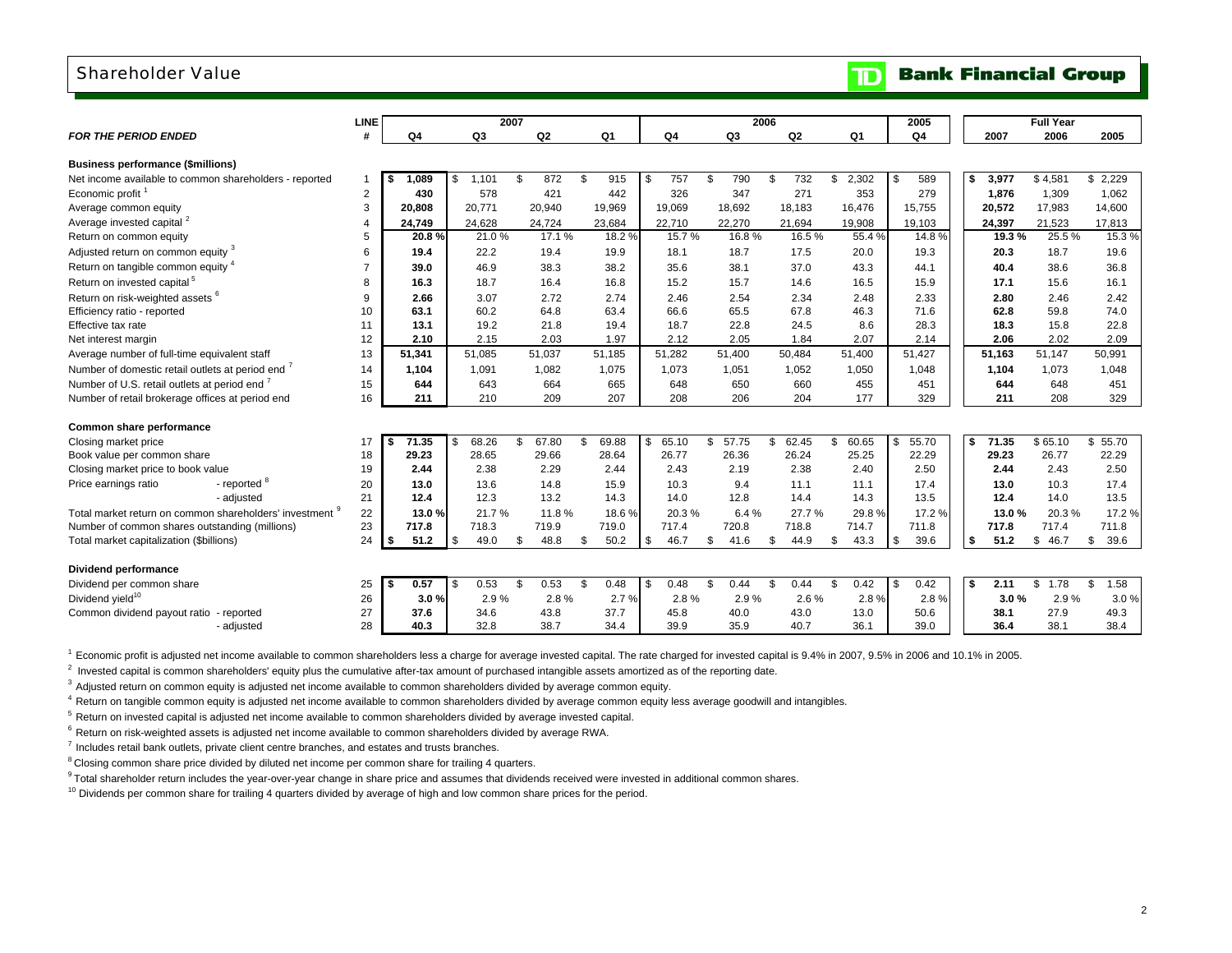### Adjustment for Items of Note, net of income taxes<sup>1</sup>

|                                                                                   | LINE           |                |            | 2007           |              |                |             |                          | 2006 |                    |                          | 2005                            |                         | <b>Full Year</b>         |             |
|-----------------------------------------------------------------------------------|----------------|----------------|------------|----------------|--------------|----------------|-------------|--------------------------|------|--------------------|--------------------------|---------------------------------|-------------------------|--------------------------|-------------|
| <b>FOR THE PERIOD ENDED</b>                                                       | #              | Q4             | Q3         | Q <sub>2</sub> | Q1           | Q <sub>4</sub> |             | Q3                       | Q2   |                    | Q1                       | Q4                              | 2007                    | 2006                     | 2005        |
| Items of note affecting net income (\$ millions)                                  |                |                |            |                |              |                |             |                          |      |                    |                          |                                 |                         |                          |             |
| Amortization of intangibles                                                       |                | 99             | 91<br>S    | 80<br>\$       | 83<br>\$     | \$             | 87<br>\$    | 61                       | £.   | 86                 | 82<br>\$                 | 86<br>- \$                      | 353<br>\$<br>\$         | 316                      | 354<br>\$   |
| Gain relating to restructuring of Visa <sup>2</sup>                               | $\overline{2}$ | (135)          |            |                |              |                |             |                          |      |                    |                          |                                 |                         | $\overline{\phantom{a}}$ |             |
| Dilution gain on Ameritrade transaction, net of costs                             | 3              |                |            |                |              |                |             |                          |      | 5                  | (1,670)                  | $\blacksquare$<br>$\sim$        | (135)<br>$\blacksquare$ | (1,665)                  |             |
| Dilution loss on the acquisition of Hudson by TD Banknorth                        | $\overline{4}$ |                |            |                |              |                |             |                          |      |                    | 72                       | $\overline{\phantom{a}}$        |                         | 72                       |             |
| Wholesale Banking restructuring charge                                            | 5              |                |            |                |              |                |             |                          |      |                    | 35                       | $\overline{4}$                  |                         | 35                       | 29          |
| Balance Sheet restructuring charge in TD Banknorth                                | 6              |                |            |                |              |                |             |                          |      |                    | 19                       | $\sim$                          |                         | 19                       |             |
| TD Banknorth restructuring, privatization and merger-related charges <sup>3</sup> | $\overline{7}$ |                |            | 43             |              |                |             |                          |      |                    |                          | $\overline{\phantom{a}}$        | 43                      |                          |             |
| Change in fair value of credit default swaps hedging the                          |                |                |            |                |              |                |             |                          |      |                    |                          |                                 |                         |                          |             |
| corporate loan book <sup>4</sup>                                                  |                |                |            |                |              |                |             |                          |      |                    |                          |                                 |                         |                          |             |
|                                                                                   | 8              | $\mathbf{2}$   | (30)       | (7)            | 5            |                | 8           | 5                        |      | (10)               | (10)                     | (7)                             | (30)                    | (7)                      | (17)        |
| Non-core portfolio loan loss recoveries (sectoral related)                        | 9              |                |            |                |              |                |             |                          |      |                    | $\overline{\phantom{a}}$ | (60)                            |                         | $\sim$                   | (127)       |
| Tax charge related to reorganizations                                             | 10             |                |            |                |              |                |             | $\overline{\phantom{a}}$ |      |                    |                          | 138                             |                         | $\sim$                   | 163         |
| Other tax items                                                                   | 11             |                |            |                |              |                |             | 24                       |      |                    |                          | (68)                            |                         | 24                       | (98)        |
| Loss on structured derivative portfolios                                          | 12             |                |            |                |              |                |             |                          |      |                    | $\sim$                   | 70                              |                         | $\overline{a}$           | 100         |
| Preferred share redemption                                                        | 13             |                |            |                |              |                |             |                          |      |                    |                          | 13                              |                         | $\overline{\phantom{a}}$ | 13          |
| Initial set up of specific allowance for credit card and overdraft loans          | 14             |                |            |                |              |                | 18          |                          |      |                    |                          |                                 |                         | 18                       |             |
| General allowance release                                                         | 15             | (39)           |            |                |              |                |             |                          |      | (39)               |                          | $\blacksquare$                  | (39)                    | (39)                     | (23)        |
| Litigation charge<br>Total                                                        | 16<br>17       | (73)           | 61<br>\$   | 116<br>\$      | 88<br>S      | \$             | 113<br>.S   | 90                       |      | 42                 | \$(1, 472)               | $\overline{\phantom{a}}$<br>176 | 192<br>s.<br>S          | 1,227                    | 238<br>632  |
|                                                                                   |                |                |            |                |              |                |             |                          |      |                    |                          |                                 |                         |                          |             |
| Items of note affecting diluted earnings per share (\$) <sup>5</sup>              |                |                |            |                |              |                |             |                          |      |                    |                          |                                 |                         |                          |             |
| Amortization of intangibles                                                       | 18             | 0.14<br>\$     | \$<br>0.13 | \$<br>0.11     | \$<br>0.11   | - \$           | 0.12<br>-\$ | 0.08                     | -\$  | $0.11 \text{ }$ \$ | 0.11                     | 0.12<br>\$                      | 0.49<br>- \$<br>- \$    | 0.42                     | -\$<br>0.51 |
| Gain relating to restructuring of Visa <sup>2</sup>                               | 19             | (0.19)         |            |                |              |                |             |                          |      | $\blacksquare$     | $\sim$                   | $\sim$                          | (0.19)                  | $\overline{\phantom{a}}$ |             |
| Dilution gain on Ameritrade transaction, net of costs                             | 20             |                |            |                |              |                |             |                          |      | 0.01               | (2.32)                   | $\overline{\phantom{a}}$        |                         | (2.30)                   | $\sim$      |
| Dilution loss on the acquisition of Hudson by TD Banknorth                        | 21             |                |            |                |              |                |             |                          |      |                    | 0.10                     |                                 |                         | 0.10                     |             |
| Wholesale Banking restructuring charge                                            | 22             | $\blacksquare$ |            |                |              |                |             |                          |      |                    | 0.05                     | $\overline{\phantom{a}}$        | $\blacksquare$          | 0.05                     | 0.04        |
| Balance Sheet restructuring charge in TD Banknorth                                | 23             | $\blacksquare$ |            |                |              |                |             |                          |      |                    | 0.03                     |                                 | $\blacksquare$          | 0.03                     | $\sim$      |
| TD Banknorth restructuring, privatization and merger-related charges <sup>3</sup> | 24             | $\blacksquare$ |            | 0.06           |              |                |             |                          |      |                    | ۰.                       | $\overline{\phantom{a}}$        | 0.06                    | $\overline{a}$           |             |
| Change in fair value of credit default swaps hedging the                          |                |                |            |                |              |                |             |                          |      |                    |                          |                                 |                         |                          |             |
| corporate loan book <sup>4</sup>                                                  | 25             | $\blacksquare$ | (0.04)     | (0.01)         | 0.01         |                | 0.01        | 0.01                     |      | (0.01)             | (0.02)                   | (0.01)                          | (0.04)                  | (0.01)                   | (0.02)      |
| Non-core portfolio loan loss recoveries (sectoral related)                        | 26             | $\blacksquare$ |            |                |              |                |             |                          |      |                    | $\sim$                   | (0.08)                          |                         |                          | (0.17)      |
| Tax charge related to reorganizations                                             | 27             | $\blacksquare$ |            |                |              |                |             | $\overline{\phantom{a}}$ |      |                    | $\overline{\phantom{a}}$ | 0.19                            |                         | $\sim$                   | 0.23        |
| Other tax items <sup>6</sup>                                                      | 28             | $\blacksquare$ |            |                |              |                |             | 0.03                     |      |                    | $\overline{\phantom{a}}$ | (0.10)                          |                         | 0.03                     | (0.14)      |
| Loss on structured derivative portfolios                                          | 29             |                |            |                |              |                |             |                          |      |                    | $\blacksquare$           | 0.10                            |                         | $\overline{\phantom{a}}$ | 0.14        |
| Preferred share redemption                                                        | 30             | $\blacksquare$ |            |                |              |                |             |                          |      |                    |                          | 0.02                            |                         | $\overline{a}$           | 0.02        |
| Initial set up of specific allowance for credit card and overdraft loans          | 31             |                |            |                |              |                | 0.03        |                          |      |                    |                          |                                 |                         | 0.03                     |             |
| General allowance release                                                         | 32             | (0.05)         |            |                |              |                |             |                          |      | (0.05)             | $\blacksquare$           | $\overline{\phantom{a}}$        | (0.05)                  | (0.05)                   | (0.03)      |
| Litigation charge                                                                 | 33             |                |            |                |              |                |             |                          |      | $\sim$             | $\overline{\phantom{a}}$ | $\overline{\phantom{a}}$        |                         | $\sim$                   | 0.33        |
| TD Ameritrade timing impact                                                       | 34             |                |            |                |              |                |             |                          |      | 0.02               |                          |                                 |                         | 0.02                     | $\sim$      |
| Banknorth timing impact                                                           | 35             |                |            |                |              |                |             |                          |      |                    |                          |                                 |                         |                          | 0.03        |
| Total                                                                             | 36             | $(0.10)$ \$    | 0.09       | 0.16<br>S      | 0.12<br>- \$ | <b>S</b>       | 0.16<br>-S  | 0.12                     | - \$ | 0.08               | $(2.05)$ \$<br>- \$      | 0.24                            | 0.27<br>∣\$.<br>\$      | $(1.68)$ \$              | 0.94        |

<sup>1</sup> The adjustment for items of note, net of income taxes, is removed from reported earnings to compute adjusted earnings.

<sup>2</sup> As part of the global restructuring of Visa USA Inc., Visa Canada Association and Visa International Service Association, which closed on October 3, 2007 (restructuring date), the Bank received shares of the new global in exchange for the Bank's membership interest in Visa Canada Association. As required by the accounting standards, the shares the Bank received in Visa Inc. were measured at fair value and an estimated gain of \$135 millio was recognized in the Corporate segment, based on results of an independent valuation of the shares. The gain may be subject to further adjustment based on the finalization of the Bank's ownership percentage in Visa Inc. <sup>3</sup> The TD Banknorth restructurina. privatization and merger-related charges include the following: \$39 million TD Banknorth restructuring, privatization and merger-related charges included in U.S. Personal and Commercial

(for details, see footnote 3 on page 7 and the reconciliation of non-GAAP financial measures table in the second quarter 2007 Report to Shareholders); and \$4 million restructuring charge related to the transfer of function TD Bank USA to TD Banknorth, included in the Corporate segment.

4 The Bank purchases credit default swaps (CDS) to hedge the credit risk in Wholesale Banking's corporate lending portfolio. These CDS do not qualify for hedge accounting treatment and, therefore, they are measured at fair with changes in fair value recognized in current period's earnings. The related loans are accounted for at amortized cost. Management believes that this asymmetry in the accounting treatment between CDS and loans would res in periodic profit and loss volatility which is not indicative of the economics of the corporate loan portfolio or the underlying business performance in Wholesale Banking. As a result, the CDS are accounted for on an accr the Wholesale Banking segment and the gains and losses on the CDS, in excess of the accrued cost, are reported in the Corporate segment. Adjusted earnings excludes the gains and losses on the CDS in excess of the accrued cost. Prior to Q1 2007, this item was described as "Hedging impact due to AcG-13". As part of the adoption of the new financial instruments standards, the guidance under Accounting Guideline 13: Hedging Relationships (AcGreplaced by Canadian Institute of Chartered Accountants (CICA) Handbook Section 3865, Hedges.

<sup>5</sup> EPS impact is computed by dividing items of note by the weighted average number of shares outstanding during the period. As a result, the sum of the quarterly EPS impact may not equal the year-to-date EPS impact.

 $6$  For 2006, the impact of future tax decreases of \$24 million (3 cents per share) on adjusted earnings is included in "Other tax items".

#### **Bank Financial Group** ID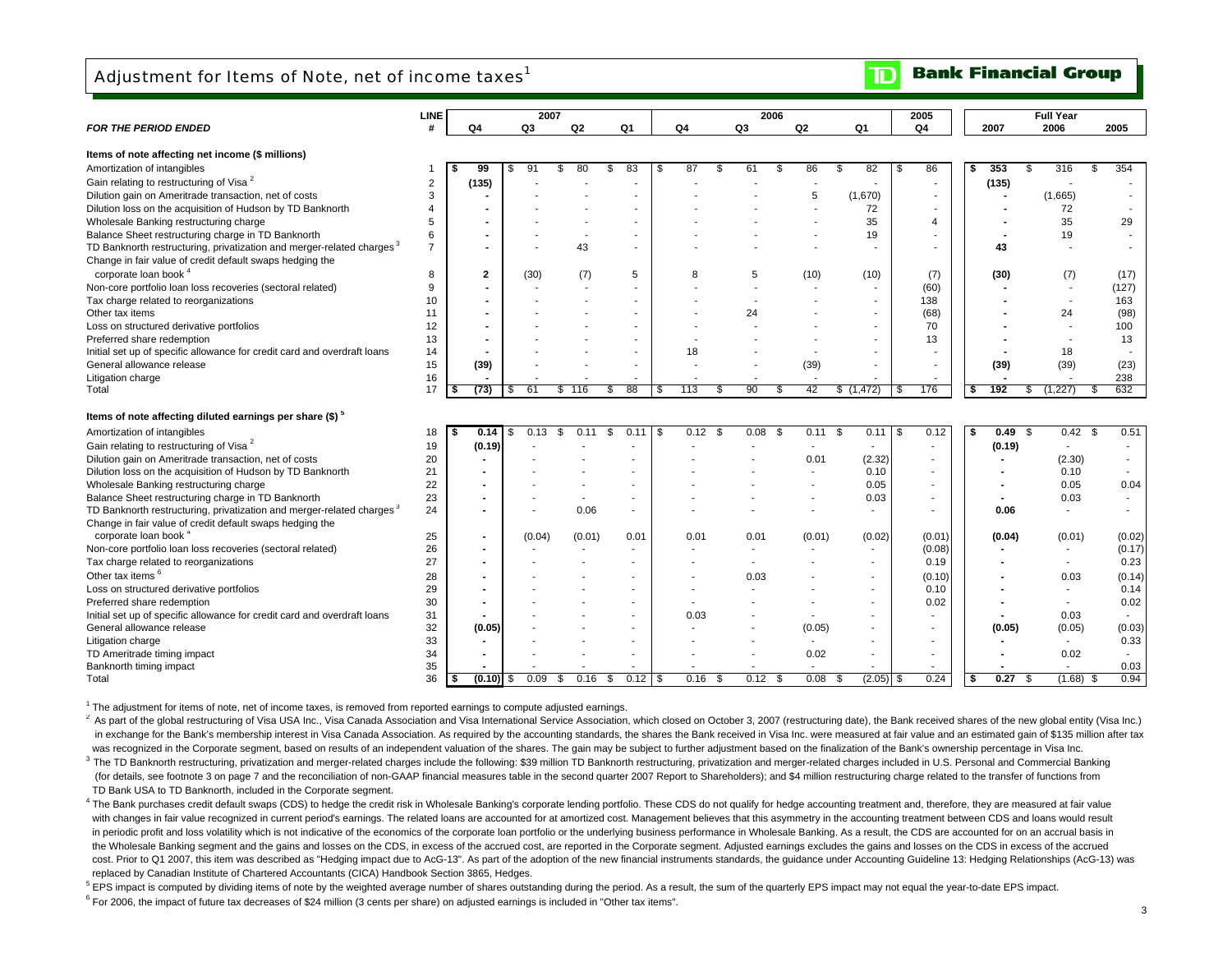## Segmented Results Summary

**Bank Financial Group**  $|\mathbf{D}|$ 

#### **RESULTS OF OPERATIONS (\$millions)**

|                                                       | <b>LINE</b> |       |             | 2007 |                |       |     |       |                | 2006 |                |       |     | 2005                |    |       | <b>Full Year</b> |         |
|-------------------------------------------------------|-------------|-------|-------------|------|----------------|-------|-----|-------|----------------|------|----------------|-------|-----|---------------------|----|-------|------------------|---------|
| <b>FOR THE PERIOD ENDED</b>                           | #           | Q4    | Q3          |      | Q <sub>2</sub> | Q1    |     | Q4    | Q <sub>3</sub> |      | Q <sub>2</sub> | Q1    |     | Q4                  |    | 2007  | 2006             | 2005    |
| Net income - adjusted (where applicable)              |             |       |             |      |                |       |     |       |                |      |                |       |     |                     |    |       |                  |         |
| Canadian Personal and Commercial Banking              |             | 572   | \$<br>597   |      | 540            | 544   | -\$ | 501   | 524            |      | 465            | 476   | S   | 443                 | \$ | 2,253 | ,966             | \$1,702 |
| Wealth Management                                     | 2           | 194   | 185         |      | 197            | 186   |     | 148   | 152            |      | 152            | 138   |     | 136                 |    | 762   | 590              | 432     |
| U.S. Personal and Commercial Banking                  | 3           | 124   | 109         |      | 62             | 64    |     | 63    | 68             |      | 59             | 65    |     | 69                  |    | 359   | 255              | 158     |
| <b>Total Retail</b>                                   |             | 890   | 891         |      | 799            | 794   |     | 712   | 744            |      | 676            | 679   |     | 648                 |    | 3,374 | 2.811            | 2,292   |
| <b>Wholesale Banking</b>                              | 5           | 157   | 253         |      | 217            | 197   |     | 146   | 179            |      | 140            | 199   |     | 115                 |    | 824   | 664              | 551     |
| Corporate                                             | 6           | (26)  | 20          |      | (21)           | 18    |     | 17    | (37)           |      | (36)           | (43)  |     | $\overline{2}$      |    | (9)   | (99)             | 18      |
| <b>Total Bank</b>                                     |             | 1,021 | \$<br>1.164 |      | 995            | 1,009 | \$  | 875   | 886            |      | 780            | 835   | \$. | 765                 | Ŝ. | 4,189 | 3,376            | \$2,861 |
| Return on invested capital                            |             |       |             |      |                |       |     |       |                |      |                |       |     |                     |    |       |                  |         |
| Canadian Personal and Commercial Banking              | 8           | 26.8% | 28.3%       |      | 26.9%          | 26.4% |     | 24.7% | 26.2%          |      | 25.1%          | 25.0% |     | $23.\overline{4\%}$ |    | 27.1% | 25.2%            | 23.1%   |
| Wealth Management                                     | 9           | 19.8  | 18.6        |      | 21.7           | 20.1  |     | 15.8  | 17.9           |      | 26.0           | 21.0  |     | 20.8                |    | 20.0  | 19.5             | 16.4    |
| U.S. Personal and Commercial Banking                  | 10          | 5.1   | 4.7         |      | 3.8            | 4.3   |     | 4.2   | 4.6            |      | 4.4            | 5.4   |     | 5.6                 |    | 4.6   | 4.6              | 5.4     |
| <b>Wholesale Banking</b>                              | 11          | 20.6  | 37.3        |      | 33.6           | 30.2  |     | 23.5  | 29.4           |      | 24.6           | 34.4  |     | 19.4                |    | 30.1  | 27.9             | 22.3    |
| <b>Total Bank</b>                                     | 12          | 16.3% | 18.7%       |      | 16.4 %         | 16.8% |     | 15.2% | 15.7%          |      | 14.6%          | 16.5% |     | 15.9%               |    | 17.1% | 15.6%            | 16.1%   |
| Percentage of net income mix <sup>1</sup>             |             |       |             |      |                |       |     |       |                |      |                |       |     |                     |    |       |                  |         |
| <b>Total Retail</b>                                   | 13          | 85 %  | 78 %        |      | 79 %           | 80%   |     | 83%   | 81%            |      | 83%            | 77 %  |     | 85 %                |    | 80%   | 81 %             | 81%     |
| <b>Wholesale Banking</b>                              | 14          | 15    | 22          |      | 21             | 20    |     | 17    | 19             |      | 17             | 23    |     | 15                  |    | 20    | 19               | 19      |
| <b>Total Bank</b>                                     | 15          | 100 % | 100 %       |      | 100 %          | 100 % |     | 100 % | 100%           |      | 100 %          | 100 % |     | 100 %               |    | 100%  | 100 %            | 100 %   |
| Geographic contribution to total revenue <sup>2</sup> |             |       |             |      |                |       |     |       |                |      |                |       |     |                     |    |       |                  |         |
| Canada                                                | 16          | 79 %  | 71 %        |      | 74 %           | 73%   |     | 77 %  | 70 %           |      | 74 %           | 69%   |     | 68 %                |    | 74 %  | 73 %             | 70 %    |
| <b>United States</b>                                  | 17          | 14    | 18          |      | 18             | 17    |     | 17    | 22             |      | 18             | 25    |     | 29                  |    | 17    | 20               | 22      |
| Other                                                 | 18          |       | 11          |      | 8              | 10    |     | 6     | 8              |      | 8              | 6     |     | 3                   |    | 9     |                  | 8       |
| <b>Total Bank</b>                                     | 19          | 100 % | 100 %       |      | 100 %          | 100 % |     | 100 % | 100 %          |      | 100 %          | 100 % |     | 100 %               |    | 100 % | 100 %            | 100 %   |

<sup>1</sup> Percentages exclude Corporate segment results.

<sup>2</sup> TEB amounts and dilution gains on net investments are not included.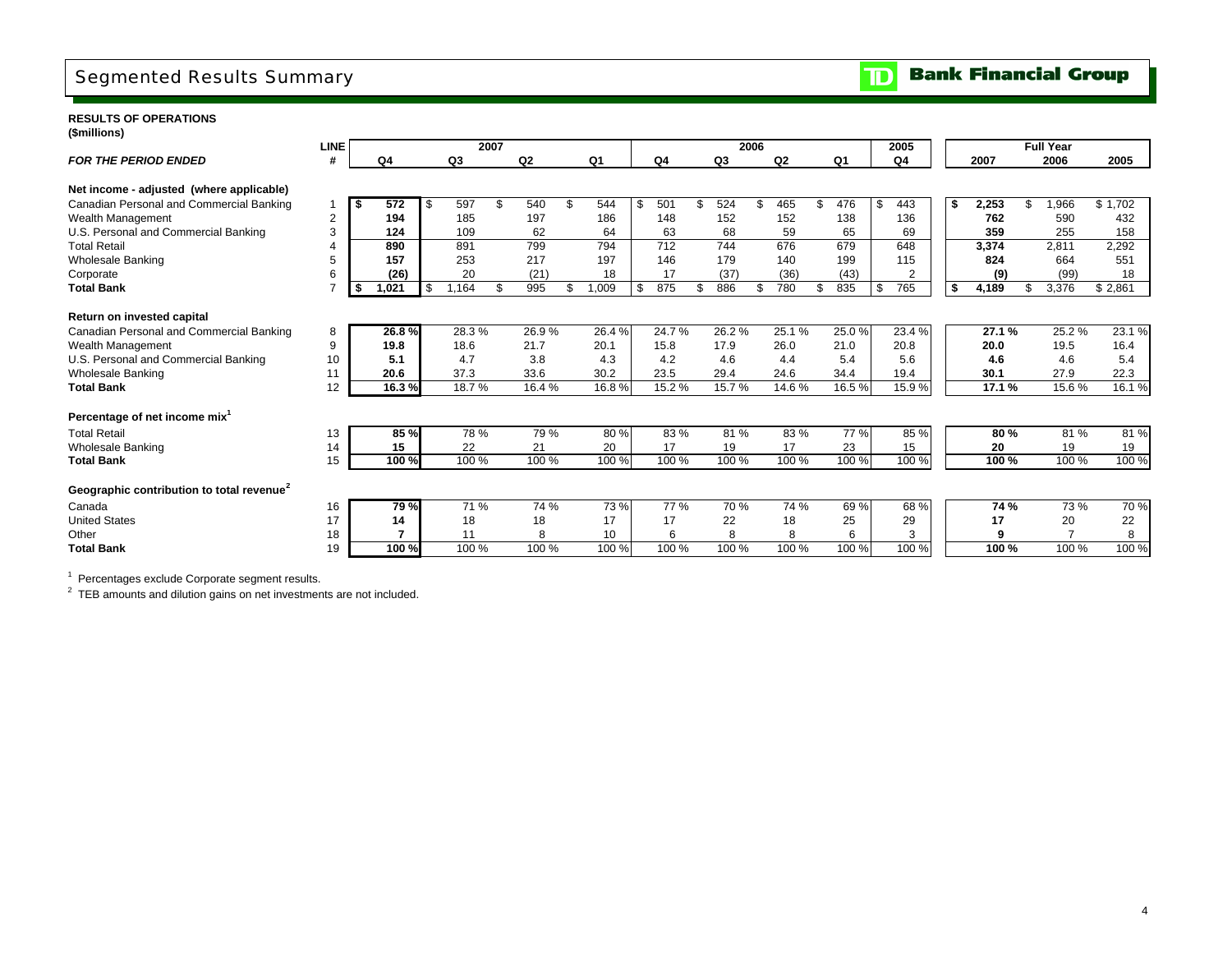## Canadian Personal and Commercial Banking Segment

#### **Bank Financial Group**  $\mathbf{D}% _{T}=\mathbf{D}_{T}\!\left( \mathbf{1}_{T}% \mathbf{1}_{T}\mathbf{1}_{T}\mathbf{1}_{T}\mathbf{1}_{T}\mathbf{1}_{T}\mathbf{1}_{T}\mathbf{1}_{T}\mathbf{1}_{T}\mathbf{1}_{T}\mathbf{1}_{T}\mathbf{1}_{T}\mathbf{1}_{T}\mathbf{1}_{T}\mathbf{1}_{T}\mathbf{1}_{T}\mathbf{1}_{T}\mathbf{1}_{T}\mathbf{1}_{T}\mathbf{1}_{T}\mathbf{1}_{T}\mathbf{1}_{T}\mathbf{1}_{T}$

#### **RESULTS OF OPERATIONS(\$millions)**

|                                                       | <b>LINE</b> |            |           | 2007 |        |                          |     |        | 2006      |                |                | 2005      |          |        | <b>Full Year</b> |           |
|-------------------------------------------------------|-------------|------------|-----------|------|--------|--------------------------|-----|--------|-----------|----------------|----------------|-----------|----------|--------|------------------|-----------|
| <b>FOR THE PERIOD ENDED</b>                           | #           | Q4         | Q3        |      | Q2     | Q1                       |     | Q4     | Q3        | Q <sub>2</sub> | Q <sub>1</sub> | Q4        |          | 2007   | 2006             | 2005      |
| Net interest income                                   |             | 1.408      | .388      | \$   | .298   | 1,307                    |     | ,295   | \$1.260   | \$1.147        | \$1.177        | \$1,129   |          |        | \$<br>4.879      | \$4,342   |
|                                                       |             |            | \$        |      |        |                          | \$  |        |           |                |                |           | \$       | 5,401  |                  |           |
| Other income                                          | 2           | 744        | 713       |      | 688    | 703                      |     | 653    | 669       | 624            | 627            | 600       |          | 2,848  | 2,573            | 2,361     |
| Total revenue                                         | 3           | 2,152      | 2.101     |      | 1.986  | 2,010                    |     | 1,948  | 1,929     | 1.771          | 1.804          | 1.729     |          | 8.249  | 7.452            | 6.703     |
| Provision for credit losses                           |             | 176        | 151       |      | 143    | 138                      |     | 132    | 104       | 78             | 99             | 97        |          | 608    | 413              | 373       |
| Non-interest expenses                                 | 5           | 1,114      | 1,050     |      | 1,033  | 1,059                    |     | 1,068  | 1,039     | 994            | 985            | 968       |          | 4,256  | 4,086            | 3,773     |
| Net income before income taxes                        | 6           | 862        | 900       |      | 810    | 813                      |     | 748    | 786       | 699            | 720            | 664       |          | 3.385  | 2,953            | 2,557     |
| Income taxes                                          |             | 290        | 303       |      | 270    | 269                      |     | 247    | 262       | 234            | 244            | 221       |          | 1,132  | 987              | 855       |
| Net income - reported                                 | 8           | 572        | 597       |      | 540    | 544                      |     | 501    | 524       | 465            | 476            | 443       |          | 2.253  | 1,966            | 1.702     |
| Adjustment for items of note, net of income taxes     | 9           |            |           |      |        | $\overline{\phantom{a}}$ |     |        |           |                |                |           |          |        |                  |           |
| Net income - adjusted                                 | 10          | 572        | \$<br>597 | £.   | 540    | 544                      | \$  | 501    | 524<br>\$ | \$<br>465      | \$<br>476      | \$<br>443 | <b>S</b> | 2,253  | \$<br>1,966      | \$1,702   |
|                                                       |             |            |           |      |        |                          |     |        |           |                |                |           |          |        |                  |           |
| Average invested capital (\$billions)                 | 11          | 8.5<br>l S | \$<br>8.4 | \$   | 8.2    | \$<br>8.2                | -\$ | 8.0    | \$<br>7.9 | \$<br>7.6      | \$<br>7.6      | \$<br>7.5 | - \$     | 8.3    | \$<br>7.8        | \$<br>7.4 |
| Economic profit <sup>1</sup>                          | 12          | 391        | 418       |      | 369    | 369                      |     | 328    | 354       | 307            | 314            | 273       |          | 1,547  | 1.303            | 1,038     |
| Return on invested capital                            | 13          | 26.8%      | 28.3%     |      | 26.9%  | 26.4%                    |     | 24.7%  | 26.2%     | 25.1%          | 25.0%          | 23.4%     |          | 27.1 % | 25.2%            | 23.1%     |
| Key performance indicators (\$billions)               |             |            |           |      |        |                          |     |        |           |                |                |           |          |        |                  |           |
| Risk-weighted assets <sup>2</sup>                     | 14          | l Si<br>68 | \$<br>68  | \$.  | 65     | \$<br>66                 | \$  | 65     | \$<br>65  | \$<br>61       | \$<br>60       | \$<br>58  | - \$     | 68     | \$<br>65         | \$<br>58  |
| Average loans - personal                              | 15          | 120        | 115       |      | 111    | 110                      |     | 111    | 111       | 109            | 107            | 103       |          | 114    | 110              | 100       |
| Average loans and acceptances - business              | 16          | 20         | 20        |      | 19     | 18                       |     | 18     | 18        | 18             | 17             | 17        |          | 19     | 18               | 17        |
| Average securitized loans                             | 17          | 46         | 47        |      | 46     | 44                       |     | 39     | 35        | 33             | 33             | 34        |          | 46     | 35               | 33        |
| Average deposits - personal                           | 18          | 103        | 102       |      | 101    | 101                      |     | 100    | 98        | 96             | 94             | 94        |          | 102    | 97               | 92        |
| Average deposits - business                           | 19          | 40         | 39        |      | 37     | 38                       |     | 36     | 36        | 34             | 35             | 33        |          | 39     | 35               | 32        |
| Margin on avg. earning assets inc. securitized assets | 20          | 3.03%      | 3.07%     |      | 3.05%  | 3.03%                    |     | 3.07%  | 3.08%     | 2.98%          | 3.01%          | 2.96%     |          | 3.05%  | 3.04%            | 2.96%     |
| Efficiency ratio                                      | 21          | 51.8%      | 50.0%     |      | 52.0%  | 52.7%                    |     | 54.8%  | 53.9%     | 56.1%          | 54.6%          | 56.0%     |          | 51.6%  | 54.8%            | 56.3%     |
| Average number of full-time equivalent staff          | 22          | 31.131     | 30,620    |      | 30,138 | 30,413                   |     | 29,805 | 29,686    | 29,402         | 29,510         | 29,539    |          | 30,576 | 29,602           | 29,072    |

 $1$  The rate charged for invested capital is 8.5% in 2007, 8.5% in 2006, and 9.0% in 2005.

 $2$  Balances prior to Q4 2006 have been reclassified from Corporate segment.

Canadian Personal and Commercial Banking comprises our personal and business banking businesses in Canada as well as our automotive purchasing and consumer installment loan services and our global insurance operations (excluding the U.S.). Under the TD Canada Trust brand, the retail operations provide a full range of financial products and services to approximately 11 million personal and small business customers. Products an services are provided - anywhere, anytime - through telephone and internet banking, more than 2,500 automated banking machines and a network of 1,070 branches located across Canada. Under the TD Insurance and TD Meloche Monnex brands, the Bank offers a broad range of insurance products, including home and automobile coverage, life and health insurance, as well as credit protection coverage on TD Canada Trust lending products. TD Commercial Banking serves the needs of medium-sized Canadian businesses, customizing a broad range of products and services to meet their financing, investment, cash management, international trade and day-to-day banking needs.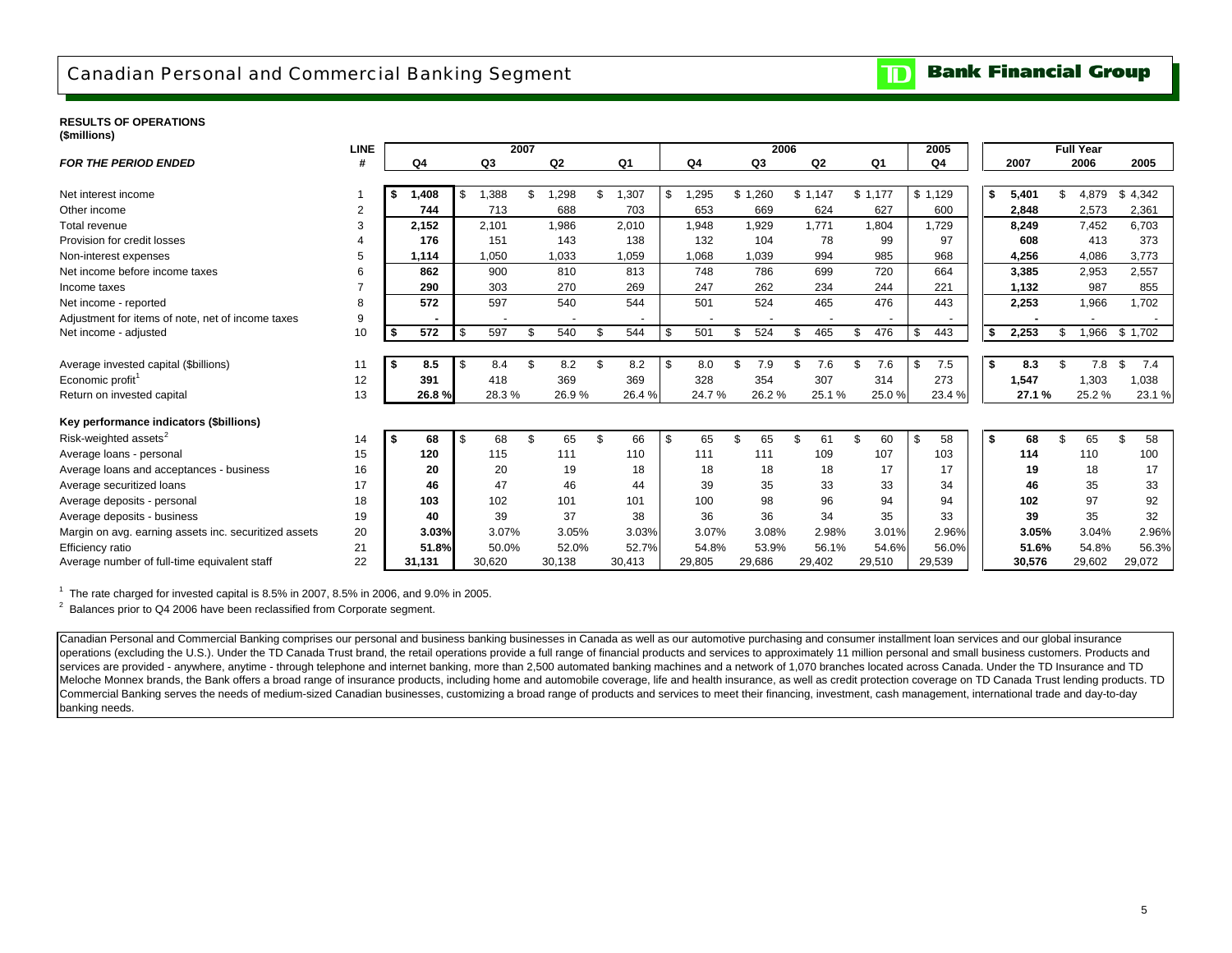## Wealth Management Segment<sup>1</sup>

**RESULTS OF OPERATIONS (\$millions)**

|                                                                 | <b>LINE</b> |      |        |    |       | 2007 |       |       |   |       |       | 2006 |       |        | 2005      |           |     | <b>Full Year</b> |           |
|-----------------------------------------------------------------|-------------|------|--------|----|-------|------|-------|-------|---|-------|-------|------|-------|--------|-----------|-----------|-----|------------------|-----------|
| <b>FOR THE PERIOD ENDED</b>                                     | #           |      | Q4     |    | Q3    |      | Q2    | Q1    |   | Q4    | Q3    |      | Q2    | Q1     | Q4        | 2007      |     | 2006             | 2005      |
|                                                                 |             |      |        |    |       |      |       |       |   |       |       |      |       |        |           |           |     |                  |           |
| Net interest income                                             |             |      | 83     |    | 80    |      | 78    |       |   | 69    | 68    |      | 62    | 178    | 175       | \$<br>318 | \$  | 377              | 643       |
| Brokerage commissions and other income                          |             |      | 498    |    | 507   |      | 516   | 474   |   | 435   | 424   |      | 460   | 564    | 547       | 1,995     |     | 1,883            | 2,103     |
| Total revenue                                                   |             |      | 581    |    | 587   |      | 594   | 551   |   | 504   | 492   |      | 522   | 742    | 722       | 2,313     |     | 2,260            | 2,746     |
| Non-interest expenses                                           |             |      | 399    |    | 395   |      | 393   | 364   |   | 357   | 344   |      | 349   | 525    | 514       | 1,551     |     | 1,575            | 2,083     |
| Net income before income taxes                                  |             |      | 182    |    | 192   |      | 201   | 187   |   | 147   | 148   |      | 173   | 217    | 208       | 762       |     | 685              | 663       |
| Income taxes                                                    |             |      | 63     |    | 66    |      | 67    | 65    |   | 52    | 51    |      | 60    | 79     | 72        | 261       |     | 242              | 231       |
| Equity in net income of associated company, net of income taxes |             |      | 75     |    | 59    |      | 63    | 64    |   | 53    | 55    |      | 39    | $\sim$ |           | 261       |     | 147              |           |
| Net income (loss) - reported                                    |             |      | 194    |    | 185   |      | 197   | 186   |   | 148   | 152   |      | 152   | 138    | 136       | 762       |     | 590              | 432       |
| Adjustment for items of note, net of income taxes               |             |      |        |    |       |      |       |       |   |       |       |      |       |        |           |           |     |                  |           |
| Net income (loss) - adjusted                                    | 10          | - \$ | 194    | -S | 185   |      | 197   | 186   | Æ | 148   | 152   |      | 152   | 138    | \$<br>136 | 762<br>S  | \$. | 590              | \$<br>432 |
|                                                                 |             |      |        |    |       |      |       |       |   |       |       |      |       |        |           |           |     |                  |           |
| Average invested capital (\$billions)                           |             | - 56 | 3.9    |    | 4.0   |      | 3.7   | 3.7   |   | 3.7   | 3.4   |      | 2.4   | 2.6    | \$<br>2.6 | \$<br>3.8 |     | 3.0              | 2.6       |
| Economic profit (loss) <sup>3</sup>                             | 12          |      | 91     |    | 80    |      | 102   | 89    |   | 44    | 59    |      | 90    | 64     | 58        | 362       |     | 257              | 116       |
| Return on invested capital                                      | 13          |      | 19.8 % |    | 18.6% |      | 21.7% | 20.1% |   | 15.8% | 17.9% |      | 26.0% | 21.0 % | 20.8%     | 20.0%     |     | 19.5%            | 16.4%     |
| Key performance indicators (\$billions)                         |             |      |        |    |       |      |       |       |   |       |       |      |       |        |           |           |     |                  |           |
| Risk-weighted assets                                            | 14          |      |        |    | 6     |      |       | b.    |   |       |       |      |       | 5      |           |           |     |                  |           |
| Assets under administration                                     | 15          |      | 185    |    | 177   |      | 175   | 169   |   | 161   | 153   |      | 154   | 147    | 315       | 185       |     | 161              | 315       |
| Assets under management                                         | 16          |      | 160    |    | 160   |      | 163   | 157   |   | 151   | 143   |      | 139   | 137    | 130       | 160       |     | 151              | 130       |
| Efficiency ratio                                                | 17          |      | 68.7 % |    | 67.3% |      | 66.2% | 66.1% |   | 70.8% | 69.9% |      | 66.9% | 70.8%  | 71.2%     | 67.1 %    |     | 69.7%            | 75.9%     |
| Average number of full-time equivalent staff                    | 18          |      | 6,004  |    | 5,936 |      | 5,994 | 5,870 |   | 5,785 | 5,783 |      | 5,698 | 7,774  | 7,756     | 5,951     |     | 6,265            | 7,973     |

<sup>1</sup> On January 24 2006, TD Bank completed the sale of TD Waterhouse U.S.A. brokerage operations to Ameritrade Holding Corporation (Ameritrade), and acquired 100% of Ameritrade's Canadian brokerage operations.

<sup>2</sup> The equity in net income of an associated company includes net impact of internal management adjustments which are reclassified to other reporting lines in the Corporate segment.

<sup>3</sup> The rates charged for invested capital for the domestic Wealth Management, Canada Discount Brokerage, and U.S. and International businesses are, respectively, 9.5%, 9.5% and 12.0% in 2007; 9.5%, 9.5% and 13.0% in 2006 and 10.0%, 10.0% and 14.0% in 2005. The rate charged for invested capital for the TD Ameritrade business line is 11.0% in 2007 and 12.0% for 2006.

Wealth Management provides a wide array of investment products and services through different brands to a large and diverse retail and institutional client base around the world. Wealth Management is composed of a number of advisory, distribution and asset management businesses, including TD Waterhouse and TD Mutual Funds, and is one of Canada's largest asset managers. Through Wealth Management's discount brokerage channels (including the Bank's investment in TD Ameritrade), it serves customers in Canada, the U.S. and the United Kingdom. In Canada, Discount Brokerage, Financial Planning, Private Investment Advice and Private Client Services service the needs of different retail customer segments through all stages of their investing life cycle.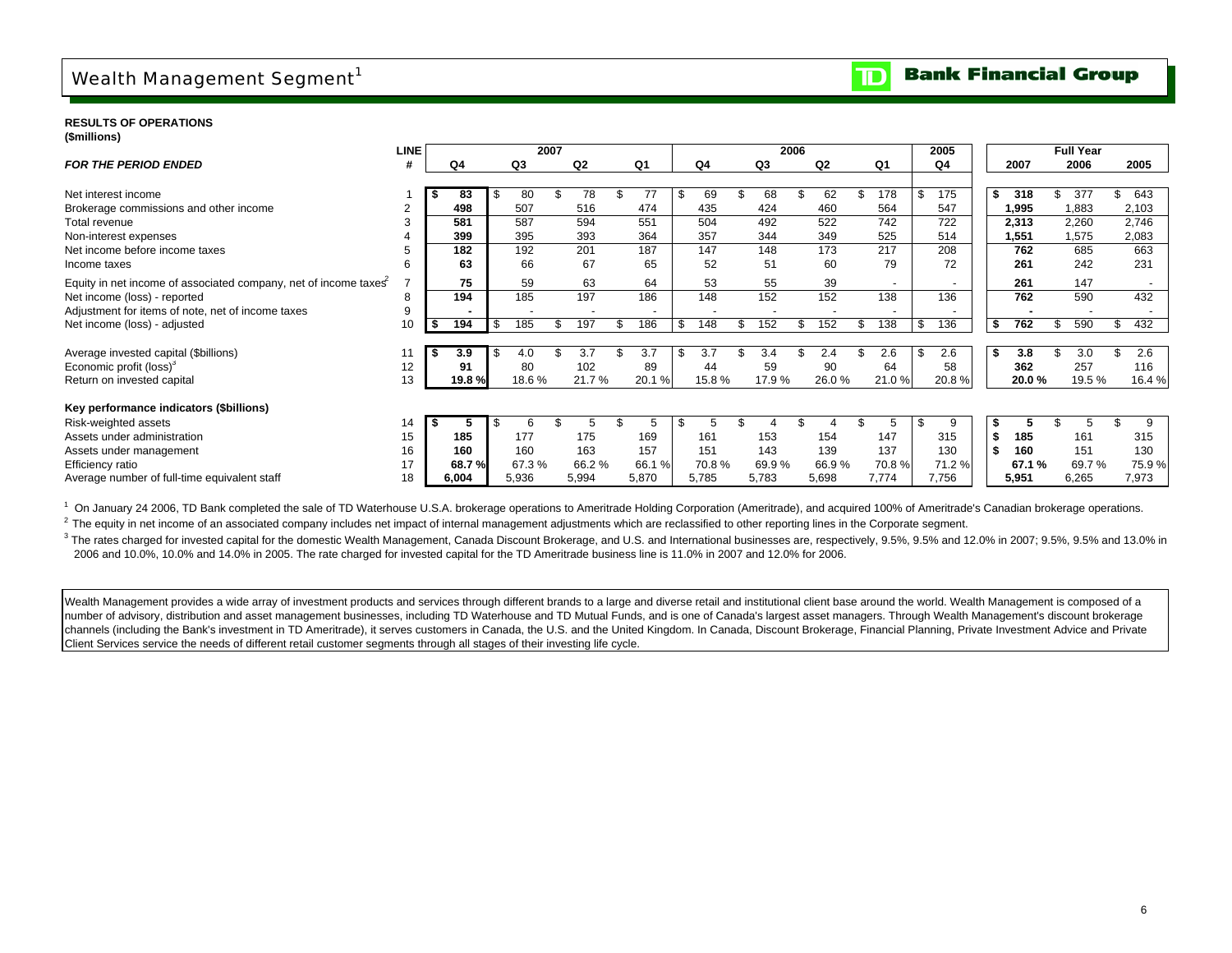## U.S. Personal and Commercial Banking Segment<sup>1,2</sup>

**Bank Financial Group** חד

#### **RESULTS OF OPERATIONS(\$millions)**

|                                                                                              | <b>LINE</b> |      |       |       | 2007         |                |               |        |     |       |    | 2006  |                |                |               |        | 2005     |      |       |     | <b>Full Year</b> |     |       |
|----------------------------------------------------------------------------------------------|-------------|------|-------|-------|--------------|----------------|---------------|--------|-----|-------|----|-------|----------------|----------------|---------------|--------|----------|------|-------|-----|------------------|-----|-------|
| <b>FOR THE PERIOD ENDED</b>                                                                  | #           |      | Q4    | Q3    |              | Q <sub>2</sub> |               | Q1     |     | Q4    |    | Q3    |                | Q <sub>2</sub> |               | Q1     | Q4       |      | 2007  |     | 2006             |     | 2005  |
|                                                                                              |             |      |       |       |              |                |               |        |     |       |    |       |                |                |               |        |          |      |       |     |                  |     |       |
| Net interest income                                                                          |             | -S   | 335   | 338   |              | 351            |               | 341    | \$. | 337   |    | 342   |                | 327            |               | 284    | 298      | s.   | 1,365 | \$  | 1.290            | \$  | 705   |
| Other income                                                                                 | 2           |      | 140   | 145   |              | 153            |               | 145    |     | 141   |    | 142   |                | 134            |               | 73     | 119      |      | 583   |     | 490              |     | 299   |
| Total revenue                                                                                |             |      | 475   | 483   |              | 504            |               | 486    |     | 478   |    | 484   |                | 461            |               | 357    | 417      |      | 1.948 |     | 1.780            |     | 1,004 |
| Provision for credit losses                                                                  |             |      | 35    | 33    |              | 35             |               | 17     |     | 15    |    | 10    |                | 8              |               |        |          |      | 120   |     | 40               |     |       |
| Non-interest expenses                                                                        |             |      | 263   | 275   |              | 384            |               | 299    |     | 294   |    | 284   |                | 284            |               | 225    | 216      |      | 1.221 |     | 1,087            |     | 549   |
| Net income before income taxes                                                               |             |      | 177   | 175   |              | 85             |               | 170    |     | 169   |    | 190   |                | 169            |               | 125    | 194      |      | 607   |     | 653              |     | 451   |
| Income taxes                                                                                 |             |      | 53    | 57    |              | 31             |               | 55     |     | 55    |    | 65    |                | 60             |               | 42     | 72       |      | 196   |     | 222              |     | 161   |
| Non-controlling interests in subsidiaries                                                    |             |      |       | 9     |              | 31             |               | 51     |     | 51    |    | 57    |                | 50             |               | 37     | 53       |      | 91    |     | 195              |     | 132   |
| Net income - reported                                                                        | 9           |      | 124   | 109   | $\mathbf{s}$ | 23             | <sup>\$</sup> | 64     | \$  | 63    | \$ | 68    | $\mathfrak{s}$ | 59             | \$.           | 46     | 69       | - \$ | 320   | \$. | 236              | \$. | 158   |
| Adjustment for items of note, net of income taxes and non-controlling interests <sup>3</sup> | 10          |      |       |       |              | 39             |               |        |     |       |    |       |                |                |               | 19     |          |      | 39    |     | 19               |     |       |
| Net income - adjusted                                                                        | 11          | \$   | 124   | 109   |              | 62             | $\mathcal{F}$ | 64     | \$  | 63    | S  | 68    | S              | 59             | <sup>\$</sup> | 65     | \$<br>69 | Ŝ.   | 359   | \$  | 255              | \$  | 158   |
|                                                                                              |             |      |       |       |              |                |               |        |     |       |    |       |                |                |               |        |          |      |       |     |                  |     |       |
| Average invested capital (\$billions)                                                        | 12          | S    | 9.6   | 9.2   | - \$         | 6.7            | - \$          | 5.9    |     | 5.8   |    | 5.9   |                | 5.5            |               | 4.7    | 4.9      | - \$ | 7.9   |     | 5.5              | \$  | 5.0   |
| Economic profit (loss) <sup>5</sup>                                                          | 13          |      | (95)  | (100) |              | (84)           |               | (70)   |     | (70)  |    | (65)  |                | (61)           |               | (43)   | (42)     |      | (349) |     | (239)            |     | (105) |
| Return on invested capital <sup>5</sup>                                                      | 14          |      | 5.1%  | 4.7%  |              | 3.8%           |               | 4.3%   |     | 4.2%  |    | 4.6%  |                | 4.4 %          |               | 5.4 %  | 5.6%     |      | 4.6%  |     | 4.6%             |     | 5.4 % |
|                                                                                              |             |      |       |       |              |                |               |        |     |       |    |       |                |                |               |        |          |      |       |     |                  |     |       |
| Key performance indicators (\$billions)                                                      |             |      |       |       |              |                |               |        |     |       |    |       |                |                |               |        |          |      |       |     |                  |     |       |
| Risk-weighted assets <sup>4</sup>                                                            | 15          | - \$ | 31    | 33    |              | 35             | - \$          | 35     | £.  | 32    | \$ | 32    | . ጽ            | 34             | - \$          | 34     | 25       | ∣\$. | 31    |     | 32               | \$  | 25    |
| Average loans                                                                                | 16          |      | 27    | 29    |              | 31             |               | 29     |     | 28    |    | 28    |                | 27             |               | 23     | 23       |      | 29    |     | 27               |     | 24    |
| Average deposits <sup>6</sup>                                                                | 17          |      | 30    | 31    |              | 33             |               | 31     |     | 31    |    | 32    |                | 32             |               | 26     | 26       |      | 31    |     | 30               |     | 27    |
| Margin on average earning assets <sup>6</sup>                                                | 18          |      | 4.00% | 3.86% |              | 3.89%          |               | 3.95 % |     | 4.01% |    | 4.07% |                | 3.83%          |               | 3.96 % | 4.09%    |      | 3.93% |     | 3.97%            |     | 4.11% |
| Efficiency ratio                                                                             | 19          |      | 55.4% | 56.9% |              | 76.2%          |               | 61.5%  |     | 61.5% |    | 58.7% |                | 61.6%          |               | 63.0%  | 51.8%    |      | 62.7% |     | 61.1%            |     | 54.7% |
| Average number of full-time equivalent staff                                                 | 20          |      | 8.032 | 8.281 |              | 8,701          |               | 8,672  |     | 8,907 |    | 9,129 |                | 8,581          |               | 7,313  | 7,273    |      | 8,422 |     | 8,483            |     | 7,284 |

<sup>1</sup> On January 31, 2006, TD Banknorth completed the acquisition of Hudson. On January 1, 2007, TD Banknorth completed the acquisition of Interchange. On April 20, 2007, TDBFG completed the privatization of TD Banknorth. Co TD Bank USA Inc. (previously reported in Corporate segment) are included in the U.S. Personal and Commercial Banking segment prospectively.

<sup>2</sup> TD Banknorth's financial results are reflected in TD's U.S. Personal and Commercial Banking segment on a one month lag. Reported non-interest expenses for Q2 2007 include restructuring charges expenses incurred in Apri

3 Includes the following before-tax items of note: Q1 2006: \$52 million balance sheet restructuring charge; Q2 2007: \$78 million (\$39 million after tax) TD Banknorth restructuring, privatization and merger-related charges. \$31 million restructuring charge, primarily consisted of employee severance costs, the costs of amending certain executive employment and award agreements and write-down of long-lived assets due to impairment; \$5 million p consisted of legal and investment banking fees; and \$3 million merger-related charges related to conversion and customer notices in connection with the integration of Hudson and Interchange with TD Banknorth. In the Consol the restructuring charges are included in the restructuring costs while the privatization and merger-related charges are included in other non-interest expenses.

4 This represents RWA as at the end of TD Bank's fiscal period.

 $5$  The rate charged for invested capital is  $9.0\%$  in 2007,  $9.0\%$  in 2006 and  $9.0\%$  in 2005.

 $6$  Average deposits and margin on average earning assets exclude the impact related to the money market deposit account (MMDA) agreement with TD Ameritrade. The MMDA is described on page 121 of our 2007 Annual Report.

U.S. Personal and Commercial Banking comprises the Bank's U.S.-based retail, commercial banking and insurance operations. Under the TD Banknorth brand, the retail operations provide a full range of financial products and s channels, including a network of approximately 600 branches throughout the Northeastern U.S., telephone and internet banking and automated banking machines, allowing customers to have banking access virtually anywhere and the needs of businesses, customizing a broad range of products and services to meet their financing, investment, cash management, insurance, international trade and day-to-day banking needs.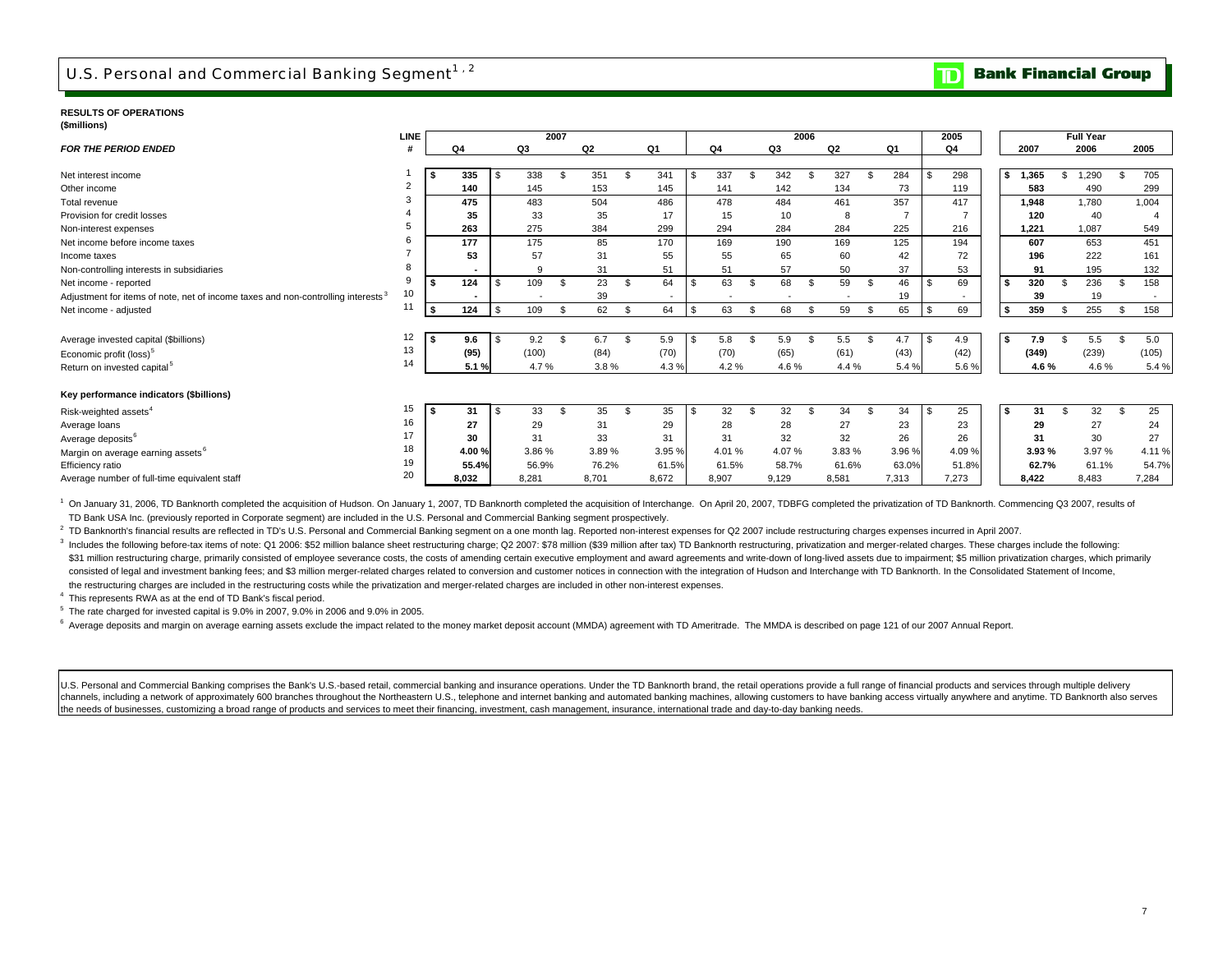## Wholesale Banking Segment

#### **Bank Financial Group**  $\mathbf{D}$

#### **RESULTS OF OPERATIONS(\$millions)**

|                                                   | <b>LINE</b> |          |        |           | 2007 |                |                |           |     |                | 2006 |                |    |                | 2005       |             |     | <b>Full Year</b> |           |
|---------------------------------------------------|-------------|----------|--------|-----------|------|----------------|----------------|-----------|-----|----------------|------|----------------|----|----------------|------------|-------------|-----|------------------|-----------|
| <b>FOR THE PERIOD ENDED</b>                       | #           |          | Q4     | Q3        |      | Q <sub>2</sub> | Q <sub>1</sub> | Q4        |     | Q <sub>3</sub> |      | Q2             |    | Q <sub>1</sub> | Q4         | 2007        |     | 2006             | 2005      |
|                                                   |             |          |        |           |      |                |                |           |     |                |      |                |    |                |            |             |     |                  |           |
| Net interest income                               |             | -\$      | 310    | \$<br>218 | \$   | 144            | \$<br>203      | \$<br>138 | \$  | 127            | \$   | 76             | \$ | 138            | \$<br>234  | \$<br>875   | \$  | 479              | \$<br>977 |
| Other income                                      | 2           |          | 215    | 474       |      | 498            | 432            | 355       |     | 456            |      | 458            |    | 523            | 137        | 1,619       |     | 1,792            | 1,011     |
| Total revenue (TEB)                               | 3           |          | 525    | 692       |      | 642            | 635            | 493       |     | 583            |      | 534            |    | 661            | 371        | 2.494       |     | 2,271            | 1,988     |
| Provision for credit losses <sup>1</sup>          |             |          | 4      | 8         |      | 12             | 24             | 13        |     | 15             |      | 11             |    | 29             | 13         | 48          |     | 68               | 52        |
| <b>Restructuring costs</b>                        | 5           |          |        |           |      |                |                |           |     |                |      |                |    | 50             | 6          |             |     | 50               | 43        |
| Other non-interest expenses                       | 6           |          | 274    | 326       |      | 329            | 332            | 293       |     | 303            |      | 321            |    | 345            | 326        | 1.261       |     | 1.262            | 1.282     |
| Total non-interest expenses                       |             |          | 274    | 326       |      | 329            | 332            | 293       |     | 303            |      | 321            |    | 395            | 332        | 1.261       |     | 1,312            | 1,325     |
| Net income before income taxes                    | 8           |          | 247    | 358       |      | 301            | 279            | 187       |     | 265            |      | 202            |    | 237            | 26         | 1,185       |     | 891              | 611       |
| Income taxes (TEB)                                | 9           |          | 90     | 105       |      | 84             | 82             | 41        |     | 86             |      | 62             |    | 73             | (15)       | 361         |     | 262              | 189       |
| Net income (loss) - reported                      | 10          |          | 157    | 253       |      | 217            | 197            | 146       |     | 179            |      | 140            |    | 164            | 41         | 824         |     | 629              | 422       |
| Adjustment for items of note, net of income taxes | 11          |          |        |           |      |                |                |           |     |                |      |                |    | 35             | 74         |             |     | 35               | 129       |
| Net income (loss) - adjusted                      | 12          | \$       | 157    | \$<br>253 | \$   | 217            | \$<br>197      | \$<br>146 | \$  | 179            | \$   | 140            | \$ | 199            | \$<br>115  | \$<br>824   | \$  | 664              | \$<br>551 |
|                                                   |             |          |        |           |      |                |                |           |     |                |      |                |    |                |            |             |     |                  |           |
| Average invested capital (\$billions)             | 13          | -\$      | 3.0    | \$<br>2.7 | \$   | 2.7            | 2.6            | \$<br>2.5 | \$. | 2.4            | \$   | 2.3            | £. | 2.3            | \$<br>2.4  | \$<br>2.8   | \$  | 2.4              | \$<br>2.5 |
| Economic profit (loss) <sup>3</sup>               | 14          |          | 69     | 175       |      | 143            | 122            | 74        |     | 109            |      | 75             |    | 132            | 38         | 509         |     | 390              | 229       |
| Return on invested capital                        | 15          |          | 20.6%  | 37.3%     |      | 33.6%          | 30.2%          | 23.5%     |     | 29.4%          |      | 24.6%          |    | 34.4 %         | 19.4 %     | 30.1%       |     | 27.9%            | 22.3%     |
|                                                   |             |          |        |           |      |                |                |           |     |                |      |                |    |                |            |             |     |                  |           |
| Key performance indicators (\$billions)           |             |          |        |           |      |                |                |           |     |                |      |                |    |                |            |             |     |                  |           |
| Risk-weighted assets                              | 16          | <b>S</b> | 44     | \$<br>40  | \$   | 40             | 38             | \$<br>34  | \$  | 33             | \$   | 32             | \$ | 33             | \$<br>33   | \$<br>44    | \$  | 34               | \$<br>33  |
| Gross drawn <sup>4</sup>                          | 17          |          | 10     | 9         |      | 9              | 9              | 9         |     | $\overline{7}$ |      | $\overline{7}$ |    | 6              | 6          | 10          |     | 9                | 6         |
| <b>Efficiency ratio</b>                           | 18          |          | 52.2 % | 47.1 %    |      | 51.2%          | 52.3%          | 59.4%     |     | 52.0%          |      | 60.1%          |    | 59.8%          | 89.5%      | 50.6%       |     | 57.8%            | 66.6%     |
| Average number of full-time equivalent staff      | 19          |          | 2,877  | 2,911     |      | 2,834          | 2,858          | 2,853     |     | 2,900          |      | 2,871          |    | 2,963          | 2,990      | 2,870       |     | 2,897            | 3,005     |
|                                                   |             |          |        |           |      |                |                |           |     |                |      |                |    |                |            |             |     |                  |           |
| Trading-related income (TEB) <sup>5</sup>         |             |          |        |           |      |                |                |           |     |                |      |                |    |                |            |             |     |                  |           |
| Interest rate and credit                          | 20          | S.       | (69)   | \$<br>77  | \$   | 115            | \$<br>105      | \$<br>45  | \$  | 63             | \$   | 55             | \$ | 199            | \$<br>(26) | \$<br>228   | \$  | 362              | \$<br>370 |
| Foreign exchange                                  | 21          |          | 101    | 87        |      | 51             | 73             | 54        |     | 80             |      | 93             |    | 79             | 54         | 312         |     | 306              | 248       |
| Equity and other                                  | 22          |          | 187    | 144       |      | 123            | 152            | 75        |     | 99             |      | 103            |    | 97             | 52         | 606         |     | 374              | 263       |
| Total trading-related income                      | 23          | \$       | 219    | \$<br>308 | \$   | 289            | \$<br>330      | \$<br>174 | \$  | 242            | \$   | 251            | \$ | 375            | \$<br>80   | \$<br>1.146 | \$. | 1.042            | \$<br>881 |
|                                                   |             |          |        |           |      |                |                |           |     |                |      |                |    |                |            |             |     |                  |           |

<sup>1</sup> Provision for credit losses includes the cost of credit protection incurred in hedging the lending portfolio.

<sup>2</sup> Includes the following before-tax items of note: Q1 2006: \$50 million restructuring charge; Full year 2005: \$43 million restructuring charges and \$153 million loss on exit of structured derivative portfolios; Q4 2005: \$6 million restructuring charge and \$107 million loss on exit of structured derivative portfolios.

<sup>3</sup> The rate charged for invested capital is 11.5% in 2007, 11.5% in 2006 and 13.0% in 2005.

4 Defined as gross loans plus bankers' acceptances, excluding letters of credit and before any cash collateral, credit default swap, reserves, etc.

5 Includes trading-related income reported in net interest income (line 1) and other income (line 2).

Wholesale Banking serves a diverse base of corporate, government and institutional clients in key financial markets around the world. Under the TD Securities brand, Wholesale Banking provides a wide range of capital markets and investment banking products and services that include: underwriting and distribution of new debt and equity issues, providing advice on strategic acquisitions and divestitures, and executing daily trading and investment needs.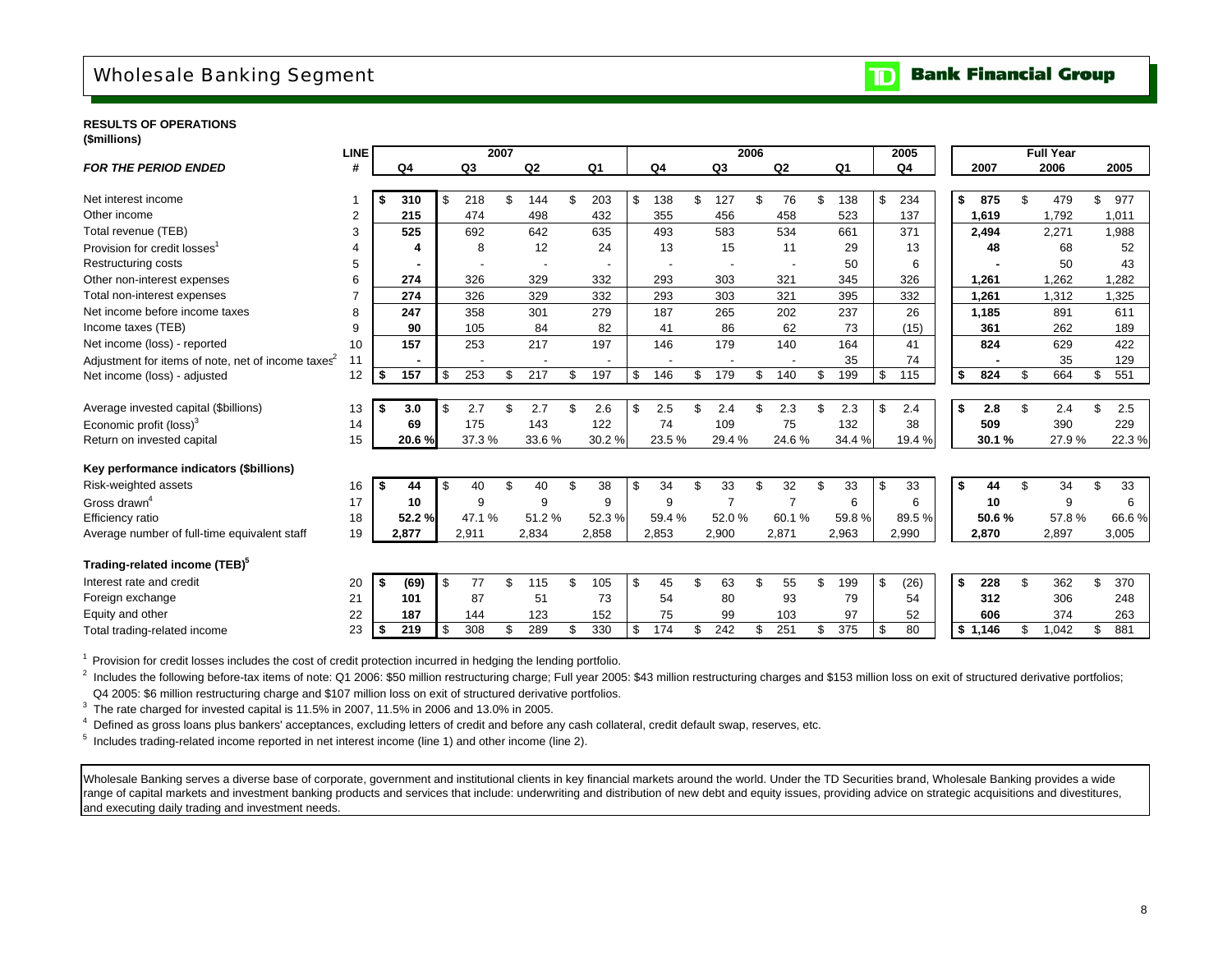### Corporate Segment<sup>1</sup>

#### **RESULTS OF OPERATIONS (\$millions)**

|                                                                                                                                           | LINE           |                |     |                | 2007 |                |    |                          |    |                          |     |         | 2006           |     |                          | 2005                 |    |                         |    | <b>Full Year</b>         |             |  |
|-------------------------------------------------------------------------------------------------------------------------------------------|----------------|----------------|-----|----------------|------|----------------|----|--------------------------|----|--------------------------|-----|---------|----------------|-----|--------------------------|----------------------|----|-------------------------|----|--------------------------|-------------|--|
| <b>FOR THE PERIOD ENDED</b>                                                                                                               |                | Q4             |     | Q3             |      | Q2             |    | Q1                       |    | Q4                       |     | Q3      | Q <sub>2</sub> |     | Q1                       | Q4                   |    | 2007                    |    | 2006                     | 2005        |  |
| Net interest income <sup>2,3</sup>                                                                                                        |                | (328)          | \$  | (241)          | \$   | (209)          | \$ | (257)                    | \$ | (125)                    |     | \$(174) | \$(185)        | \$  | (170)                    | \$(195)              |    | \$(1,035)               | \$ | (654)                    | \$<br>(659) |  |
| Other income <sup>3</sup>                                                                                                                 | $\mathbf{2}$   | 145            |     | 60             |      | 27             |    | 80                       |    | 20                       |     | (3)     | 36             |     | 30                       | 57                   |    | 312                     |    | 83                       | 177         |  |
| Total revenue                                                                                                                             | 3              | (183)          |     | (181)          |      | (182)          |    | (177)                    |    | (105)                    |     | (177)   | (149)          |     | (140)                    | (138)                |    | (723)                   |    | (571)                    | (482)       |  |
| General allowance release                                                                                                                 | 4              | (60)           |     |                |      | $\sim$         |    | $\overline{\phantom{a}}$ |    |                          |     |         | (60)           |     | ٠                        |                      |    | (60)                    |    | (60)                     | (35)        |  |
| Other provision for credit losses <sup>3</sup>                                                                                            | 5              | (16)           |     | (21)           |      | (18)           |    | (16)                     |    | 10                       |     | (20)    | (21)           |     | (21)                     | (132)                |    | (71)                    |    | (52)                     | (339)       |  |
| Total provision for credit losses                                                                                                         | 6              | (76)           |     | (21)           |      | (18)           |    | (16)                     |    | 10                       |     | (20)    | (81)           |     | (21)                     | (132)                |    | (131)                   |    | (112)                    | (374)       |  |
| Non-interest expenses                                                                                                                     | $\overline{7}$ | 191            |     | 170            |      | 158            |    | 167                      |    | 199                      |     | 200     | 176            |     | 180                      | 191                  |    | 686                     |    | 755                      | 1,114       |  |
| Dilution gain, net                                                                                                                        | 8              |                |     |                |      |                |    |                          |    |                          |     |         |                | (5) | 1,564                    |                      |    |                         |    | 1,559                    |             |  |
| Net income before income taxes                                                                                                            | 9              | (298)          |     | (330)          |      | (322)          |    | (328)                    |    | (314)                    |     | (357)   | (249)          |     | 1,265                    | (197)                |    | (1, 278)                |    | 345                      | (1, 222)    |  |
| Income taxes <sup>2</sup>                                                                                                                 | 10             | (343)          |     | (283)          |      | (218)          |    | (253)                    |    | (220)                    |     | (229)   | (172)          |     | (218)                    | (97)                 |    | (1,097)                 |    | (839)                    | (737)       |  |
| Non-controlling interests in subsidiaries                                                                                                 | 11             | 8              |     | $\overline{4}$ |      | (4)            |    | (4)                      |    | (3)                      |     | (5)     |                | (3) |                          |                      |    | 4                       |    | (11)                     |             |  |
| Equity in net income of an associated company, net of income taxes                                                                        | 12             | 10             |     | 10             |      | $\overline{2}$ |    |                          |    | (5)                      |     | (4)     |                | (4) |                          |                      |    | 23                      |    | (13)                     | $\sim$      |  |
| Net income (loss) - reported                                                                                                              | 13             | 47             |     | (41)           |      | (98)           |    | (70)                     |    | (96)                     |     | (127)   | (78)           |     | 1,483                    | (100)                |    | (162)                   |    | 1,182                    | (485)       |  |
| Adjustment for items of note, net of income taxes <sup>4</sup>                                                                            | 14             | (73)           |     | 61             |      | 77             |    | 88                       |    | 113                      |     | 90      | 42             |     | (1,526)                  | 102                  |    | 153                     |    | (1, 281)                 | 503         |  |
| Net income (loss) - adjusted                                                                                                              | 15             | (26)           | \$  | 20             | \$   | (21)           | \$ | 18                       | -S | 17                       | \$  | (37)    | \$<br>(36)     | \$  | (43)                     | \$<br>$\overline{2}$ | \$ | (9)                     | \$ | (99)                     | \$<br>18    |  |
| Decomposition of items of note (net of tax, non-controlling interests in<br>subsidiaries, and equity in net income of associated company) |                |                |     |                |      |                |    |                          |    |                          |     |         |                |     |                          |                      |    |                         |    |                          |             |  |
| Amortization of intangibles                                                                                                               | 16             | 99             | \$. | 91             | \$   | 80             | S  | 83                       | -S | 87                       | \$  | 61      | 86<br>s.       | \$  | 82                       | S.<br>86             | s. | 353                     | S. | 316                      | S<br>354    |  |
| Gain relating to restructuring of Visa <sup>5</sup>                                                                                       | 17             | (135)          |     |                |      |                |    |                          |    |                          |     |         |                |     |                          |                      |    | (135)                   |    |                          |             |  |
| Dilution gain on Ameritrade transaction, net of costs                                                                                     | 18             |                |     |                |      |                |    |                          |    |                          |     |         |                | 5   | (1,670)                  |                      |    |                         |    | (1,665)                  |             |  |
| Dilution loss on the acquisition of Hudson by TD Banknorth                                                                                | 19             |                |     |                |      |                |    |                          |    |                          |     |         |                |     | 72                       |                      |    |                         |    | 72                       |             |  |
| TD Banknorth restructuring, privatization and merger-related charges <sup>6</sup>                                                         | 20             |                |     |                |      |                |    |                          |    |                          |     |         |                |     |                          |                      |    |                         |    |                          |             |  |
| Change in fair value of credit default swaps hedging the corporate loan book                                                              | 21             | $\overline{2}$ |     | (30)           |      | (7)            |    | 5                        |    |                          |     | 5       | (10)           |     | (10)                     | (7)                  |    | (30)                    |    | (7)                      | (17)        |  |
| Non-core portfolio loan loss recoveries (sectoral related)                                                                                | 22             |                |     |                |      |                |    |                          |    |                          |     |         |                |     |                          | (60)                 |    |                         |    | $\overline{\phantom{a}}$ | (127)       |  |
| Tax charge related to reorganizations                                                                                                     | 23             |                |     |                |      |                |    | $\sim$                   |    |                          |     |         |                |     | ٠                        | 138                  |    |                         |    | $\blacksquare$           | 163         |  |
| Other tax items                                                                                                                           | 24             |                |     |                |      |                |    |                          |    |                          |     | 24      |                |     |                          | (68)                 |    |                         |    | 24                       | (98)        |  |
| Preferred share redemption                                                                                                                | 25             |                |     |                |      |                |    |                          |    |                          |     |         |                |     |                          | 13                   |    |                         |    | ٠                        | 13          |  |
| Initial set up of specific allowance for credit card and overdraft loans                                                                  | 26             |                |     |                |      |                |    | ٠                        |    | 18                       |     |         |                |     |                          |                      |    |                         |    | 18                       |             |  |
| General allowance release                                                                                                                 | 27             | (39)           |     |                |      |                |    | $\overline{a}$           |    |                          |     |         | (39)           |     | $\overline{\phantom{a}}$ |                      |    | (39)                    |    | (39)                     | (23)        |  |
| Litigation charge                                                                                                                         | 28             |                |     |                |      |                |    |                          |    |                          |     |         |                |     |                          |                      |    |                         |    |                          | 238         |  |
| Total items of note                                                                                                                       | 29             | (73)           | S   | 61             | £.   | 77             | £. | 88                       | S. | 113                      | \$. | 90      | 42<br>\$       |     | (1,526)<br>\$            | \$<br>102            | \$ | 153                     | S  | (1, 281)                 | 503<br>\$.  |  |
| Decomposition of material items included in net income (loss) - adjusted                                                                  |                |                |     |                |      |                |    |                          |    |                          |     |         |                |     |                          |                      |    |                         |    |                          |             |  |
| Interest on income tax refunds                                                                                                            | 30             |                | \$. | 5              | \$.  | $\overline{2}$ | \$ | $\overline{4}$           | \$ | 13                       | \$  | 2       | \$             | 3   | \$                       | \$<br>3              | s  | 11                      | \$ | 18                       | \$<br>10    |  |
| Securitization gain (loss)                                                                                                                | 31             | $\overline{2}$ |     | (2)            |      | (4)            |    | 9                        |    | 15                       |     | (11)    |                | (5) | (3)                      |                      |    | 5                       |    | (4)                      | 11          |  |
| Unallocated Corporate expenses                                                                                                            | 32             | (51)           |     | (45)           |      | (39)           |    | (54)                     |    | (58)                     |     | (66)    | (54)           |     | (56)                     | (48)                 |    | (189)                   |    | (234)                    | (189)       |  |
| Non-core lending portfolio                                                                                                                | 33             | (1)            |     | 3              |      | (1)            |    | $\overline{\phantom{a}}$ |    | $\overline{\phantom{a}}$ |     |         |                | (5) | (4)                      | (2)                  |    | $\overline{\mathbf{1}}$ |    | (9)                      | 25          |  |
| Other                                                                                                                                     | 34             | 24             |     | 59             |      | 21             |    | 59                       |    | 47                       |     | 38      | 25             |     | 20                       | 49                   |    | 163                     |    | 130                      | 161         |  |
| Net income (loss) - adjusted                                                                                                              | 35             | (26)           | S   | 20             | \$.  | (21)           | -S | 18                       | S  | 17                       | \$  | (37)    | (36)<br>\$     | £.  | (43)                     | \$<br>2              | s  | (9)                     | S. | (99)                     | 18<br>\$.   |  |
|                                                                                                                                           |                |                |     |                |      |                |    |                          |    |                          |     |         |                |     |                          |                      |    |                         |    |                          |             |  |

Commencing Q3 2007, the results of TD Bank U.S.A. Inc. (previously reported in the Corporate segment for the period Q2 2006 to Q2 2007 and in Wealth Management segment prior to Q2 2006) are included in the U.S. Personal and Commercial Banking segment prospectively.

<sup>2</sup> Includes the elimination of TEB adjustments reported in Wholesale Banking results.

<sup>3</sup> Operating segment results are presented excluding the impact of asset securitization programs, which are reclassified in the Corporate segment. Results for Q4 2006 include an initial set up of specific allowance for cr <sup>4</sup> Net (gain) or charge for items of note is removed from reported results to compute the adjusted results.

5 As part of the global restructuring of Visa USA Inc., Visa Canada Association and Visa International Service Association, which closed on October 3, 2007 (restructuring date), the Bank received shares of the new global e for the Bank's membership interest in Visa Canada Association. As required by the accounting standards, the shares the Bank received in Visa Inc. were measured at fair value and an estimated gain of \$135 million after tax Corporate segment, based on results of an independent valuation of the shares. The gain may be subject to further adjustment based on the finalization of the Bank's ownership percentage in Visa Inc.

Restructuring charges related to the transfer of functions from TD Bank USA to TD Banknorth, being part of TD Banknorth restructuring, privatization and merger-related charges, as explained in footnote 3 on page 3.

7 The Bank purchases credit default swaps (CDS) to hedge the credit risk in Wholesale Banking's corporate lending portfolio. These CDS do not qualify for hedge accounting treatment and are, therefore, measured at fair valu in current period earnings and related loans are accounted for at amortized cost. Management believes that this asymmetry in the accounting treatment between CDS and loans would result in periodic profit and loss volatilit of the economics of the corporate loan portfolio or the underlying business performance in Wholesale Banking. As a result, the CDS are accounted for on an accrual basis in the Wholesale Banking segment and the gains and lo excess of the accrued cost are reported in the Corporate segment. Adjusted earnings exclude the gains and losses on the CDS in excess of the accrued cost. Prior to Q1 2007, this item was described as "Hedging impact due to of the adoption of the new financial instruments standards, commencing Q1 2007, the guidance under Accounting Guideline 13: Hedging Relationships (AcG-13) was replaced by Canadian Institute of Chartered Accountants (CICA) Section 3865, Hedges.

The Corporate segment includes the effects of asset securitization programs in Canadian Personal and Commercial Banking, treasury management, general provisions for credit losses, the elimination of taxable equivalent adjustments, corporate level tax benefits, activities from the non-core lending portfolio and residual unallocated revenues, expenses and taxes.

#### ומד **Bank Financial Group**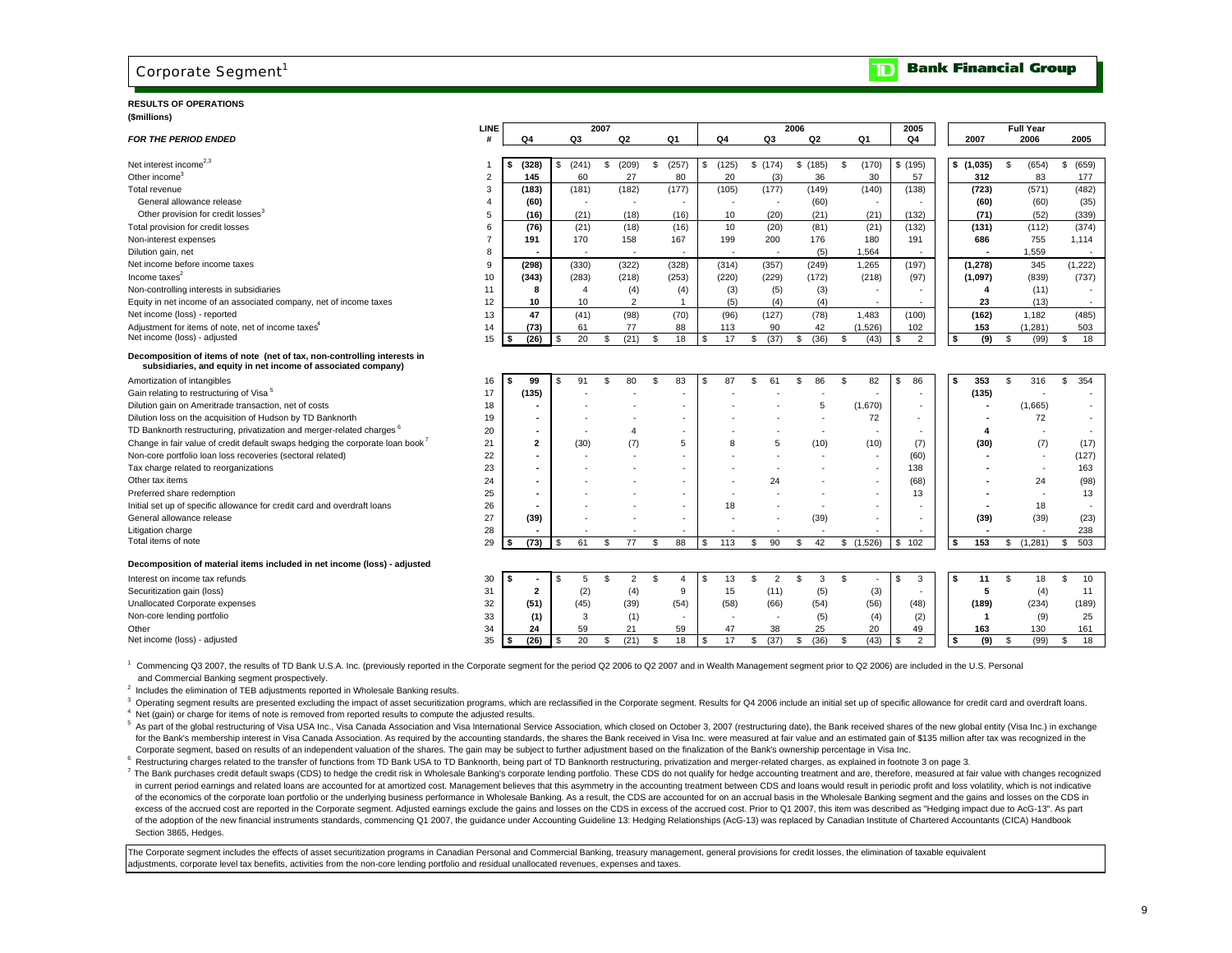## Net Interest Income and Margin

| (\$MILLIONS)                                                                                  | <b>LINE</b>    |             |                                            | 2007 |       |                      |    |                | 2006                 |           |                      | 2005            |                         |        | <b>Full Year</b> |                 |           |
|-----------------------------------------------------------------------------------------------|----------------|-------------|--------------------------------------------|------|-------|----------------------|----|----------------|----------------------|-----------|----------------------|-----------------|-------------------------|--------|------------------|-----------------|-----------|
| <b>FOR THE PERIOD ENDED</b>                                                                   | #              | Q4          | Q3                                         |      | Q2    | Q1                   |    | Q <sub>4</sub> | Q3                   | Q2        | Q1                   | Q4              |                         | 2007   |                  | 2006            | 2005      |
| Interest income                                                                               |                |             |                                            |      |       |                      |    |                |                      |           |                      |                 |                         |        |                  |                 |           |
| Loans                                                                                         | 1              | 3,310<br>\$ | 3,228<br>\$                                | \$   | 3,117 | 3,074<br>\$.         | \$ | 3,004          | \$2,862              | \$2,514   | \$2,452              | \$2,328         | \$                      | 12,729 | \$               | 10,832          | \$8,322   |
|                                                                                               |                |             |                                            |      |       |                      |    |                |                      |           |                      |                 |                         |        |                  |                 |           |
| Securities                                                                                    | $\overline{2}$ | 1,239       | 1,160                                      |      | 1,108 | 1,259                |    | 1,152          | 1,058                | 966       | 1,259                | 1,017           |                         | 4,766  |                  | 4,435           | 4,039     |
| Deposits with banks                                                                           | 3              | 152         | 47                                         |      | 111   | 47                   |    | 74             | 70                   | 78        | 80                   | 106             |                         | 357    |                  | 302             | 415       |
|                                                                                               |                |             |                                            |      |       |                      |    |                |                      |           |                      |                 |                         |        |                  |                 |           |
| Total interest income                                                                         | 4              | 4,701       | 4,435                                      |      | 4,336 | 4,380                |    | 4,230          | 3,990                | 3,558     | 3,791                | 3,451           |                         | 17,852 |                  | 15,569          | 12,776    |
| Interest expense                                                                              |                |             |                                            |      |       |                      |    |                |                      |           |                      |                 |                         |        |                  |                 |           |
| Deposits                                                                                      | 5              | 2,223       | 1,987                                      |      | 1,989 | 2,048                |    | 1,957          | 1,836                | 1,754     | 1,534                | 1,410           |                         | 8,247  |                  | 7,081           | 5,129     |
| Subordinated notes and debentures                                                             | 6              | 127         | 125                                        |      | 124   | 108                  |    | 96             | 107                  | 99        | 86                   | 84              |                         | 484    |                  | 388             | 328       |
|                                                                                               |                |             |                                            |      |       |                      |    |                |                      |           |                      |                 |                         |        |                  |                 |           |
| Preferred shares and Capital Trust Securities                                                 | $\overline{7}$ | 28          | 19                                         |      | 32    | 30                   |    | 31             | 28                   | 28        | 39                   | 47              |                         | 109    |                  | 126             | 147       |
| Other                                                                                         | 8              | 515         | 521                                        |      | 529   | 523                  |    | 432            | 396                  | 250       | 525                  | 269             |                         | 2,088  |                  | 1,603           | 1,164     |
| Total interest expense                                                                        | 9              | 2,893       | 2,652                                      |      | 2,674 | 2,709                |    | 2,516          | 2,367                | 2,131     | 2,184                | 1,810           |                         | 10,928 |                  | 9,198           | 6,768     |
| Net interest income                                                                           | 10             | 1,808       | 1,783                                      |      | 1,662 | 1,671                |    | 1,714          | 1,623                | 1,427     | 1,607                | 1,641           |                         | 6,924  |                  | 6,371           | 6,008     |
| TEB adjustment                                                                                | 11             | 247         | 161                                        |      | 99    | 157                  |    | 92             | 89                   | 81        | 81                   | 81              |                         | 664    |                  | 343             | 324       |
|                                                                                               | 12             | 2,055       | \$                                         |      | 1,761 |                      |    |                |                      |           | \$1,688              | \$1,722         | \$                      |        |                  | 6,714           |           |
| Net interest income (TEB)                                                                     |                | l \$        | 1,944                                      | S.   |       | 1,828<br>\$          | S. | 1,806          | \$1,712              | \$1,508   |                      |                 |                         | 7,588  | \$               |                 | \$6,332   |
| Average total assets (\$billions)                                                             | 13             | \$<br>420   | 407<br>\$                                  | - 96 | 409   | 405<br>\$            | \$ | 391            | 389<br>\$            | \$<br>393 | 376<br>\$            | 371<br>\$       | \$                      | 410    | \$               | 387             | 352<br>\$ |
| Average earning assets (\$billions)                                                           | 14             | 341         | 329                                        |      | 336   | 337                  |    | 321            | 314                  | 318       | 308                  | 304             |                         | 336    |                  | 315             | 288       |
| Net interest margin as a % of average earning assets                                          | 15             | 2.10%       | 2.15 %                                     |      | 2.03% | 1.97%                |    | 2.12%          | 2.05%                | 1.84 %    | 2.07%                | 2.14%           |                         | 2.06 % |                  | 2.02%           | 2.09%     |
| Impact on NII from impaired loans<br>Reduction/(increase) in NII from impaired loans<br>Gross | 16             | 11<br>l \$  | \$<br>15                                   | \$   | 11    | \$<br>$\overline{7}$ | \$ | 9              | \$                   | \$<br>6   | \$<br>$\overline{7}$ | 6<br>\$         | \$                      | 44     | \$               | 29              | 35<br>\$  |
| <b>Recoveries</b>                                                                             | 17             | (1)         | (2)                                        |      | (1)   | (1)                  |    | (1)            | (3)                  | (2)       | (3)                  | (14)            |                         | (5)    |                  | (9)             | (26)      |
| Net reduction/(increase)                                                                      | 18             | 10<br>l s   | $\overline{\mathbf{s}}$<br>$\overline{13}$ | \$   | 10    | \$<br>6              | \$ | 8              | \$<br>$\overline{4}$ | \$<br>4   | \$<br>4              | <b>S</b><br>(8) | $\overline{\mathbf{s}}$ | 39     | \$               | $\overline{20}$ | \$<br>9   |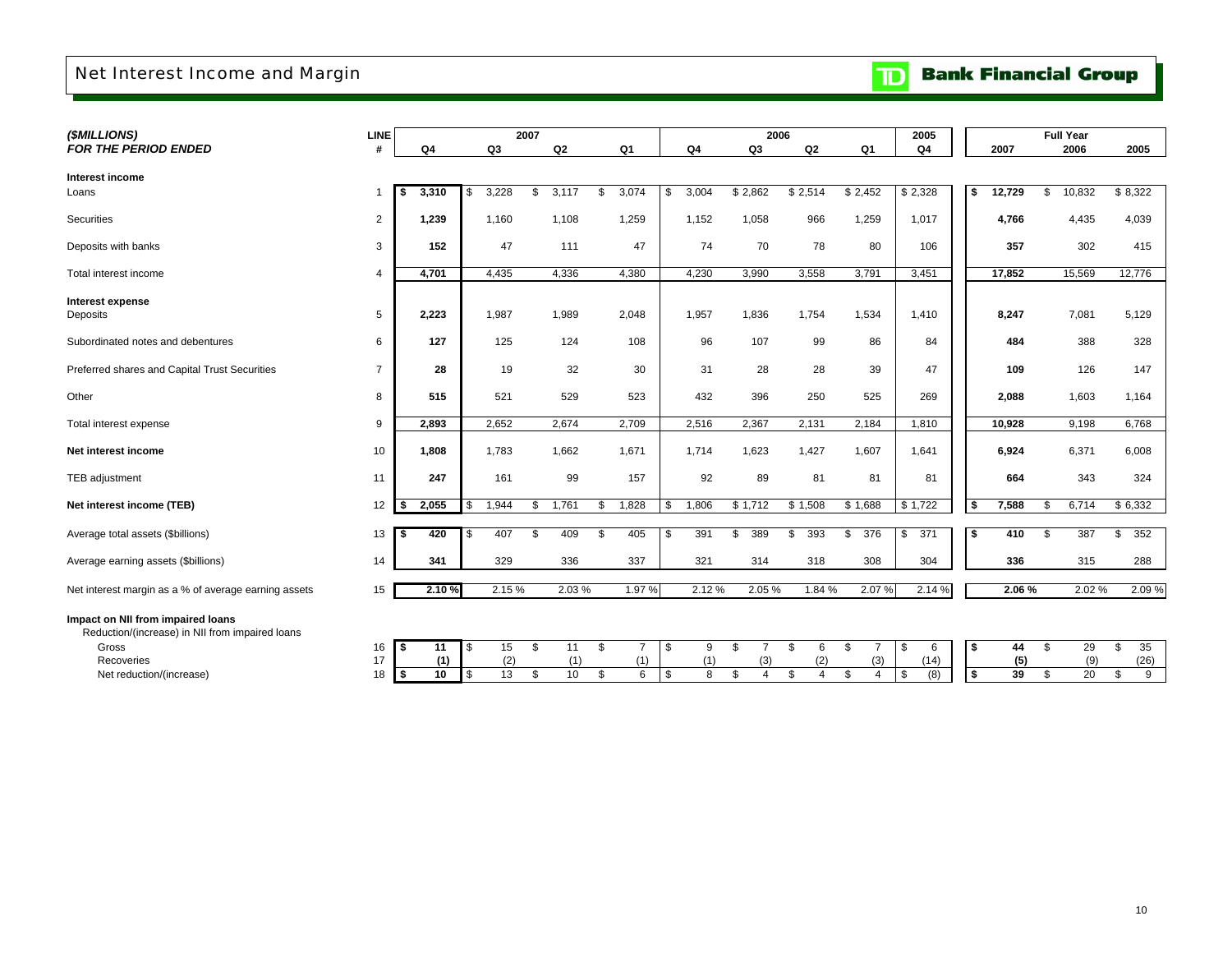#### Other Income

#### **Bank Financial Group**  $\blacksquare$

| (\$MILLIONS)                                                                                                                                                                                                                                      | <b>LINE</b>         |             | 2007            |                       |           |                |    | 2006      |                |           | 2005                                                                                    |              | <b>Full Year</b>         |       |
|---------------------------------------------------------------------------------------------------------------------------------------------------------------------------------------------------------------------------------------------------|---------------------|-------------|-----------------|-----------------------|-----------|----------------|----|-----------|----------------|-----------|-----------------------------------------------------------------------------------------|--------------|--------------------------|-------|
| <b>FOR THE PERIOD ENDED</b>                                                                                                                                                                                                                       | #                   | Q4          | Q3              | Q <sub>2</sub>        | Q1        | Q <sub>4</sub> |    | Q3        | Q <sub>2</sub> | Q1        | Q4                                                                                      | 2007         | 2006                     | 2005  |
| TD Waterhouse fees and commissions                                                                                                                                                                                                                | $\overline{1}$      | 104<br>l \$ | \$<br>109<br>\$ | 118                   | \$<br>114 | 92<br>\$       | .ኖ | 108<br>\$ | 140            | 227<br>\$ | 218<br>S.                                                                               | \$<br>445    | \$<br>567 \$             | 881   |
| Full-service brokerage and other securities services                                                                                                                                                                                              | $\overline{2}$      | 245         | 289             | 287                   | 266       | 249            |    | 241       | 242            | 256       | 265                                                                                     | 1,087        | 988                      | 927   |
| Mutual fund management                                                                                                                                                                                                                            | 3                   | 225         | 229             | 214                   | 200       | 180            |    | 174       | 171            | 179       | 169                                                                                     | 868          | 704                      | 671   |
| Credit fees                                                                                                                                                                                                                                       | $\overline{4}$      | 112         | 109             | 103                   | 96        | 110            |    | 93        | 82             | 86        | 84                                                                                      | 420          | 371                      | 343   |
| Net securities gains <sup>1</sup>                                                                                                                                                                                                                 | 5                   | 60          | 94              | 102                   | 70        | 87             |    | 113       | 82             | 23        | 76                                                                                      | 326          | 305                      | 242   |
| Trading income                                                                                                                                                                                                                                    | 6                   | (52)        | 235             | 192                   | 216       | 98             |    | 160       | 247            | 292       | (88)                                                                                    | 591          | 797                      | 147   |
| Income from financial instruments designated as trading<br>under the fair value option - Trading-related income <sup>2</sup><br>- Related to insurance subsidiaries <sup>3</sup><br>Total income from financial instruments designated as trading | $\overline{7}$<br>8 | 22<br>14    | (67)<br>(20)    | $\overline{7}$<br>(2) | (9)       |                |    |           |                |           |                                                                                         | (38)<br>(17) | $\sim$                   |       |
| under the fair value option                                                                                                                                                                                                                       | 9                   | 36          | (87)            | 5                     | (9)       |                |    |           |                |           |                                                                                         | (55)         | $\overline{\phantom{a}}$ |       |
| Service charges                                                                                                                                                                                                                                   | 10                  | 263         | 263             | 244                   | 249       | 246            |    | 250       | 220            | 221       | 219                                                                                     | 1,019        | 937                      | 787   |
| Loan securitizations                                                                                                                                                                                                                              | 11                  | 80          | 86              | 97                    | 134       | 97             |    | 85        | 72             | 92        | 120                                                                                     | 397          | 346                      | 414   |
| Card services                                                                                                                                                                                                                                     | 12                  | 120         | 119             | 108                   | 110       | 113            |    | 103       | 86             | 81        | 85                                                                                      | 457          | 383                      | 279   |
| Insurance revenue (net of claims)                                                                                                                                                                                                                 | 13                  | 243         | 257             | 251                   | 254       | 214            |    | 230       | 228            | 224       | 210                                                                                     | 1,005        | 896                      | 826   |
| <b>Trust fees</b>                                                                                                                                                                                                                                 | 14                  | 31          | 33              | 38                    | 31        | 31             |    | 33        | 37             | 29        | 33                                                                                      | 133          | 130                      | 111   |
| Foreign exchange - non-trading                                                                                                                                                                                                                    | 15                  | 47          | 46              | 40                    | 39        | 40             |    | 45        | 30             | 32        | 19                                                                                      | 172          | 147                      | 105   |
| Other                                                                                                                                                                                                                                             | 16                  | 228         | 117             | 83                    | 64        | 47             |    | 53        | 75             | 75        | 50                                                                                      | 492          | 250                      | 218   |
| <b>Total other income</b>                                                                                                                                                                                                                         | 17                  |             |                 |                       |           |                |    |           |                |           | <b>\$ 1,742 \$</b> 1,899 \$ 1,882 \$ 1,834 \$ 1,604 \$ 1,688 \$ 1,712 \$ 1,817 \$ 1,460 | <b>\$</b>    | 7,357 \$ 6,821 \$        | 5,951 |

 $1$  Net of balance sheet restructuring charge of \$52 million in TD Banknorth in Q1 2006.

 $^2$  These gains (losses) are on instruments managed within Wholesale Banking's trading portfolios.

3 Within the Bank's property & casualty insurance subsidiaries, investments that fund policy liabilities are designated as trading under the fair value option.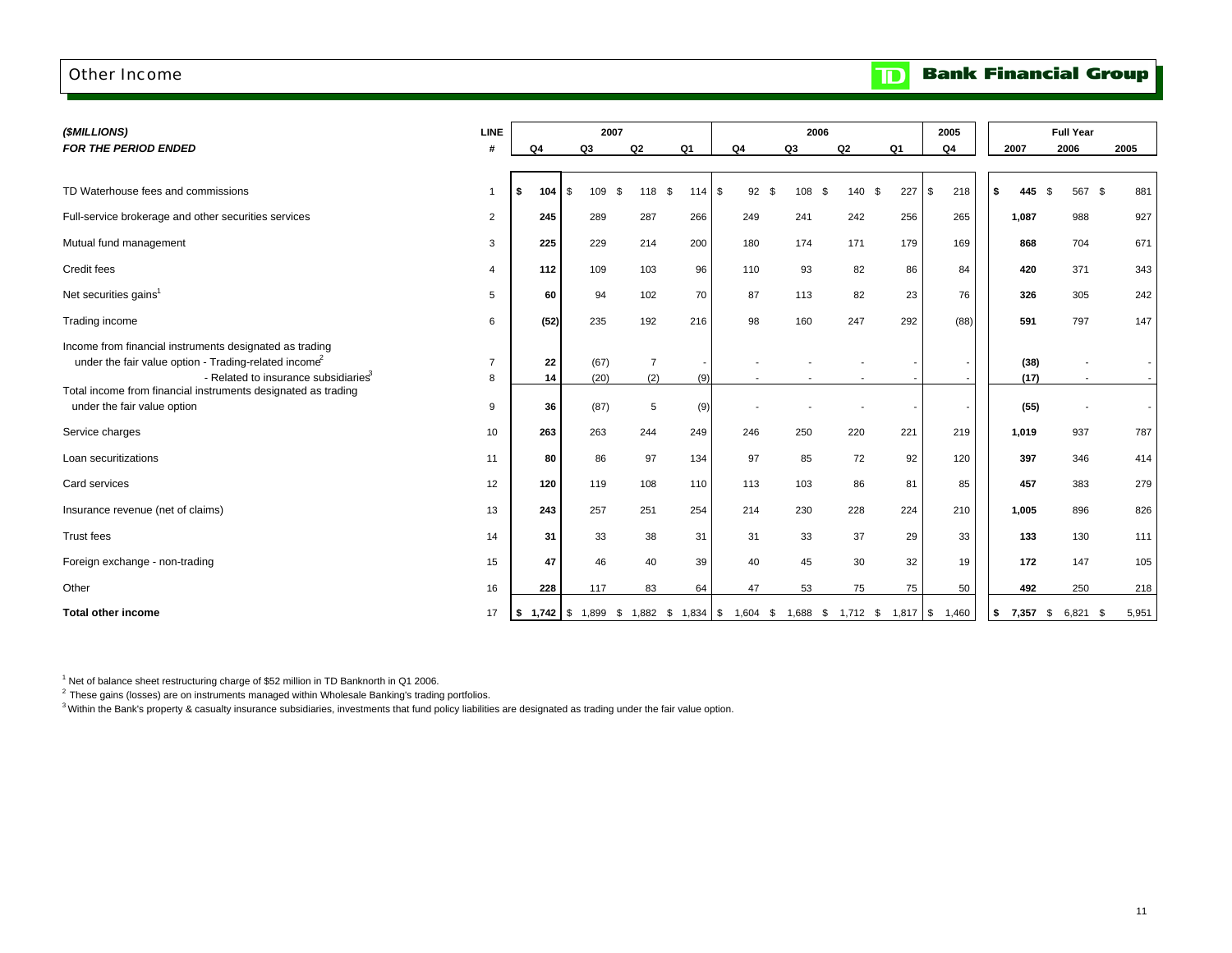## Non-Interest Expenses

|  |  | <b>TD</b> Bank Financial Group |  |
|--|--|--------------------------------|--|
|--|--|--------------------------------|--|

| (\$MILLIONS)                        | <b>LINE</b>    |             | 2007             |           |                     |                     |             | 2006        |             | 2005        |                   | <b>Full Year</b> |             |
|-------------------------------------|----------------|-------------|------------------|-----------|---------------------|---------------------|-------------|-------------|-------------|-------------|-------------------|------------------|-------------|
| <b>FOR THE PERIOD ENDED</b>         | #              | Q4          | Q3               | Q2        | Q1                  | Q4                  | Q3          | Q2          | Q1          | Q4          | 2007              | 2006             | 2005        |
| Salaries and employee benefits      |                |             |                  |           |                     |                     |             |             |             |             |                   |                  |             |
| Salaries                            | 1              | \$<br>715   | \$<br>677        | \$<br>665 | - \$<br>680         | 706<br>\$           | \$<br>673   | -\$<br>659  | \$<br>662   | \$<br>679   | \$<br>\$<br>2,737 | 2,700            | \$<br>2,544 |
| Incentive compensation              | $\overline{2}$ | 278         | 341              | 347       | 320                 | 284                 | 288         | 290         | 345         | 302         | 1,286             | 1,207            | 1,139       |
| Pension and other employee benefits | 3              | 126         | 143              | 157       | 157                 | 126                 | 141         | 144         | 167         | 145         | 583               | 578              | 535         |
|                                     | 4              | 1,119       | 1,161            | 1,169     | 1,157               | 1,116               | 1,102       | 1,093       | 1,174       | 1,126       | 4,606             | 4,485            | 4,218       |
| Occupancy                           |                |             |                  |           |                     |                     |             |             |             |             |                   |                  |             |
| Rent                                | 5              | 99          | 98               | 99        | 94                  | 97                  | 94          | 95          | 85          | 92          | 390               | 371              | 373         |
| Depreciation                        | 6              | 43          | 40               | 42        | 38                  | 47                  | 39          | 35          | 39          | 41          | 163               | 160              | 147         |
| Other                               | $\overline{7}$ | 46          | 50               | 44        | 43                  | 43                  | 43          | 42          | 42          | 40          | 183               | 170              | 156         |
|                                     | 8              | 188         | 188              | 185       | 175                 | 187                 | 176         | 172         | 166         | 173         | 736               | 701              | 676         |
| <b>Equipment</b>                    |                |             |                  |           |                     |                     |             |             |             |             |                   |                  |             |
| Rent                                | 9              | 48          | 48               | 50        | 46                  | 52                  | 51          | 48          | 49          | 56          | 192               | 200              | 192         |
| Depreciation                        | 10             | 57          | 47               | 51        | 44                  | 51                  | 44          | 42          | 46          | 54          | 199               | 183              | 175         |
| Other                               | 11             | 62          | 55               | 52        | 54                  | 61                  | 55          | 48          | 52          | 61          | 223               | 216              | 242         |
|                                     | 12             | 167         | 150              | 153       | 144                 | 164                 | 150         | 138         | 147         | 171         | 614               | 599              | 609         |
| General                             |                |             |                  |           |                     |                     |             |             |             |             |                   |                  |             |
| Amortization of other intangibles   | 13             | 138         | 131              | 112       | 118                 | 126                 | 126         | 125         | 128         | 135         | 499               | 505              | 546         |
| Marketing and business development  | 14             | 115         | 106              | 111       | 113                 | 114                 | 127         | 96          | 133         | 116         | 445               | 470              | 469         |
| Brokerage-related fees              | 15             | 61          | 61               | 57        | 54                  | 51                  | 52          | 53          | 66          | 66          | 233               | 222              | 263         |
| Professional and advisory services  | 16             | 135         | 119              | 108       | 126                 | 149                 | 146         | 133         | 112         | 162         | 488               | 540              | 519         |
| Communications                      | 17             | 49          | 46               | 49        | 49                  | 54                  | 50          | 48          | 49          | 55          | 193               | 201              | 205         |
| Capital and business taxes          | 18             | 45          | 54               | 42        | 55                  | 53                  | 56          | 50          | 46          | 33          | 196               | 205              | 167         |
| Postage                             | 19             | 29          | 29               | 35        | 29                  | 32                  | 29          | 32          | 28          | 28          | 122               | 121              | 108         |
| Travel and relocation               | 20             | 22          | 20               | 20        | 22                  | 22                  | 22          | 22          | 21          | 24          | 84                | 87               | 78          |
| Restructuring costs                 | 21             |             |                  | 67        |                     |                     | ÷,          |             | 50          | 6           | 67                | 50               | 43          |
| Other                               | 22             | 173         | 151              | 189       | 179                 | 143                 | 134         | 162         | 190         | 126         | 692               | 629              | 943         |
|                                     | 23             | 767         | 717              | 790       | 745                 | 744                 | 742         | 721         | 823         | 751         | 3,019             | 3,030            | 3,341       |
| <b>Total non-interest expenses</b>  | 24             | \$<br>2,241 | \$<br>$2,216$ \$ | 2,297     | 2,221<br>$\sqrt{3}$ | $\sqrt{3}$<br>2,211 | \$<br>2,170 | 2,124<br>\$ | \$<br>2,310 | \$<br>2,221 | \$<br>8,975<br>\$ | 8,815 \$         | 8,844       |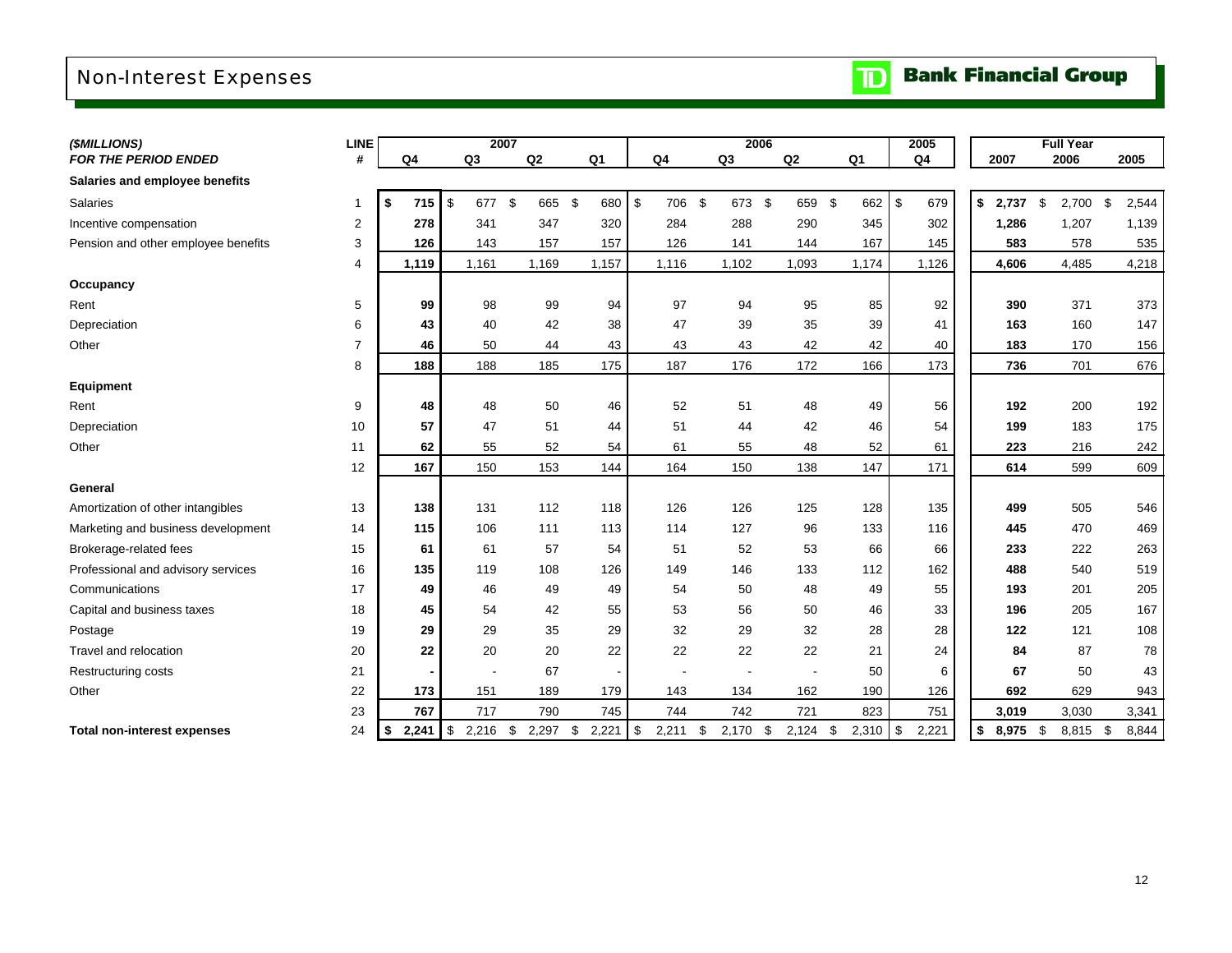#### Balance Sheet

|  |  | <b>The Bank Financial Group</b> |  |
|--|--|---------------------------------|--|
|--|--|---------------------------------|--|

| (\$MILLIONS)                                                              | <b>LINE</b>    |                    |     | 2007             |                 |                  |                       | 2006             |                 |                  | 2005            |
|---------------------------------------------------------------------------|----------------|--------------------|-----|------------------|-----------------|------------------|-----------------------|------------------|-----------------|------------------|-----------------|
| AS AT                                                                     |                | Q4                 |     | Q3               | Q <sub>2</sub>  | Q1               | Q4                    | Q3               | Q <sub>2</sub>  | Q1               | Q4              |
| <b>ASSETS</b>                                                             |                |                    |     |                  |                 |                  |                       |                  |                 |                  |                 |
| Cash and due from banks                                                   |                | 1,790              | \$. | 1,986<br>\$      | 1,994           | \$<br>2,113      | £.<br>2,019<br>\$     | 1,958<br>\$      | \$<br>2,046     | 2,158            | \$<br>1,673     |
| Interest-bearing deposits with other banks                                | $\overline{2}$ | 14,746             |     | 11,343           | 9,796           | 8,724            | 8,763                 | 10,236           | 10,295          | 11,226           | 11,745          |
| <b>Securities</b>                                                         |                |                    |     |                  |                 |                  |                       |                  |                 |                  |                 |
| Trading                                                                   | 3              | 77,637             |     | 72,756           | 69,093          | 78,071           | 77,482                | 73,733           | 69,809          | 75,000           | 65,775          |
| Designated as trading under the fair value option                         | $\overline{4}$ | 2,012              |     | 1,935            | 1,862           | 1,916            |                       |                  |                 |                  |                 |
| Available-for-sale                                                        | 5              | 35,650             |     | 36,209           | 35,668          | 38,394           |                       |                  |                 |                  |                 |
| Held-to-maturity                                                          | 6              | 7,737              |     | 8,528            | 11,887          | 11,810           |                       |                  |                 |                  |                 |
| Investment                                                                | $\overline{7}$ |                    |     |                  |                 |                  | 46,976                | 43,542           | 42,847          | 46,376           | 42,321          |
| Total                                                                     | 8              | 123,036            |     | 119,428          | 118,510         | 130,191          | 124,458               | 117,275          | 112,656         | 121,376          | 108,096         |
| Securities purchased under reverse repurchase agreements                  | 9              | 27,648             |     | 25,905           | 25,434          | 32,357           | 30,961                | 27,854           | 32,344          | 24,847           | 26,375          |
| Loans                                                                     |                |                    |     |                  |                 |                  |                       |                  |                 |                  |                 |
| Residential mortgages                                                     | 10             | 58,485             |     | 56,096           | 53,997          | 51,794           | 53,425                | 51,767           | 50,868          | 51,152           | 52,740          |
| Consumer instalment and other personal<br>Credit cards                    | 11<br>12       | 67,532<br>5,700    |     | 66,574<br>5,574  | 65,370<br>5,369 | 63,520<br>5,175  | 63,130<br>4,856       | 63,995<br>4,419  | 63,308<br>3,764 | 61,744<br>3,171  | 62,754<br>2,998 |
| Business and government                                                   | 13             | 44,258             |     | 43,447           | 45,081          | 43,748           | 40,514                | 39,844           | 39,923          | 40,250           | 35,044          |
| Business and government designated as trading under the fair value option | 14             | 1,235              |     | 1,619            | 1,465           |                  |                       |                  |                 |                  |                 |
| Total                                                                     | 15             | 177,210            |     | 173,310          | 171,282         | 164,237          | 161,925               | 160,025          | 157,863         | 156,317          | 153,536         |
| Allowance for credit losses                                               | 16             | (1, 295)           |     | (1, 357)         | (1, 378)        | (1, 366)         | (1, 317)              | (1, 279)         | (1, 291)        | (1, 358)         | (1, 293)        |
| Loans, net of allowance for credit losses                                 | 17             | 175,915            |     | 171,953          | 169,904         | 162,871          | 160,608               | 158,746          | 156,572         | 154,959          | 152,243         |
| Other                                                                     |                |                    |     |                  |                 |                  |                       |                  |                 |                  |                 |
| Customers' liabilities under acceptances                                  | 18             | 9,279              |     | 9,192            | 9,233           | 8,425            | 8,676                 | 7,244            | 7,035           | 6,699            | 5,989           |
| Investment in TD Ameritrade                                               | 19             | 4,515              |     | 4,749            | 5,131           | 5,113            | 4,379                 | 4,284            | 3,783           | 3,327            |                 |
| Trading derivatives                                                       | 20             | 36,052             |     | 29,520           | 27,569          | 26,871           | 27,845                | 32,308           | 35,430          | 33,781           | 33,651          |
| Goodwill                                                                  | 21             | 7,918              |     | 8,407            | 8,940           | 8,176            | 7,396                 | 7,411            | 7,652           | 7,376            | 6,518           |
| Other intangibles                                                         | 22             | 2,104              |     | 2,264            | 2,368           | 1,896            | 1,946                 | 2,007            | 2,185           | 2,275            | 2,124           |
| Land, buildings and equipment<br>Other assets                             | 23<br>24       | 1,822<br>17,299    |     | 1,824<br>17,319  | 1,905<br>15,950 | 1,877<br>19,602  | 1,862<br>14,001       | 1,865<br>14,657  | 1,857<br>16,741 | 1,701<br>14,652  | 1,801<br>14,995 |
| Total                                                                     | 25             | 78,989             |     | 73,275           | 71,096          | 71,960           | 66,105                | 69,776           | 74,683          | 69,811           | 65,078          |
| <b>Total assets</b>                                                       | 26             | 422,124<br>\$.     | \$  | 403,890<br>\$    | 396,734         | 408,216<br>\$    | 392,914<br>\$<br>- \$ | 385,845<br>- \$  | 388,596<br>\$   | 384,377          | \$<br>365,210   |
| <b>LIABILITIES</b>                                                        |                |                    |     |                  |                 |                  |                       |                  |                 |                  |                 |
|                                                                           |                |                    |     |                  |                 |                  |                       |                  |                 |                  |                 |
| <b>Deposits</b><br>Personal Non-term                                      | 27             | 80,256<br>s        | \$  | 82,203<br>\$     | 83,487          | 82,986<br>\$     | 79,624<br>\$<br>S     | 72,376<br>\$     | 74,995<br>\$    | 74,233           | 73,041          |
| Personal Term                                                             | 28             | 67,305             |     | 67,319           | 67,785          | 67,652           | 67,012                | 65,116           | 63,831          | 61,642           | 58,742          |
| Banks                                                                     | 29             | 10,162             |     | 12,214           | 12,681          | 9,033            | 14,186                | 17,855           | 13,597          | 15,380           | 11,505          |
| Business and government                                                   | 30             | 73,322             |     | 70,579           | 70,655          | 73,780           | 100,085               | 100,440          | 100,568         | 105,030          | 103,693         |
| Trading                                                                   | 31             | 45,348             |     | 35,421           | 35,554          | 36,237           |                       |                  |                 |                  |                 |
| Total                                                                     | 32             | 276,393            |     | 267,736          | 270,162         | 269,688          | 260,907               | 255,787          | 252,991         | 256,285          | 246,981         |
| Other                                                                     |                |                    |     |                  |                 |                  |                       |                  |                 |                  |                 |
| Acceptances                                                               | 33             | 9,279              |     | 9,192            | 9,233           | 8,425            | 8,676                 | 7,244            | 7,035           | 6,699            | 5,989           |
| Obligations related to securities sold short                              | 34             | 24,195             |     | 26,624           | 25,143          | 26,230           | 27,113                | 24,153           | 27,037          | 26,357           | 24,406          |
| Obligations related to securities sold under repurchase agreements        | 35             | 16,574             |     | 16,158           | 11,322          | 20,597           | 18,655                | 19,431           | 16,983          | 12,520           | 11,284          |
| <b>Trading derivatives</b><br>Other liabilities                           | 36<br>37       | 39,028             |     | 29,059<br>21,777 | 29,143          | 28,322<br>20,321 | 29,337<br>17,461      | 33,380<br>15,285 | 36,295          | 34,934<br>17,244 | 33,498          |
|                                                                           |                | 23,829             |     |                  | 18,936          |                  |                       |                  | 16,908          |                  | 18,545          |
| Total                                                                     | 38<br>39       | 112,905            |     | 102,810          | 93,777          | 103,895          | 101,242               | 99,493           | 104,258         | 97,754           | 93,722          |
| Subordinated notes and debentures                                         | 40             | 9,449              |     | 10,005<br>1.798  | 9,210           | 9,209            | 6,900                 | 6,915            | 7,748           | 7,225            | 5,138           |
| Liability for preferred shares and capital trust securities               |                | 1,449              |     |                  | 1,797           | 1,800            | 1,794                 | 1,794            | 1,786           | 1,793            | 1,795<br>1,708  |
| Non-controlling interests in subsidiaries                                 | 41             | 524                |     | 538              | 13              | 2,607            | 2,439                 | 2,429            | 2,530           | 2,847            |                 |
| Shareholders' equity                                                      |                |                    |     |                  |                 |                  |                       |                  |                 |                  |                 |
| Capital stock<br>Common                                                   |                |                    |     | 6,525            | 6,455           |                  |                       |                  |                 |                  |                 |
| Preferred                                                                 | 42<br>43       | 6,577<br>425       |     | 425              | 425             | 6,417<br>425     | 6,334<br>425          | 6,353<br>425     | 6,245<br>425    | 6,015<br>425     | 5,872           |
| Contributed surplus                                                       | 44             | 119                |     | 118              | 124             | 68               | 66                    | 56               | 51              | 47               | 40              |
| Retained earnings                                                         | 45             | 15,954             |     | 15,378           | 14,865          | 14,375           | 13,725                | 13,544           | 13,069          | 12,652           | 10,650          |
| Accumulated other comprehensive income<br>(page 20)                       | 46             | (1,671)            |     | (1, 443)         | (94)            | (268)            | (918)                 | (951)            | (507)           | (666)            | (696)           |
| Total                                                                     | 47             | 21,404             |     | 21,003           | 21,775          | 21,017           | 19,632                | 19,427           | 19,283          | 18,473           | 15,866          |
| Total liabilities and shareholders' equity                                | 48             | \$<br>$422,124$ \$ |     | 403.890<br>\$    | 396,734 \$      | 408,216          | \$<br>392.914<br>- \$ | 385,845 \$       | 388.596<br>-S   | 384.377          | \$<br>365.210   |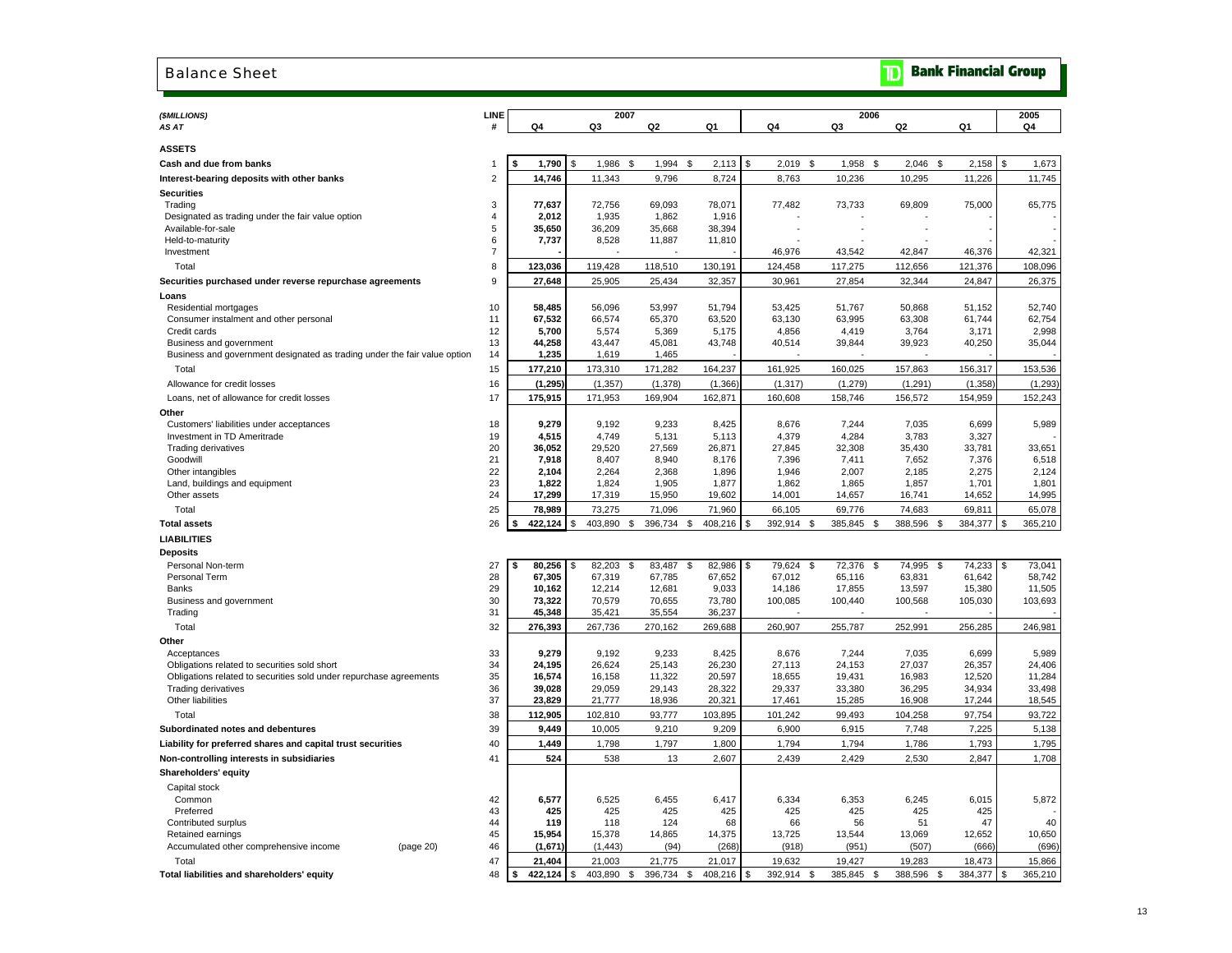| (\$MILLIONS)                                        | <b>LINE</b> |      |         |      | 2007        |    |         |     |         |      |         |      |         | 2006 |         |            | 2005    |
|-----------------------------------------------------|-------------|------|---------|------|-------------|----|---------|-----|---------|------|---------|------|---------|------|---------|------------|---------|
| AS AT                                               | #           |      | Q4      |      | Q3          |    | Q2      |     | Q1      |      | Q4      |      | Q3      |      | Q2      | Q1         | Q4      |
|                                                     |             |      |         |      |             |    |         |     |         |      |         |      |         |      |         |            |         |
| Unrealized gain(loss) on securities <sup>1, 2</sup> |             |      | 236, ا  | \$   | 1,010       | \$ | 1,027   | \$. | 990     | - \$ | 774 \$  |      | 707     | \$   | 706     | \$<br>806  | 750     |
| Assets under administration                         |             |      |         |      |             |    |         |     |         |      |         |      |         |      |         |            |         |
| Canadian Personal and Commercial Banking            | 2           | J.   | 50,017  | 1 S  | $50,142$ \$ |    | 52.089  |     | 50,942  | l \$ | 47.450  | - \$ | 42.150  | -\$  | 40,898  | 40.766 \$  | 39,485  |
| U.S. Personal and Commercial Banking                | 3           |      | 7,328   |      | 7.770       |    | 8.142   |     | 8,659   |      | 8,316   |      | 9,337   |      | 9,904   | 9,529      | 9,307   |
| Wealth Management                                   | 4           |      | 185.392 |      | 176.951     |    | 175.213 |     | 169,058 |      | 160.799 |      | 153,004 |      | 153.723 | 147,439    | 315,075 |
| Total                                               | 5           |      | 242.737 |      | 234,863     |    | 235,444 |     | 228,659 | - \$ | 216,565 |      | 204,491 | \$.  | 204,525 | 197,734 \$ | 363,867 |
| Assets under management                             |             |      |         |      |             |    |         |     |         |      |         |      |         |      |         |            |         |
| U.S. Personal and Commercial Banking                | 6           |      | 5,761   | l \$ | 6.061       | £. | 6.487   |     | 6.537   | l \$ | 6.137   | -S   | 6.054   | \$.  | 6,551   | $5,995$ \$ | 5,859   |
| Wealth Management                                   | -           |      | 159.580 |      | 160,065     |    | 162,869 |     | 156.777 |      | 151,243 |      | 143,339 |      | 138,722 | 137,009    | 130,108 |
| Total                                               | 8           | - 30 | 165.341 |      | 166.126     |    | 169.356 |     | 163.314 | l \$ | 157.380 |      | 149,393 |      | 145.273 | 143,004 \$ | 135,967 |

 $1$  Excludes debt security positions which are managed as part of hedged portfolios. 2 Includes unrealized gains on publicly traded available-for-sale securities which are included in other comprehensive income.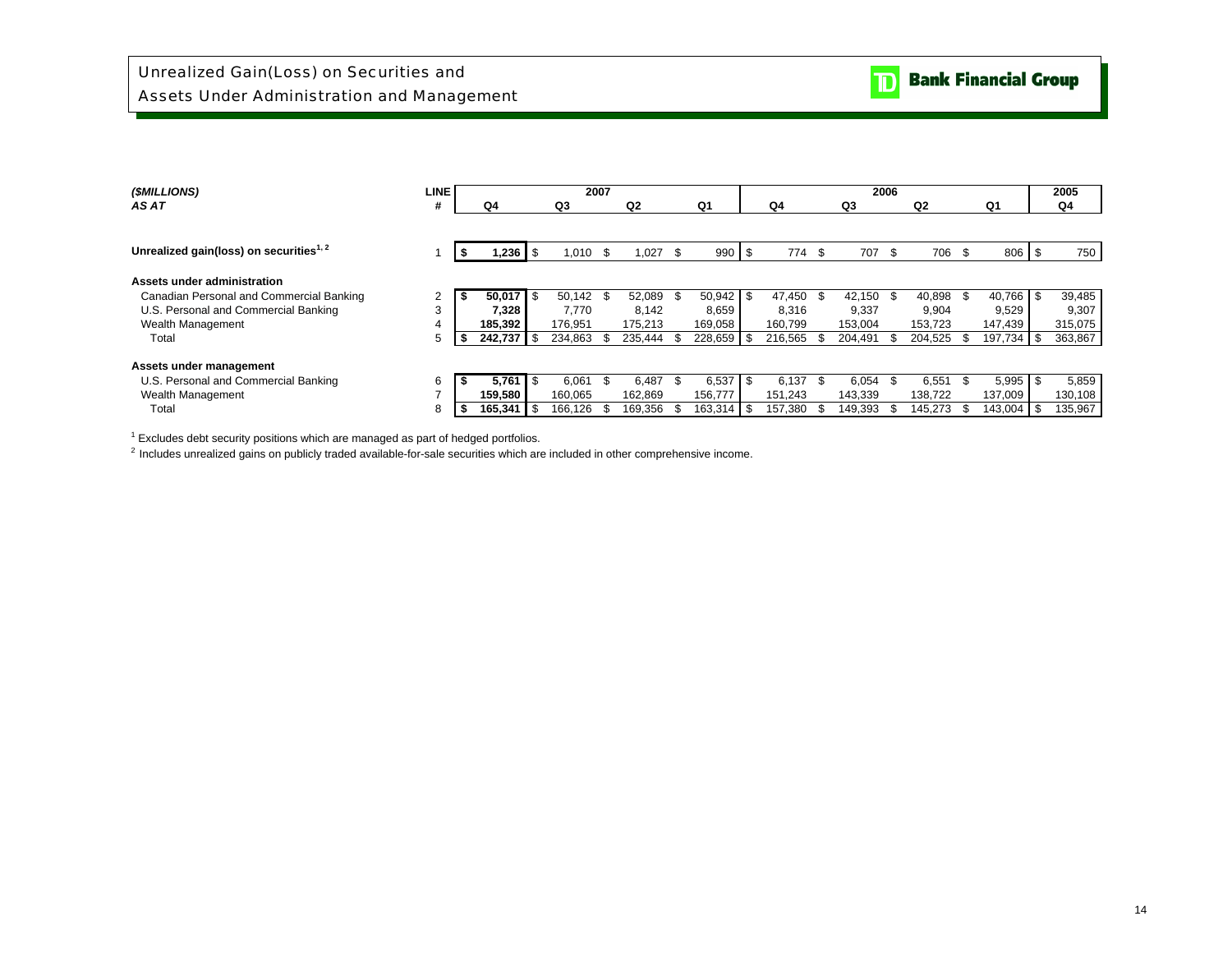## Intangibles and Goodwill, and Restructuring Costs

#### $\overline{\mathbf{D}}$ **Bank Financial Group**

| (\$MILLIONS)                                            | <b>LINE</b> |      |            |            | 2007        |             |                |                        |     |                |      | 2006           |                   |                |       | 2005            |     |            |      | Full Year                |    |                 |
|---------------------------------------------------------|-------------|------|------------|------------|-------------|-------------|----------------|------------------------|-----|----------------|------|----------------|-------------------|----------------|-------|-----------------|-----|------------|------|--------------------------|----|-----------------|
| AS AT                                                   | #           |      | Q4         |            | Q3          | Q2          |                | Q <sub>1</sub>         |     | Q4             |      | Q <sub>3</sub> | Q2                | Q <sub>1</sub> |       | Q <sub>4</sub>  |     | 2007       |      | 2006                     |    | 2005            |
| Identifiable intangible assets                          |             |      |            |            |             |             |                |                        |     |                |      |                |                   |                |       |                 |     |            |      |                          |    |                 |
| Opening balance                                         |             |      | 2.264      | - \$       | 2,368       | \$<br>1,896 | \$             | .946<br>-1             | \$  | 2,007          | \$.  | 2.185<br>\$.   | 2,275<br>\$       | 2,124          | \$    | 2,286           | \$  | 1,946      | \$   | 2,124                    | \$ | 2,144           |
| Arising during the period - Privatization               | 2           |      | 52         |            |             | 580         |                | 42                     |     | 64             |      | (22)           | 32                | 282            |       |                 |     | 674        |      | 356                      |    | 557             |
| - Other                                                 | 3           |      |            |            |             | 11          |                |                        |     |                |      |                |                   |                |       |                 |     | 11         |      |                          |    |                 |
| Amortized in the period                                 |             |      | (138)      |            | (131)       | (112)       |                | (118)                  |     | (126)          |      | (126)          | (125)             | (128)          |       | (135)           |     | (499)      |      | (505)                    |    | (546)           |
| Sale of TD Waterhouse U.S.A.                            | 5           |      |            |            |             |             |                |                        |     |                |      |                |                   | (6)            |       |                 |     |            |      | (6)                      |    |                 |
| Foreign exchange and other adjustments                  | 6           |      | (74)       |            | 27          |             | (7)            | 26                     |     | $\overline{1}$ |      | (30)           | 3                 | 3              |       | (27)            |     | (28)       |      | (23)                     |    | (31)            |
| <b>Closing balance</b>                                  |             | -S   | 2,104      | -S         | 2,264       | \$<br>2,368 | \$             | ,896<br>$\overline{1}$ | \$  | 1,946          | \$.  | 2,007          | 2,185<br>\$       | $2,275$ \$     |       | 2,124           | \$  | 2,104      | \$   | 1,946                    | \$ | 2,124           |
|                                                         |             |      |            |            |             |             |                |                        |     |                |      |                |                   |                |       |                 |     |            |      |                          |    |                 |
| Future tax liability on intangible assets               |             |      |            |            |             |             |                |                        |     |                |      |                |                   |                |       |                 |     |            |      |                          |    |                 |
| Opening balance                                         | 8           | \$   | $(788)$ \$ |            | $(844)$ \$  | (655)       | \$             | $(678)$ \$             |     | $(690)$ \$     |      | $(758)$ \$     | $(764)$ \$        | $(711)$ \$     |       | (764)           | \$  | $(678)$ \$ |      | $(711)$ \$               |    | (701)           |
| Arising during the period - Privatization               | 9           |      | (16)       |            |             | (227)       |                | (17)                   |     | (23)           |      | (8)            | (35)              | (98)           |       |                 |     | (260)      |      | (164)                    |    | (189)           |
| - Other                                                 | 10          |      | (11)       |            |             |             | (4)            |                        |     |                |      |                |                   |                |       |                 |     | (15)       |      |                          |    |                 |
| Arising during the period - changes in income tax rates | 11          |      |            |            | 3           |             |                | $\mathbf{1}$           |     | $\overline{1}$ |      | 24             |                   |                |       |                 |     | 4          |      | 25                       |    |                 |
| Recognized in the period                                | 12          |      | 49         |            | 45          |             | 40             | 40                     |     | 43             |      | 42             | 39                | 41             |       | 44              |     | 174        |      | 165                      |    | 176             |
| Foreign exchange and other adjustments                  | 13          |      | 28         |            | 8           |             | $\overline{2}$ | (1)                    |     | (9)            |      | 10             | $\overline{2}$    |                |       | 9               |     | 37         |      | $\overline{7}$           |    | 3               |
| <b>Closing balance</b>                                  | 14          |      | (738)      | l \$       | (788)<br>Ŝ. | (844)       | \$             | (655)                  | \$  | (678)          | - \$ | (690)          | (758)<br>\$       | (764)          | \$    | (711)           | -\$ | (738)      | - \$ | (678)                    | Ŝ. | (711)           |
|                                                         |             |      |            |            |             |             |                |                        |     |                |      |                |                   |                |       |                 |     |            |      |                          |    |                 |
| Net intangibles closing balance                         | 15          | - \$ | 1,366      | $\sqrt{3}$ | 1,476       | \$          |                | $1,524$ \$ 1,241 \\$   |     | 1,268          | \$   | $1,317$ \$     | 1,427<br>\$       | $1,511$ \$     |       | 1,413           | S.  | 1,366      | - \$ | 1,268                    | \$ | 1,413           |
| Goodwill                                                |             |      |            |            |             |             |                |                        |     |                |      |                |                   |                |       |                 |     |            |      |                          |    |                 |
| Opening balance                                         | 16          | \$   | 8,407      | -S         | 8.940       | 8.176<br>\$ |                | \$7<br>.396            | \$  | 7.411          | \$   | 7,652<br>\$    | 7,376<br>\$       | 6,518          | \$    | 6,785           | -\$ | 7,396      | \$   | 6,518                    | \$ | 2,225           |
| Arising during the period - Privatization               | 17          |      | (36)       |            |             | 881         |                | 528                    |     | (29)           |      | 27             | 316               | 1,722          |       |                 |     | 1,373      |      | 2,036                    |    | 4,642           |
| - Other                                                 | 18          |      | 2          |            |             |             | (27)           |                        |     |                |      |                |                   |                |       |                 |     | (25)       |      | $\overline{\phantom{a}}$ |    |                 |
| Sale of TD Waterhouse U.S.A.                            | 19          |      |            |            |             |             |                |                        |     |                |      |                |                   | (827)          |       |                 |     |            |      | (827)                    |    |                 |
| Foreign exchange and other adjustments                  | 20          |      | (455)      |            | (533)       |             | (90)           | 252                    |     | 14             |      | (268)          | (40)              | (37)           |       | (267)           |     | (826)      |      | (331)                    |    | (349)           |
| <b>Closing balance</b>                                  | 21          | S    | 7,918      | \$         | 8,407       | 8,940<br>\$ | \$             | 8,176                  | -\$ | 7,396          |      | 7,411          | 7,652<br>\$       | 7,376          | \$    | 6,518           | \$  | 7,918      | £.   | 7,396                    | Ж, | 6,518           |
|                                                         |             |      |            |            |             |             |                |                        |     |                |      |                |                   |                |       |                 |     |            |      |                          |    |                 |
|                                                         |             |      |            |            |             |             |                |                        |     |                |      |                |                   |                |       |                 |     |            |      |                          |    |                 |
| Total net intangibles and goodwill closing balance      | 22          | -\$  | 9,284      | <b>S</b>   | 9,883       | \$10,464    |                | \$9,417                | -\$ | 8,664          | \$   | 8,728          | \$<br>9,079<br>\$ | 8,887          | l \$  | 7,931           | \$  | 9,284      | \$   | 8,664                    | \$ | 7,931           |
|                                                         |             |      |            |            |             |             |                |                        |     |                |      |                |                   |                |       |                 |     |            |      |                          |    |                 |
| Restructuring costs accrual                             |             |      |            |            |             |             |                |                        |     |                |      |                |                   |                |       |                 |     |            |      |                          |    |                 |
| Opening balance                                         | 23          | - \$ | 51         | l \$       | 61          | \$          | 19<br>\$       | 27                     | \$  | 29             | \$   | 35<br>\$       | \$<br>60          | 25             | \$    | 28              | \$  | 27         | \$   | 25                       | \$ | $\overline{7}$  |
| Expensed during the period                              | 24          |      |            |            |             |             | 67             |                        |     |                |      |                |                   | 50             |       | 6               |     | 67         |      | 50                       |    | 43              |
| Amount utilized during the period:                      | 25          |      |            |            |             |             |                |                        |     |                |      |                |                   |                |       |                 |     |            |      |                          |    |                 |
| <b>Wholesale Banking</b>                                | 26          |      | (2)        |            |             |             |                | (8)                    |     | (2)            |      | (6)            | (25)              | (15)           |       | (9)             |     | (10)       |      | (48)                     |    | (25)            |
| <b>TD Banknorth</b>                                     | 27          |      | (20)       |            | (10)        |             | (25)           |                        |     |                |      |                |                   |                |       |                 |     | (55)       |      |                          |    |                 |
| <b>Closing balance</b>                                  | 28          | \$   | 29         | $\sqrt{3}$ | 51          | \$          | 61<br>\$       | $19$ \ \$              |     | 27             | \$   | 29<br>-\$      | 35<br>\$          |                | 60 \$ | $\overline{25}$ | \$  | 29         | \$   | 27                       | \$ | $\overline{25}$ |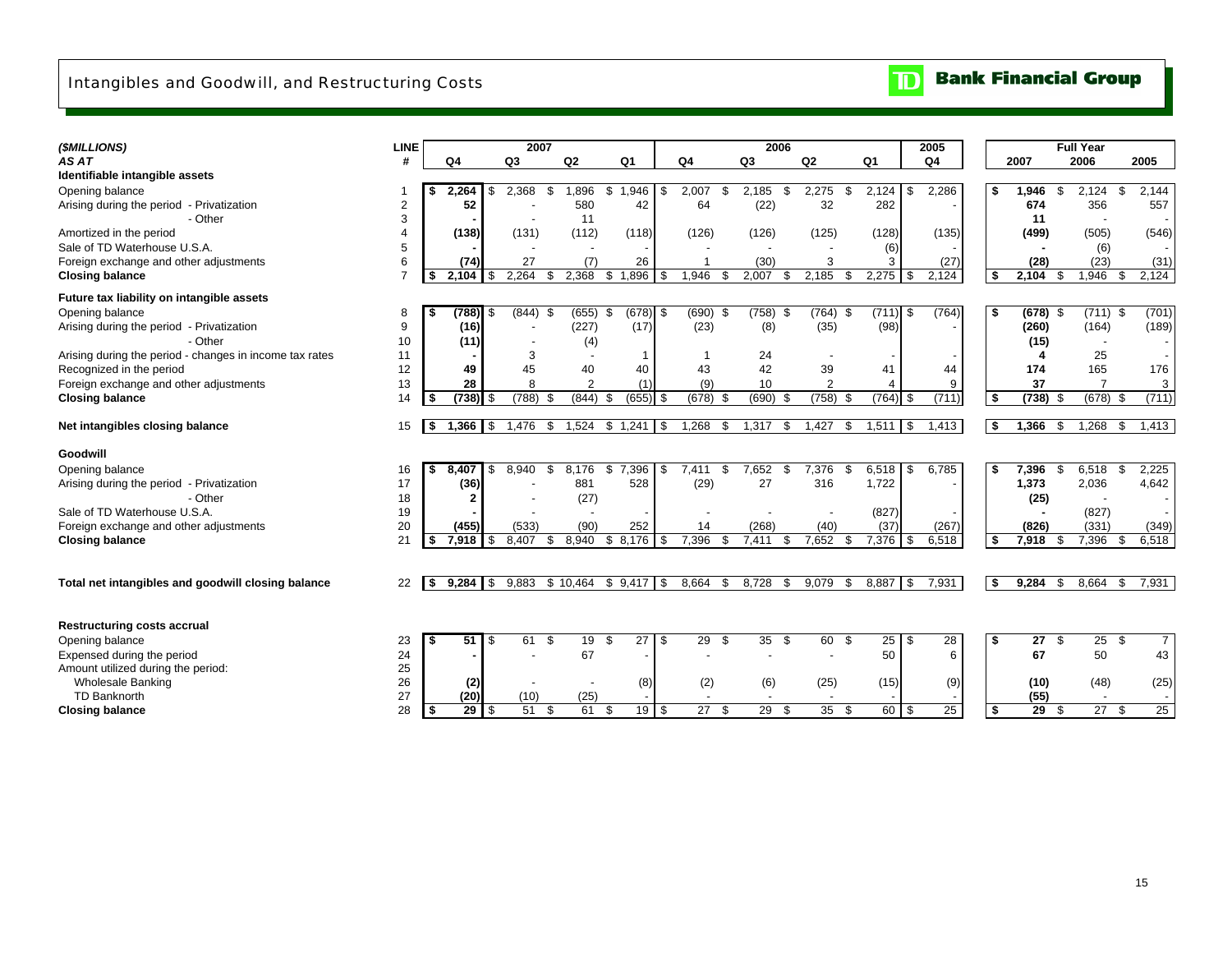### Loan Securitization

**Bank Financial Group**  $\mathbf{D}$ 

| (\$MILLIONS) |  |
|--------------|--|
|--------------|--|

| 1 <i>01111</i> 1101101      |      |     |         |   |        |    |      |      |      |     |
|-----------------------------|------|-----|---------|---|--------|----|------|------|------|-----|
|                             | LINE | 200 |         |   | 2006   |    | 2005 |      | нu   |     |
| <b>FOR THE PERIOD ENDED</b> |      |     | <b></b> | - | $\sim$ | n. | ⌒    | 2007 | 2006 | 200 |

#### **Loans securitized and sold to third parties**

Securitized/(repurchased) during the period<sup>1</sup>

| Mortgage | <b>MBS Pool</b> |  | 1,553 | 2,246 | 3,141 | 2,358                    | -SS | .700  | .613  | .763    | 1,348  | 389.<br>\$  | 9,298  | 6,424  | \$5,948     |
|----------|-----------------|--|-------|-------|-------|--------------------------|-----|-------|-------|---------|--------|-------------|--------|--------|-------------|
|          | Commercial      |  |       |       |       | $\overline{\phantom{a}}$ |     | 205   | 132   | 287     |        | 350         |        | 624    | 633         |
| Personal | <b>HELOC</b>    |  |       |       |       | 000,                     |     | 3,000 | 500   |         | $\sim$ |             | 1,000  | 3,500  | 786         |
|          | Credit Card     |  |       |       |       | $\overline{\phantom{a}}$ |     |       |       |         | $\sim$ |             |        |        |             |
| Total    |                 |  | ,553  | 2,246 | 3,141 | 3,358                    | S   | 4,905 | 2,245 | \$2,050 | 1,348  | 1,739<br>\$ | 10,298 | 10,548 | 7,367<br>Jэ |

Outstanding at period end

With retained interests

| Mortgage                            | Commercial         | 6              |          | 163    | <b>S</b>       | 171    | \$             | 254    | - \$ | 181    | $\sqrt{3}$ | 220      | 223<br>\$.    | \$. | 116      | 124<br>\$   | \$           | 137      | - \$   | 163    | S  | 220    | \$<br>137   |
|-------------------------------------|--------------------|----------------|----------|--------|----------------|--------|----------------|--------|------|--------|------------|----------|---------------|-----|----------|-------------|--------------|----------|--------|--------|----|--------|-------------|
| Personal                            | <b>HELOC</b>       | $\overline{7}$ |          | 9.000  |                | 9,000  |                | 9,000  |      | 9,000  |            | 8,000    | 5,000         |     | 4,500    | 4,500       |              | 4,800    |        | 9,000  |    | 8,000  | 4,800       |
|                                     | <b>Credit Card</b> | 8              |          | 800    |                | 800    |                | 800    |      | 800    |            | 800      | 800           |     | 1,300    | 1,300       |              | 1,300    |        | 800    |    | 800    | 1,300       |
| Sub-total                           |                    | 9              |          | 9,963  | - \$           | 9,971  | \$             | 10,054 |      | 9,981  | l \$       | 9,020    | 6,023<br>\$   | \$  | 5,916    | 5,924<br>\$ |              | \$6,237  | \$     | 9,963  | S. | 9,020  | 6,237<br>\$ |
| Without retained interests          |                    |                |          |        |                |        |                |        |      |        |            |          |               |     |          |             |              |          |        |        |    |        |             |
| Mortgage                            | Conventional       | 10             | -\$      |        | \$             |        | $\mathfrak{L}$ |        | \$   |        | \$         |          | $\mathcal{R}$ | ደ   |          | \$          | \$           |          | \$     |        |    |        | \$          |
|                                     | <b>MBS Pool</b>    | 11             |          | 18,353 |                | 18,822 |                | 18,864 |      | 17,494 |            | 16,344   | 16,099        |     | 16,180   | 15,703      |              | 15,476   |        | 18,353 |    | 16,344 | 15,476      |
|                                     | Commercial         | 12             |          |        |                |        |                |        |      |        |            | 2,553    | 2,360         |     | 2,395    | 2,123       |              | 2,161    |        |        |    | 2,553  | 2,161       |
| Sub-total                           |                    | 13             | -5       | 18,353 | l \$           | 18,822 | \$             | 18,864 | \$   | 17,494 | l \$       | 18,897   | \$18,459      |     | \$18,575 | \$17,826    |              | \$17,637 | \$     | 18,353 |    | 18,897 | \$17,637    |
|                                     |                    |                |          |        |                |        |                |        |      |        |            |          |               |     |          |             |              |          |        |        |    |        |             |
| Total outstanding at period end     |                    | 14             | <b>S</b> | 28,316 | $\sqrt{3}$     | 28,793 | \$             | 28,918 |      | 27,475 | l \$       | 27,917   | \$24,482      |     | \$24,491 | \$23,750    |              | \$23,874 | $\sim$ | 28,316 | \$ | 27,917 | \$23,874    |
| Economic impact - before-tax        |                    |                |          |        |                |        |                |        |      |        |            |          |               |     |          |             |              |          |        |        |    |        |             |
| Net interest income                 |                    | 15             |          | (80)   | $\overline{1}$ | (94)   | \$             | (106)  | - \$ | (125)  | l \$       | (76)     | \$<br>(102)   | \$  | (85)     | \$<br>(105) | $\mathbb{S}$ | (123)    | l \$   | (405)  | \$ | (368)  | \$<br>(420) |
| Other income                        |                    | 16             |          | 80     |                | 86     |                | 97     |      | 134    |            | 97       | 85            |     | 72       | 92          |              | 120      |        | 397    |    | 346    | 414         |
| Provision for credit losses         |                    | 17             |          |        |                |        |                | 5      |      | 4      |            | $\Delta$ | 4             |     | 8        | 8           |              | 8        |        | 17     |    | 24     | 35          |
| <b>Total impact</b>                 |                    | 18             | - \$     | 4      | l \$           | (4)    | \$             | (4)    | -\$  | 13     | l \$       | 25       | (13)          | \$  | (5)      | (5)<br>\$   | \$           | 5        | \$     | 9      | \$ | 2      | \$<br>29    |
|                                     |                    |                |          |        |                |        |                |        |      |        |            |          |               |     |          |             |              |          |        |        |    |        |             |
| Mortgage-backed Securities retaineď |                    |                |          |        |                |        |                |        |      |        |            |          |               |     |          |             |              |          |        |        |    |        |             |
| Outstanding at end of period        |                    | 19             | I \$     | 21,147 | <b>S</b>       | 21,643 | \$             | 21,433 |      | 23,186 | <b>\$</b>  | 20,914   | \$20,414      |     | \$18,852 | \$17,824    |              | \$15,718 | 5      | 21,147 | \$ | 20,914 | \$15,718    |

 $1$  Excludes principal repayments during the period.

 $2$  Reported as available-for-sale securities under government and government-insured securities in Note 2 to the 2007 Consolidated Financial Statements.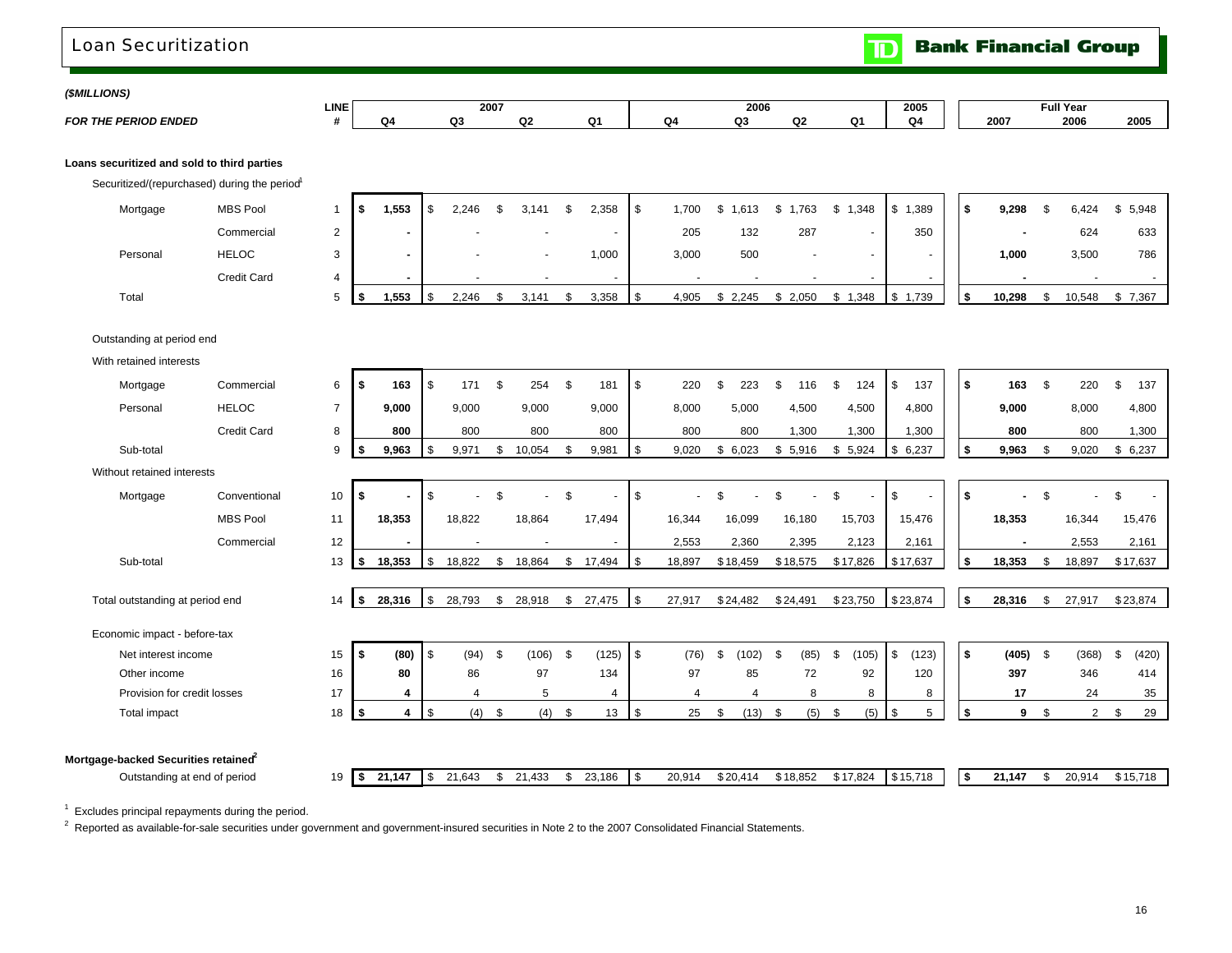### Impaired Loans

## **TD** Bank Financial Group

| (\$MILLIONS)                                                                                         | LINE           |                        | 2007         |     |                          |                    |     |                    |          |                    | 2006           |                |           |                |    | 2005       |    |            | <b>Full Year</b> |           |           |                          |
|------------------------------------------------------------------------------------------------------|----------------|------------------------|--------------|-----|--------------------------|--------------------|-----|--------------------|----------|--------------------|----------------|----------------|-----------|----------------|----|------------|----|------------|------------------|-----------|-----------|--------------------------|
| AS AT                                                                                                | #              | Q4                     | Q3           |     | Q <sub>2</sub>           | Q <sub>1</sub>     |     | Q4                 |          | Q3                 |                | Q2             | Q1        |                |    | Q4         |    | 2007       |                  | 2006      |           | 2005                     |
| CHANGE IN GROSS IMPAIRED LOANS BY SEGMENT                                                            |                |                        |              |     |                          |                    |     |                    |          |                    |                |                |           |                |    |            |    |            |                  |           |           |                          |
| Balance at beginning of period<br>Additions                                                          | $\overline{1}$ | s.<br>590              | 603<br>-8    | \$. | 511                      | \$<br>446          | -S  | 390                | -S       | 382                | S.             | 390            | \$        | 372            | s. | 475        | ŝ. | 446        | \$               | 372       | \$        | 537                      |
| Canadian Personal and Commercial Banking - retail                                                    | $\overline{2}$ | 263                    | 246          |     | 235                      | 228                |     | 219                |          | 157                |                | 159            |           | 160            |    | 150        |    | 972        |                  | 695       |           | 569                      |
| - commercial mid-market                                                                              | 3              | 8                      | 10           |     | 14                       | 8                  |     | 39                 |          | 12                 |                | $\overline{7}$ |           | 68             |    | 39         |    | 40         |                  | 126       |           | 143                      |
| U.S. Personal and Commercial Banking                                                                 | $\overline{4}$ | 115                    | 105          |     | 212                      | 121                |     | 68                 |          | 51                 |                | 69             |           | 39             |    | 44         |    | 553        |                  | 227       |           | 110                      |
| <b>Wholesale Banking</b><br>Corporate - non-core                                                     | 5<br>6         | -1                     | 14           |     | $\overline{\phantom{a}}$ | 12                 |     |                    |          | 14                 |                | 3              |           | 17             |    |            |    | 27         |                  | 34        |           | $\overline{\phantom{a}}$ |
| Total additions to impaired loans and acceptances                                                    | $\overline{7}$ | 387                    | 375          |     | 461                      | 369                |     | 326                |          | 234                |                | 238            |           | 284            |    | 233        |    | 1,592      |                  | 1,082     |           | 822                      |
| Return to performing status, repaid or sold                                                          | 8              | (188)                  | (166)        |     | (158)                    | (126)              |     | (93)               |          | (74)               |                | (101)          |           | (104)          |    | (183)      |    | (638)      |                  | (372)     |           | (592)                    |
| Net new additions (reductions)                                                                       | 9              | 199                    | 209          |     | 303                      | 243                |     | 233                |          | 160                |                | 137            |           | 180            |    | 50         |    | 954        |                  | 710       |           | 230                      |
| Arising on acquisition of TD Banknorth                                                               | 10             |                        |              |     |                          |                    |     |                    |          |                    |                |                |           |                |    |            |    |            |                  |           |           | 110                      |
| Write-offs                                                                                           | 11             | (202)                  | (200)        |     | (207)                    | (184)              |     | (177)              |          | (148)              |                | (142)          |           | (162)          |    | (146)      |    | (793)      |                  | (629)     |           | (502)                    |
| Foreign exchange and other adjustments                                                               | 12             | (18)                   | (22)         |     | (4)                      | 6                  |     |                    |          | (4)                |                | (3)            |           |                |    | (7)        |    | (38)       |                  | (7)       |           | (3)                      |
| Change during the period                                                                             | 13<br>14       | (21)<br>569            | (13)<br>590  |     | 92                       | 65<br>-S           | \$. | 56<br>446          | -S       | 8                  | \$             | (8)            |           | 18<br>390      |    | (103)      | \$ | 123<br>569 | \$               | 74<br>446 |           | (165)<br>372             |
| Balance at end of period                                                                             |                |                        |              | -S  | 603                      | 511                |     |                    |          | 390                |                | 382            | \$        |                | \$ | 372        |    |            |                  |           | \$        |                          |
| <b>GROSS IMPAIRED LOANS BY LOCATION</b> <sup>2</sup>                                                 |                |                        |              |     |                          |                    |     |                    |          |                    |                |                |           |                |    |            |    |            |                  |           |           |                          |
| Canada                                                                                               | 15             | 325                    | 316          | \$. | 307                      | 317<br>-\$         | \$  | 316                | <b>S</b> | 267                | \$             | 262            | \$        | 297            | S  | 276        | \$ | 325        | \$               | 316       | \$        | 276                      |
| <b>United States</b>                                                                                 | 16             | 244                    | 274          |     | 296                      | 194                |     | 130                |          | 123                |                | 120            |           | 93             |    | 96         |    | 244        |                  | 130       |           | 96                       |
| Offshore<br>Balance at end of period                                                                 | 17<br>18       | 569                    | 590          | \$  | 603                      | <b>S</b><br>511    | \$. | 446                | -S       | 390                | $\mathfrak{L}$ | 382            | \$        | 390            | S  | 372        | \$ | 569        | \$               | 446       | \$        | 372                      |
|                                                                                                      |                |                        |              |     |                          |                    |     |                    |          |                    |                |                |           |                |    |            |    |            |                  |           |           |                          |
| <b>GROSS IMPAIRED LOANS BY SEGMENT</b>                                                               |                |                        |              |     |                          |                    |     |                    |          |                    |                |                |           |                |    |            |    |            |                  |           |           |                          |
| <b>Canadian Personal and Commercial Banking</b>                                                      |                |                        |              |     |                          |                    |     |                    |          |                    |                |                |           |                |    |            |    |            |                  |           |           |                          |
| Personal                                                                                             | 19             | 250<br>\$              | 232<br>£.    | \$  | 225                      | 222<br>\$          | \$  | 206                | <b>S</b> | 166                | \$             | 170            | \$        | 166            | \$ | 157        | s. | 250        | S.               | 206       | \$        | 157                      |
| Commercial<br>Total Canadian Personal and Commercial Banking                                         | 20<br>21       | 60<br>310              | 70<br>302    |     | 71<br>296                | 82<br>304          |     | 98<br>304          |          | 87<br>253          |                | 91<br>261      |           | 130<br>296     |    | 117<br>274 |    | 60<br>310  |                  | 98<br>304 |           | 117<br>274               |
| U.S. Personal and Commercial Banking                                                                 | 22             | 237                    | 256          |     | 276                      | 174                |     | 121                |          | 114                |                | 112            |           | 87             |    | 90         |    | 237        |                  | 121       |           | 90                       |
| <b>Wholesale Banking</b>                                                                             | 23             | 15                     | 24           |     | 23                       | 24                 |     | 12                 |          | 14                 |                | $\sim$         |           | $\overline{a}$ |    |            |    | 15         |                  | 12        |           | $\sim$                   |
| <b>Corporate segment</b>                                                                             |                |                        |              |     |                          |                    |     |                    |          |                    |                |                |           |                |    |            |    |            |                  |           |           |                          |
| Corporate loans - non-core                                                                           | 24             | -7                     | 8            |     | 8                        | 9                  |     | 9                  |          | 9                  |                | 9              |           | $\overline{7}$ |    | 8          |    | 7          |                  | 9         |           | 8                        |
| <b>Total gross impaired loans</b>                                                                    | 25             | 569                    | 590          | \$  | 603                      | 511<br>-S          | \$. | 446                | -S       | 390                | $\mathfrak{L}$ | 382            | \$        | 390            | S  | 372        | \$ | 569        | \$               | 446       | \$        | 372                      |
| NET IMPAIRED LOANS BY SEGMENT                                                                        |                |                        |              |     |                          |                    |     |                    |          |                    |                |                |           |                |    |            |    |            |                  |           |           |                          |
| <b>Canadian Personal and Commercial Banking</b>                                                      |                |                        |              |     |                          |                    |     |                    |          |                    |                |                |           |                |    |            |    |            |                  |           |           |                          |
| Personal                                                                                             | 26             | 126<br>\$              | 117<br>-S    | \$  | 106                      | \$<br>108          | \$  | 95                 | <b>S</b> | 90                 | \$             | 92             | -\$       | 82             | S  | 68         | ŝ. | 126        | S,               | 95        | \$        | 68                       |
| Commercial                                                                                           | 27             | 29                     | 34           |     | 37                       | 47                 |     | 65                 |          | 53                 |                | 56             |           | 84             |    | 79         |    | 29         |                  | 65        |           | 79                       |
| Total Canadian Personal and Commercial Banking                                                       | 28             | 155                    | 151          |     | 143                      | 155                |     | 160                |          | 143                |                | 148            |           | 166            |    | 147        |    | 155        |                  | 160       |           | 147                      |
| U.S. Personal and Commercial Banking                                                                 | 29             | 200                    | 215          |     | 221                      | 150                |     | 101                |          | 92                 |                | 96             |           | 67             |    | 70         |    | 200        |                  | 101       |           | 70                       |
| <b>Wholesale Banking</b>                                                                             | 30             | 11                     | 13           |     | 8                        | 9                  |     | 9                  |          | 10                 |                | ä,             |           | $\sim$         |    |            |    | 11         |                  | 9         |           | $\sim$                   |
| <b>Corporate segment</b>                                                                             |                |                        |              |     |                          |                    |     |                    |          |                    |                |                |           |                |    |            |    |            |                  |           |           |                          |
| Corporate loans - non-core                                                                           | 31             |                        |              |     |                          |                    |     |                    |          |                    |                | 244            |           |                |    |            |    |            |                  |           |           |                          |
| Impaired loans net of specific provisions                                                            | 32             | 366                    | 379          |     | 372                      | 314                |     | 270                |          | 245                |                |                |           | 233            |    | 217        |    | 366        |                  | 270       |           | 217                      |
| Specific allowance as a % of gross impaired loans                                                    | 33             | 35.7%<br>185,194<br>\$ | 35.8%<br>\$. |     | 38.3%<br>\$179,137       | 38.6%<br>\$171,296 |     | 39.5%<br>\$169,284 |          | 37.2%<br>\$165,990 | \$163,607      | 36.1%          | \$161,658 | 40.3%          |    | 41.7%      | \$ | 35.7%      |                  | 39.5%     | \$158,232 | 41.7%                    |
| Total loans (page 13, lines 17+18)<br>Impaired loans net of specific allowance as a % of net loans 3 | 34             |                        | 181,145      |     |                          |                    |     |                    |          |                    |                |                |           |                |    | \$158,232  |    | 185,194    | \$169,284        |           |           |                          |
|                                                                                                      | 35             | 0.2%                   | 0.2%         |     | 0.2%                     | 0.2%               |     | 0.2%               |          | 0.1%               |                | 0.1%           |           | 0.1%           |    | 0.1%       |    | 0.2%       |                  | 0.2%      |           | 0.1%                     |

<sup>1</sup> Including Small Business Banking.

<sup>2</sup> Based on geographic location of unit responsible for recording revenue.

<sup>3</sup> Includes customers' liability under acceptances and net of specific and general allowances.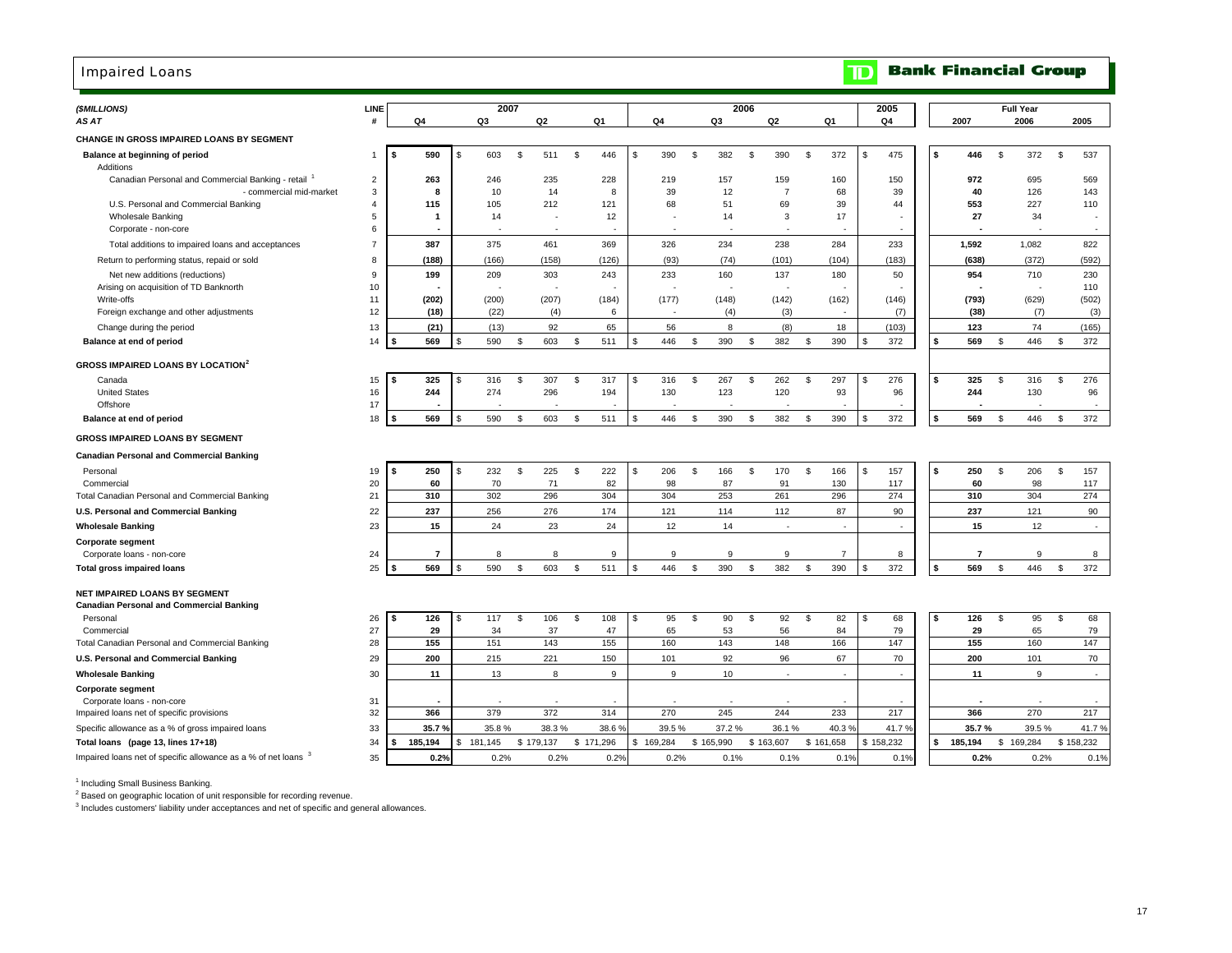Allowance for Credit Losses and Provision for (Reversal of) Credit Losses

## **TD** Bank Financial Group

| (\$MILLIONS)                                          |           | <b>LINE</b>    |    |                |     |       | 2007 |                |                |                          |                          | 2006 |                          |                          |          | 2005           |    |       | <b>Full Year</b> |       |                |
|-------------------------------------------------------|-----------|----------------|----|----------------|-----|-------|------|----------------|----------------|--------------------------|--------------------------|------|--------------------------|--------------------------|----------|----------------|----|-------|------------------|-------|----------------|
| AS AT                                                 |           | #              |    | Q4             |     | Q3    |      | Q <sub>2</sub> | Q <sub>1</sub> | Q4                       | Q3                       |      | Q2                       | Q1                       |          | Q4             |    | 2007  | 2006             |       | 2005           |
| <b>ALLOWANCE FOR CREDIT LOSSES</b>                    |           |                |    |                |     |       |      |                |                |                          |                          |      |                          |                          |          |                |    |       |                  |       |                |
| <b>Specific allowance</b>                             |           |                |    |                |     |       |      |                |                |                          |                          |      |                          |                          |          |                |    |       |                  |       |                |
| Balance at beginning of period                        |           |                | \$ | 211            | \$  | 231   | \$   | 197            | \$<br>176      | \$<br>145                | \$<br>138                | \$   | 157                      | \$<br>155                | <b>S</b> | 239            | S. | 176   | \$               | 155   | \$<br>266      |
| Write-offs                                            |           | $\overline{2}$ |    | (202)          |     | (200) |      | (191)          | (170)          | (164)                    | (137)                    |      | (130)                    | (152)                    |          | (138)          |    | (763) |                  | (583) | (487)          |
| Recoveries                                            |           | 3              |    | 27             |     | 40    |      | 37             | 31             | 33                       | 33                       |      | 32                       | 31                       |          | 82             |    | 135   |                  | 129   | 245            |
| Provision for credit losses                           |           | 4              |    | 165            |     | 141   |      | 184            | 153            | 156                      | 107                      |      | 74                       | 120                      |          | (22)           |    | 643   |                  | 457   | 107            |
| Arising on acquisitions                               |           | 5              |    |                |     |       |      |                |                |                          |                          |      |                          |                          |          |                |    |       |                  |       | 27             |
| Foreign exchange and other adjustments                |           | 6              |    | $\overline{2}$ |     | (1)   |      | 4              | $\overline{7}$ | 6                        | $\overline{4}$           |      | 5                        | 3                        |          | (6)            |    | 12    |                  | 18    | (3)            |
| Balance at end of period                              |           | $\overline{7}$ |    | 203            |     | 211   |      | 231            | 197            | 176                      | 145                      |      | 138                      | 157                      |          | 155            |    | 203   |                  | 176   | 155            |
| <b>General allowance</b>                              |           |                |    |                |     |       |      |                |                |                          |                          |      |                          |                          |          |                |    |       |                  |       |                |
|                                                       |           |                |    |                |     |       |      |                |                |                          |                          |      |                          |                          |          |                |    |       |                  |       |                |
| Balance at beginning of period                        |           | 8              |    | 1,146          |     | 1.147 |      | 1,169          | 1,141          | 1,134                    | 1,153                    |      | 1,201                    | 1,138                    |          | 1,141          |    | 1,141 |                  | 1,138 | 917            |
| Provision for credit losses - TD Banknorth            |           | 9              |    | 21             |     | 18    |      | (23)           | (1)            | 5                        | (7)                      |      | $\overline{2}$           | (6)                      |          | 7              |    | 15    |                  | (6)   | (17)           |
| - VFC                                                 |           | 10             |    | 13             |     | 12    |      | 11             | 11             | 9                        | 9                        |      | $\overline{\phantom{a}}$ | $\overline{\phantom{a}}$ |          |                |    | 47    |                  | 18    |                |
| - Other                                               |           | 11             |    | (60)           |     |       |      |                |                |                          | $\overline{\phantom{a}}$ |      | (60)                     |                          |          |                |    | (60)  |                  | (60)  | (35)           |
| Arising on acquisitions                               |           | 12             |    |                |     |       |      |                | 14             | $\overline{a}$           | $\overline{\phantom{a}}$ |      | 18                       | 69                       |          |                |    | 14    |                  | 87    | 289            |
| Foreign exchange and other adjustments                |           | 13             |    | (28)           |     | (31)  |      | (10)           | $\overline{4}$ | (7)                      | (21)                     |      | (8)                      |                          |          | (10)           |    | (65)  |                  | (36)  | (16)           |
| Balance at end of period                              |           | 14             |    | 1,092          |     | 1,146 |      | 1,147          | 1,169          | 1,141                    | 1,134                    |      | 1,153                    | 1,201                    |          | 1,138          |    | 1,092 |                  | 1,141 | 1.138          |
| Total allowance for credit losses at end of period    |           | 15             | s. | 1,295          |     | 1,357 | \$   | 1,378          | \$<br>1,366    | \$<br>1,317              | \$<br>1,279              |      | \$1,291                  | \$1,358                  | \$       | 1,293          | ¢  | 1,295 | \$1,317          |       | \$<br>1,293    |
|                                                       |           |                |    |                |     |       |      |                |                |                          |                          |      |                          |                          |          |                |    |       |                  |       |                |
| PROVISION FOR (REVERSAL OF) CREDIT LOSSES             |           |                |    |                |     |       |      |                |                |                          |                          |      |                          |                          |          |                |    |       |                  |       |                |
| New specifics (net of reversals)                      |           | 16             | \$ | 192            | \$  | 181   | \$   | 221            | \$<br>184      | \$<br>189                | \$<br>140                | \$   | 106                      | \$<br>151                | \$       | 60             | \$ | 778   | \$               | 586   | \$<br>352      |
| Recoveries                                            |           | 17             |    | (27)           |     | (40)  |      | (37)           | (31)           | (33)                     | (33)                     |      | (32)                     | (31)                     |          | (82)           |    | (135) |                  | (129) | (245)          |
| Provision for (reversal of) credit losses - specifics | (line 4)  | 18             |    | 165            |     | 141   |      | 184            | 153            | 156                      | 107                      |      | 74                       | 120                      |          | (22)           |    | 643   |                  | 457   | 107            |
| Change in general allowance - TD Banknorth            | (line 9)  | 19             |    | 21             |     | 18    |      | (23)           | (1)            | 5                        | (7)                      |      | $\overline{2}$           | (6)                      |          | $\overline{7}$ |    | 15    |                  | (6)   | (17)           |
| - VFC                                                 | (line 10) | 20             |    | 13             |     | 12    |      | 11             | 11             | 9                        | 9                        |      |                          |                          |          |                |    | 47    |                  | 18    |                |
| - Other                                               | (line 11) | 21             |    | (60)           |     |       |      |                |                |                          | $\overline{\phantom{a}}$ |      | (60)                     |                          |          |                |    | (60)  |                  | (60)  | (35)           |
| Provision for (reversal of) credit losses             |           | 22             | \$ | 139            |     | 171   | \$   | 172            | \$<br>163      | \$<br>170                | \$<br>109                | \$   | 16                       | \$<br>114                | \$       | (15)           | \$ | 645   | \$               | 409   | 55<br>\$       |
|                                                       |           |                |    |                |     |       |      |                |                |                          |                          |      |                          |                          |          |                |    |       |                  |       |                |
| PROVISION FOR (REVERSAL OF) CREDIT LOSSES BY SEGMENT  |           |                |    |                |     |       |      |                |                |                          |                          |      |                          |                          |          |                |    |       |                  |       |                |
| Canadian Personal and Commercial Banking              | (page 5)  | 23             | s. | 176            | \$. | 151   | \$   | 143            | \$<br>138      | \$<br>132                | \$<br>104                | \$   | 78                       | \$<br>99                 | <b>S</b> | 97             | S. | 608   | \$               | 413   | \$<br>373      |
| U.S. Personal and Commercial Banking                  | (page 7)  | 24             |    | 35             |     | 33    |      | 35             | 17             | 15                       | 10                       |      | 8                        | $\overline{7}$           |          | $\overline{7}$ |    | 120   |                  | 40    | $\overline{4}$ |
| Wholesale Banking                                     | (page 8)  | 25             |    | 4              |     | 8     |      | 12             | 24             | 13                       | 15                       |      | 11                       | 29                       |          | 13             |    | 48    |                  | 68    | 52             |
| Corporate                                             |           |                |    |                |     |       |      |                |                |                          |                          |      |                          |                          |          |                |    |       |                  |       |                |
| Initial set up of specific allowance for credit card  |           |                |    |                |     |       |      |                |                |                          |                          |      |                          |                          |          |                |    |       |                  |       |                |
| and overdraft loans                                   |           | 26             |    |                |     |       |      |                |                | 28                       |                          |      |                          |                          |          |                |    |       |                  | 28    |                |
| Securitization                                        |           | 27             |    | (4)            |     | (4)   |      | (5)            | (4)            | (4)                      | (4)                      |      | (8)                      | (8)                      |          | (8)            |    | (17)  |                  | (24)  | (35)           |
| Wholesale Banking - CDS <sup>1</sup>                  |           | 28             |    | (11)           |     | (11)  |      | (12)           | (12)           | (11)                     | (12)                     |      | (11)                     | (13)                     |          | (13)           |    | (46)  |                  | (47)  | (52)           |
| General allowance release                             |           | 29             |    | (60)           |     |       |      |                | $\overline{a}$ | $\overline{\phantom{a}}$ | $\sim$                   |      | (60)                     |                          |          |                |    | (60)  |                  | (60)  | (35)           |
| Sectoral related and other                            |           | 30             |    | (1)            |     | (6)   |      | (1)            | $\blacksquare$ | (3)                      | (4)                      |      | (2)                      | $\overline{\phantom{a}}$ |          | (111)          |    | (8)   |                  | (9)   | (252)          |
| <b>Total Corporate</b>                                | (page 9)  | 31             |    | (76)           |     | (21)  |      | (18)           | (16)           | 10                       | (20)                     |      | (81)                     | (21)                     |          | (132)          |    | (131) |                  | (112) | (374)          |
|                                                       |           |                |    | 139            | \$  |       | \$   |                | \$             | 170                      | \$                       | \$   |                          |                          |          |                | S  | 645   | \$               |       | \$<br>55       |
| Provision for (reversal of) credit losses             |           | 32             | \$ |                |     | 171   |      | 172            | 163            | \$                       | 109                      |      | 16                       | \$<br>114                | \$       | (15)           |    |       |                  | 409   |                |

1 Premiums on credit default swaps (CDS) recorded in provision for credit losses for Wholesale Banking are reclassified to trading income in the Corporate segment.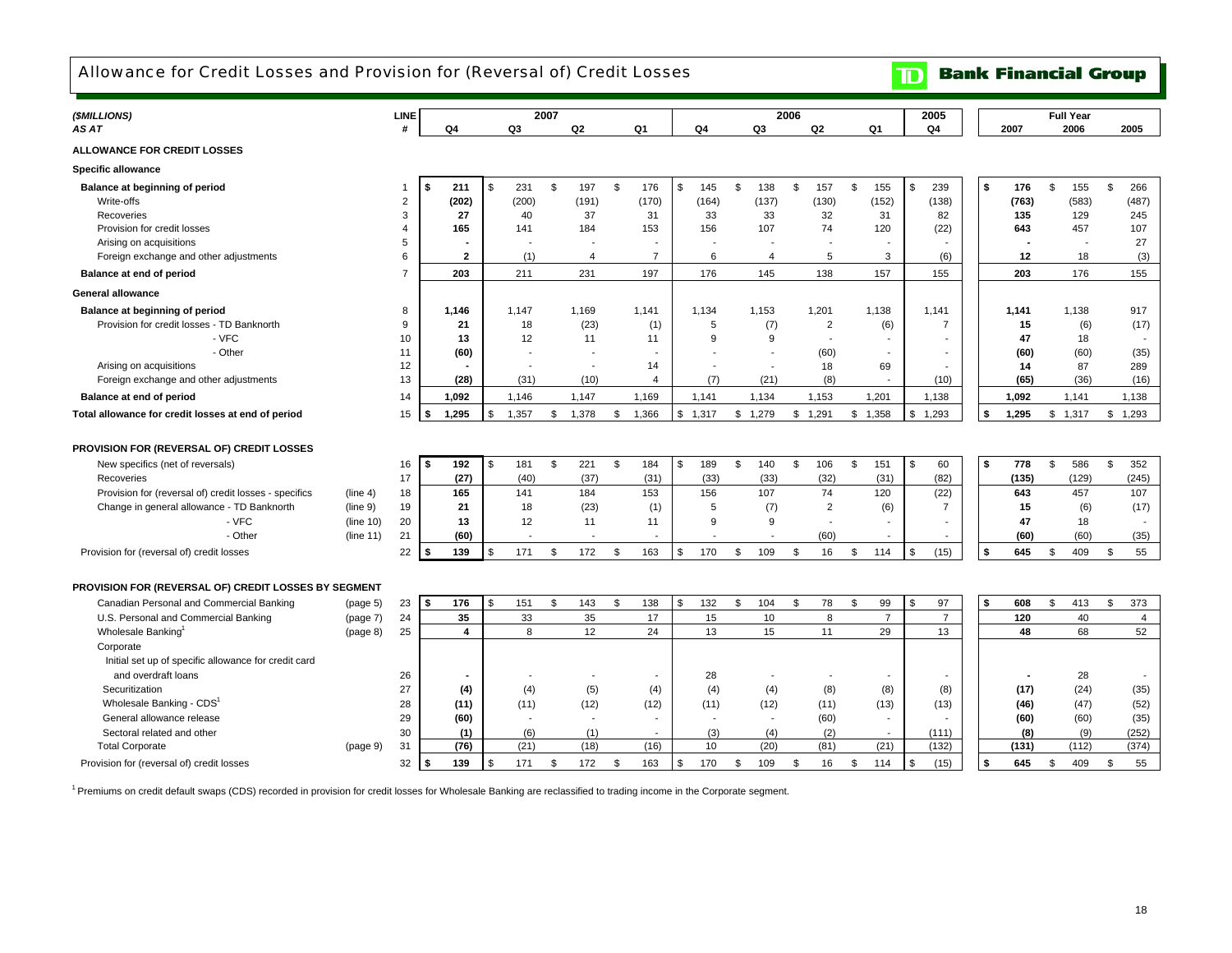## Analysis of Change in Shareholders' Equity

## **TD** Bank Financial Group

| (\$MILLIONS)                                                                   | LINE           |             | 2007              |                          |                          |                          | 2006                     |                          |              | 2005           |                          | <b>Full Year</b>         |                |
|--------------------------------------------------------------------------------|----------------|-------------|-------------------|--------------------------|--------------------------|--------------------------|--------------------------|--------------------------|--------------|----------------|--------------------------|--------------------------|----------------|
| FOR THE PERIOD ENDED                                                           | #              | Q4          | Q3                | Q2                       | Q1                       | Q4                       | Q3                       | Q2                       | Q1           | Q4             | 2007                     | 2006                     | 2005           |
|                                                                                |                |             |                   |                          |                          |                          |                          |                          |              |                |                          |                          |                |
| <b>Common shares</b>                                                           |                |             |                   |                          |                          |                          |                          |                          |              |                |                          |                          |                |
| Opening balance                                                                | $\overline{1}$ | 6,525<br>\$ | 6,455<br>\$<br>\$ | 6,417                    | \$<br>6,334              | 6,353<br>\$<br>\$        | 6,245<br>\$              | 6,015                    | \$<br>5,872  | 5,744<br>\$    | $6,334$ \$<br>\$         | 5,872 \$                 | 3,373          |
| Issued - options                                                               | $\overline{2}$ | 41          | 79                | 19                       | 34                       | 26                       | 13                       | 35                       | 45           | 31             | 173                      | 119                      | 125            |
| - dividend reinvestment plan                                                   | 3              | 23          | 22                | 21                       | 19                       | 26                       | 95                       | 107                      | 100          | 104            | 85                       | 328                      | 380            |
| - acquisition of TD Banknorth                                                  | $\overline{4}$ |             |                   |                          |                          |                          |                          |                          |              |                |                          | $\sim$                   | 1,988          |
| - acquisition of VFC                                                           | 5              |             |                   |                          |                          |                          |                          | 70                       |              |                |                          | 70                       |                |
| Impact of shares (acquired) sold for trading purposes                          | 6              | 4           | (2)               | (2)                      | 30                       | (36)                     | $\sim$                   | 18                       | (2)          | (7)            | 30                       | (20)                     | 6              |
| Repurchase of common shares                                                    | $\overline{7}$ | (16)        | (29)              |                          |                          | (35)                     |                          |                          |              |                | (45)                     | (35)                     |                |
| Closing balance                                                                | 8              | 6,577       | 6,525             | 6,455                    | 6,417                    | 6,334                    | 6,353                    | 6,245                    | 6,015        | 5,872          | 6,577                    | 6,334                    | 5,872          |
| <b>Preferred shares</b>                                                        |                |             |                   |                          |                          |                          |                          |                          |              |                |                          |                          |                |
| Opening balance                                                                | 9              | 425         | 425               | 425                      | 425                      | 425                      | 425                      | 425                      |              |                | 425                      |                          |                |
| Issued                                                                         | 10             |             |                   |                          |                          |                          | $\overline{\phantom{a}}$ |                          | 425          |                |                          | 425                      |                |
| Closing balance                                                                | 11             | 425         | 425               | 425                      | 425                      | 425                      | 425                      | 425                      | 425          |                | 425                      | 425                      |                |
| <b>Contributed surplus</b>                                                     |                |             |                   |                          |                          |                          |                          |                          |              |                |                          |                          |                |
| Opening balance                                                                | 12             | 118         | 124               | 68                       | 66                       | 56                       | 51                       | 47                       | 40           | 36             | 66                       | 40                       | 20             |
| Stock option expense                                                           | 13             | 5           | $\overline{7}$    | $\overline{4}$           | $\overline{4}$           | 10                       | 6                        | 6                        | -9           | $\overline{4}$ | 20                       | 31                       | 21             |
| Stock option exercised                                                         | 14             | (4)         | (13)              | $\overline{a}$           | (2)                      | ÷,                       | (1)                      | (2)                      | (2)          |                | (19)                     | (5)                      | (1)            |
| Conversion of TD Banknorth options on privatization                            | 15             |             |                   | 52                       |                          |                          |                          |                          |              |                | 52                       |                          |                |
| Closing balance                                                                | 16             | 119         | 118               | 124                      | 68                       | 66                       | 56                       | 51                       | 47           | 40             | 119                      | 66                       | 40             |
|                                                                                |                |             |                   |                          |                          |                          |                          |                          |              |                |                          |                          |                |
| <b>Retained earnings</b>                                                       |                |             |                   |                          |                          |                          |                          |                          |              |                |                          |                          |                |
| Opening balance                                                                | 17             | 15,378      | 14,865            | 14,375                   | 13,725                   | 13,544                   | 13,069                   | 12,652                   | 10,650       | 10,358         | 13,725                   | 10,650                   | 9,540          |
| Transition adjustment on adoption of Financial Instruments standards           | 18             |             |                   |                          | 80                       |                          |                          |                          |              |                | 80                       |                          |                |
| Net income                                                                     | 19             | 1,094       | 1,103             | 879                      | 921                      | 762                      | 796                      | 738                      | 2,307        | 589            | 3,997                    | 4,603                    | 2,229          |
| Dividends - common                                                             | 20             | (409)       | (381)             | (382)                    | (345)                    | (347)                    | (316)                    | (315)                    | (300)        | (298)          | (1, 517)                 | (1, 278)                 | (1,098)        |
| Dividends - preferred                                                          | 21             | (5)         | (2)               | (7)                      | (6)                      | (5)                      | (6)                      | (6)                      | (5)          |                | (20)                     | (22)                     |                |
| Premium paid on common shares repurchased                                      | 22             | (104)       | (207)             | $\overline{\phantom{a}}$ | $\overline{\phantom{a}}$ | (229)                    |                          | ÷.                       |              |                | (311)                    | (229)                    |                |
| Other                                                                          | 23             |             |                   |                          |                          |                          | $\mathbf 1$              |                          |              |                |                          | $\overline{1}$           | (21)           |
| Closing balance                                                                | 24             | 15,954      | 15,378            | 14,865                   | 14,375                   | 13,725                   | 13,544                   | 13,069                   | 12,652       | 10,650         | 15,954                   | 13,725                   | 10,650         |
| Accumulated other comprehensive income<br>(page 20)                            |                |             |                   |                          |                          |                          |                          |                          |              |                |                          |                          |                |
| Opening balance                                                                | 25             | (1, 443)    | (94)              | (268)                    | (918)                    | (951)                    | (507)                    | (666)                    | (696)        | (363)          | (918)                    | (696)                    | (265)          |
| Transition adjustment on adoption of Financial Instruments standards           | 26             |             |                   |                          | 426                      | ÷,                       |                          |                          |              |                | 426                      | $\overline{\phantom{a}}$ |                |
| Net change in unrealized gains and (losses) on available-for-sale securities   | 27             | 218         | (197)             | 61                       | 24                       |                          |                          | $\overline{\phantom{a}}$ |              |                | 106                      | $\overline{\phantom{a}}$ |                |
| Net change in unrealized foreign currency translation gains and (losses) on    |                |             |                   |                          |                          |                          |                          |                          |              |                |                          |                          |                |
| investment in subsidiaries, net of hedging activities                          | 28             | (604)       | (971)             | 97                       | 323                      | 33                       | (444)                    | 159                      | 30           | (333)          | (1, 155)                 | (222)                    | (431)          |
| Net change in gains and (losses) on derivatives designated as cash flow hedges | 29             | 158         | (181)             | 16                       | (123)                    |                          |                          |                          |              |                | (130)                    |                          |                |
| Closing balance                                                                | 30             | (1,671)     | (1, 443)          | (94)                     | (268)                    | (918)                    | (951)                    | (507)                    | (666)        | (696)          | (1,671)                  | (918)                    | (696)          |
| Total shareholders' equity                                                     | 31             | 21,404      | 21,003<br>\$.     | 21,775 \$<br>\$          | $21,017$ \$              | 19,632 \$                | 19,427 \$                | 19,283                   | 18,473<br>\$ | 15,866<br>\$   | 21,404<br>\$             | 19,632<br>\$             | 15,866<br>- \$ |
|                                                                                |                |             |                   |                          |                          |                          |                          |                          |              |                |                          |                          |                |
| <b>NUMBER OF COMMON SHARES (thousands)</b>                                     |                |             |                   |                          |                          |                          |                          |                          |              |                |                          |                          |                |
| Opening balance                                                                | 32             | 718,348     | 719,875           | 719,040                  | 717,416                  | 720,792                  | 718,786                  | 714,696                  | 711,812      | 709,029        | 717,416                  | 711,812                  | 655,902        |
| Issued - options                                                               | 33             | 866         | 1,455             | 579                      | 931                      | 744                      | 372                      | 990                      | 1,282        | 1,025          | 3,831                    | 3,388                    | 4,269          |
| - dividend reinvestment plan                                                   | 34             | 330         | 317               | 308                      | 268                      | 392                      | 1,631                    | 1,718                    | 1,656        | 1,917          | 1,223                    | 5,397                    | 7,273          |
| - acquisition of TD Banknorth                                                  | 35             |             |                   | ÷                        |                          | $\overline{\phantom{a}}$ | $\overline{\phantom{a}}$ |                          |              |                | $\overline{\phantom{a}}$ | ٠.                       | 44,287         |
| - acquisition of VFC                                                           | 36             |             |                   | $\ddot{\phantom{1}}$     |                          | $\sim$                   | $\overline{c}$           | 1,101                    |              |                |                          | 1,103                    |                |
| Impact of shares (acquired) sold for trading purposes                          | 37             | 32          | (61)              | (52)                     | 425                      | (512)                    | $\mathbf{1}$             | 281                      | (54)         | (159)          | 344                      | (284)                    | 81             |
| Repurchase of common shares                                                    | 38             | (1,762)     | (3,238)           |                          |                          | (4,000)                  |                          |                          |              |                | (5,000)                  | (4,000)                  |                |
| Closing balance                                                                | 39             | 717,814     | 718,348           | 719,875                  | 719,040                  | 717,416                  | 720,792                  | 718,786                  | 714,696      | 711,812        | 717,814                  | 717,416                  | 711,812        |

1 Purchased by subsidiaries of the Bank, which are regulated securities entities in accordance with Regulation 92-313 under the *Bank Act* .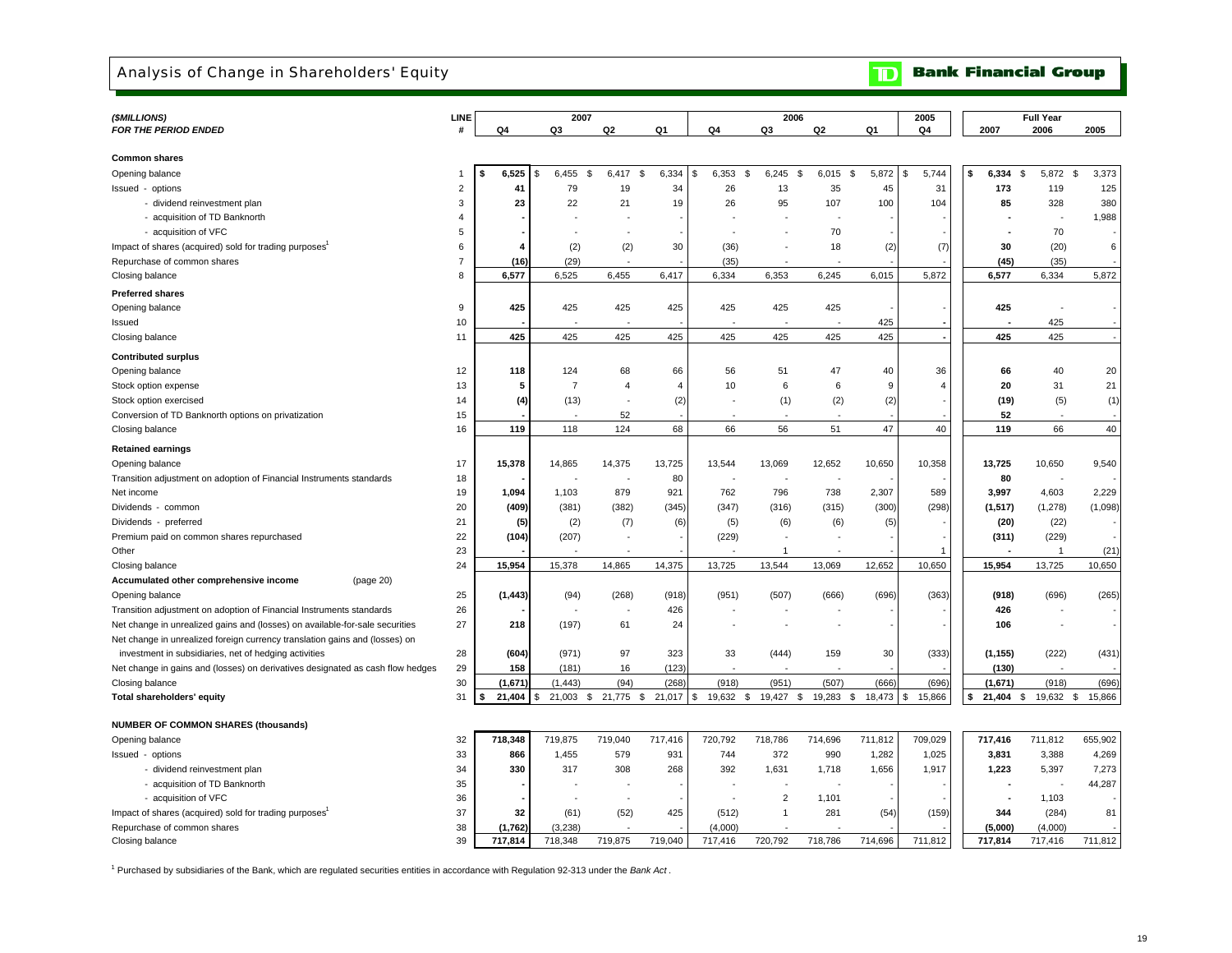## Change in Accumulated Other Comprehensive Income, net of income taxes

**TD** Bank Financial Group

| (\$MILLIONS)                                                                                                             | <b>LINE</b>    |                |             | 2007                      |                |                          |                |                          | 2006       |                          |            | 2005           |                    | <b>Full Year</b> |       |
|--------------------------------------------------------------------------------------------------------------------------|----------------|----------------|-------------|---------------------------|----------------|--------------------------|----------------|--------------------------|------------|--------------------------|------------|----------------|--------------------|------------------|-------|
| <b>FOR THE PERIOD ENDED</b>                                                                                              | #              | Q <sub>4</sub> |             | Q3                        | Q <sub>2</sub> | Q <sub>1</sub>           | Q <sub>4</sub> |                          | Q3         | Q <sub>2</sub>           | Q1         | Q <sub>4</sub> | 2007               | 2006             | 2005  |
| Unrealized gains/(losses) on available-for-sale securities                                                               |                |                |             |                           |                |                          |                |                          |            |                          |            |                |                    |                  |       |
| Opening balance<br>Transition adjustment on adoption of financial instrument                                             | -1             | \$             | \$<br>175 I | 372 \$                    | 311S           | $\sim$                   | \$             | $-$ \$                   | $-5$       | \$                       |            | \$             | \$                 | \$               | \$    |
| standards                                                                                                                | 2              |                |             |                           |                | 287                      |                |                          |            |                          |            |                | 287                |                  |       |
| Change in unrealized gains and losses, net of income taxes                                                               | 3              |                | 235         | (188)                     | 63             | 49                       |                |                          |            |                          |            |                | 159                |                  |       |
| Reclassification to earnings, net of income taxes                                                                        | $\overline{4}$ |                | (17)        | (9)                       | (2)            | (25)                     |                |                          |            |                          |            |                | (53)               |                  |       |
| Net change for the period                                                                                                | 5              |                | 218         | (197)                     | 61             | 24                       |                | $\overline{\phantom{a}}$ |            |                          |            |                | 106                | $\sim$           |       |
| Closing balance                                                                                                          | 6              |                | 393         | 175                       | 372            | 311                      |                | $\sim$                   | $\sim$     |                          |            |                | 393                | ×                |       |
| Unrealized foreign currency translation gains and<br>losses on investments in subsidiaries, net of<br>hedging activities |                |                |             |                           |                |                          |                |                          |            |                          |            |                |                    |                  |       |
| Opening balance                                                                                                          | $\overline{7}$ | (1, 469)       |             | (498)                     | (595)          | (918)                    |                | (951)                    | (507)      | (666)                    | (696)      | (363)          | (918)              | (696)            | (265) |
| Investment in subsidiaries                                                                                               | 8              | (1,908)        |             | (1, 419)                  | (584)          | 892                      |                | (29)                     | (292)      | (7)                      | (392)      | (628)          | (3,019)            | (720)            | (718) |
| Hedging activities                                                                                                       | 9              | 1.944          |             | 665                       | 1,012          | (848)                    |                | 97                       | (230)      | 246                      | 528        | 443            | 2,773              | 641              | 428   |
| Impact of change in investment in subsidiaries                                                                           | 10             |                |             |                           | $\blacksquare$ |                          |                |                          |            |                          | 66         |                |                    | 66               |       |
| Provision for/ benefit of income taxes                                                                                   | 11             |                | (640)       | (217)                     | (331)          | 279                      |                | (35)                     | 78         | (80)                     | (172)      | (148)          | (909)              | (209)            | (141) |
| Closing balance                                                                                                          | 12             | (2,073)        |             | (1,469)                   | (498)          | (595)                    |                | (918)                    | (951)      | (507)                    | (666)      | (696)          | (2,073)            | (918)            | (696) |
| Gains/(losses) on derivatives designated as cash<br>flow hedges                                                          |                |                |             |                           |                |                          |                |                          |            |                          |            |                |                    |                  |       |
| Opening balance                                                                                                          | 13             |                | (149)       | 32                        | 16             | $\overline{\phantom{a}}$ |                |                          |            |                          |            |                |                    |                  |       |
| Transition adjustment on adoption of financial instrument                                                                |                |                |             |                           |                |                          |                |                          |            |                          |            |                |                    |                  |       |
| standards                                                                                                                | 14             |                |             |                           | $\blacksquare$ | 139                      |                |                          |            |                          |            |                | 139                |                  |       |
| Change in gains and losses, net of income taxes                                                                          | 15             |                | 140         | (196)                     | 13             | (127)                    |                |                          |            |                          |            |                | (170)              |                  |       |
| Reclassification to earnings, net of income taxes                                                                        | 16             |                | 18          | 15                        | 3              | 4                        |                |                          |            |                          |            |                | 40                 |                  |       |
| Net change for the period                                                                                                | 17             |                | 158         | (181)                     | 16             | (123)                    |                | $\sim$                   | ÷.         | $\overline{\phantom{a}}$ |            |                | (130)              | ÷.               |       |
| Closing balance                                                                                                          | 18             |                | 9           | (149)                     | 32             | 16                       |                | $\overline{\phantom{a}}$ | $\sim$     | $\sim$                   |            |                | 9                  | ×                |       |
| Accumulated other comprehensive income<br>closing balance                                                                | 19             | l \$           |             | $(1,671)$ \$ $(1,443)$ \$ | $(94)$ \$      | $(268)$ \$               |                | $(918)$ \$               | $(951)$ \$ | $(507)$ \$               | $(666)$ \$ | (696)          | \$<br>$(1,671)$ \$ | $(918)$ \$       | (696) |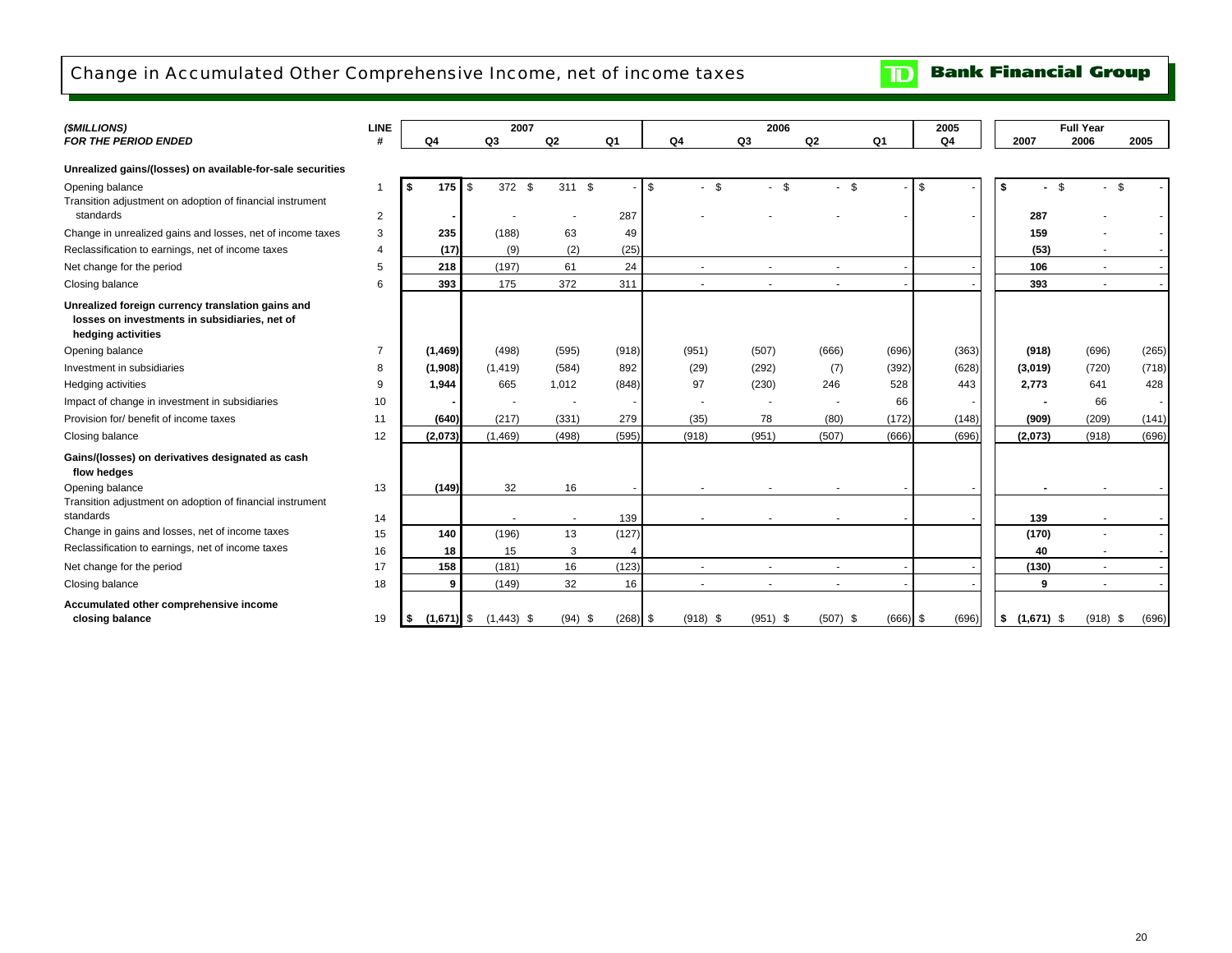## Analysis of Change in Non-Controlling Interests and Investment in TD Ameritrade

**Bank Financial Group**  $\mathbf{D}$ 

| (\$MILLIONS)                                                          | <b>LINE</b>              |    |         |                   | 2007 |         |                |             |      | 2006           |      |             |                |       |           | 2005           |           | <b>Full Year</b> |               |       |  |
|-----------------------------------------------------------------------|--------------------------|----|---------|-------------------|------|---------|----------------|-------------|------|----------------|------|-------------|----------------|-------|-----------|----------------|-----------|------------------|---------------|-------|--|
| <b>FOR THE PERIOD ENDED</b>                                           |                          |    | Q4      | Q <sub>3</sub>    |      | Q2      | Q <sub>1</sub> | Q4          |      | Q <sub>3</sub> |      | Q2          | Q <sub>1</sub> |       |           | Q <sub>4</sub> | 2007      |                  | 2006          | 2005  |  |
| Non-controlling interests in subsidiaries                             |                          |    |         |                   |      |         |                |             |      |                |      |             |                |       |           |                |           |                  |               |       |  |
| Opening balance                                                       |                          | \$ | 538     | - \$<br>13        |      | \$2,607 | \$2,439        | \$<br>2,429 | -\$  | 2,530          | - \$ | 2,847       | \$             | 1,708 | \$        | 1,746          | \$2,439   | \$               | 1,708 \$      |       |  |
| On acquisition/(privatization)                                        | 2                        |    |         |                   |      | (2,482) |                |             |      |                |      |             |                |       |           |                | (2, 482)  |                  |               | 1,695 |  |
| Shares repurchase/shares purchased by TD                              | 3                        |    |         |                   |      | (25)    | (23)           | (23)        |      | (22)           |      | (300)       |                | (18)  |           |                | (48)      |                  | (363)         |       |  |
| Shares issued by TD Banknorth                                         |                          |    |         |                   |      | 22      | 85             | 5           |      | 3              |      | 12          |                | 1,110 |           | 11             | 107       |                  | 1.130         | 22    |  |
| Issuance of REIT preferred shares of subsidiary                       | 5                        |    |         | 524               |      |         |                |             |      |                |      |             |                |       |           |                | 524       |                  |               |       |  |
| <b>Dilution loss</b>                                                  | 6                        |    |         |                   |      |         |                |             |      |                |      |             |                | 66    |           |                |           |                  | 66            |       |  |
| On account of income                                                  | $\overline{\phantom{a}}$ |    | 8       | 13                |      | 27      | 47             | 48          |      | 52             |      | 47          |                | 37    |           | 53             | 95        |                  | 184           | 132   |  |
| Dividends paid by TD Banknorth to minority shareholders               | 8                        |    |         |                   |      | (27)    | (24)           | (24)        |      | (24)           |      | (27)        |                | (21)  |           | (21)           | (51)      |                  | (96)          | (40)  |  |
| Foreign exchange and other adjustments                                | 9                        |    | (22)    | (12)              |      | (109)   | 83             |             |      | (110)          |      | (49)        |                | (35)  |           | (81)           | (60)      |                  | (190)         | (101) |  |
| Closing balance                                                       | 10                       | S. | 524     | <b>S</b><br>538   | - \$ | 13      | \$<br>2,607    | \$<br>2,439 |      | 2,429          | \$   | 2,530       | \$             | 2,847 | - \$      | 1,708          | 524<br>\$ | -\$              | 2,439<br>- \$ | 1,708 |  |
|                                                                       |                          |    |         |                   |      |         |                |             |      |                |      |             |                |       |           |                |           |                  |               |       |  |
| <b>Investment in TD Ameritrade</b>                                    |                          |    |         |                   |      |         |                |             |      |                |      |             |                |       |           |                |           |                  |               |       |  |
| Opening balance                                                       | 11                       |    | \$4,749 | $$5,131$ $$5,113$ |      |         | \$4,379        | \$<br>4.284 | - \$ | 3.783          | \$   | 3,327<br>\$ |                |       | -S        |                | \$4,379   | - \$             |               |       |  |
| On acquisition                                                        | 12                       |    |         |                   |      |         |                |             |      |                |      | 45          |                | 3,327 |           |                |           |                  | 3,372         |       |  |
| Purchase / (sale) of shares                                           | 13                       |    |         | (54)              |      |         |                |             |      | 632            |      | 301         |                |       |           |                | (54)      |                  | 933           |       |  |
| Increase in reported investment through Lillooet Limited <sup>1</sup> | 14                       |    |         |                   |      |         | 464            | 42          |      |                |      |             |                |       |           |                | 464       |                  | 42            |       |  |
| Equity in net income, net of income taxes                             | 15                       |    | 85      | 69                |      | 65      | 65             | 48          |      | 51             |      | 35          |                |       |           |                | 284       |                  | 134           |       |  |
| Foreign exchange and other adjustments                                | 16                       |    | (319)   | (397)             |      | (47)    | 205            | 5           |      | (182)          |      | 75          |                |       |           |                | (558)     |                  | (102)         |       |  |
| Closing balance                                                       | 17                       | \$ |         | 4,515 \$4,749     | \$   | 5.131   | $$5,113$ \ $$$ | 4,379       | - 5  | 4,284          | -S   | 3,783       | \$             | 3,327 | <b>\$</b> |                | \$4,515   | - \$             | 4,379 \$      |       |  |

<sup>1</sup> This represents increase in the Bank's reported investment in TD Ameritrade through the consolidation of a variable interest entity, Lillooet Limited.